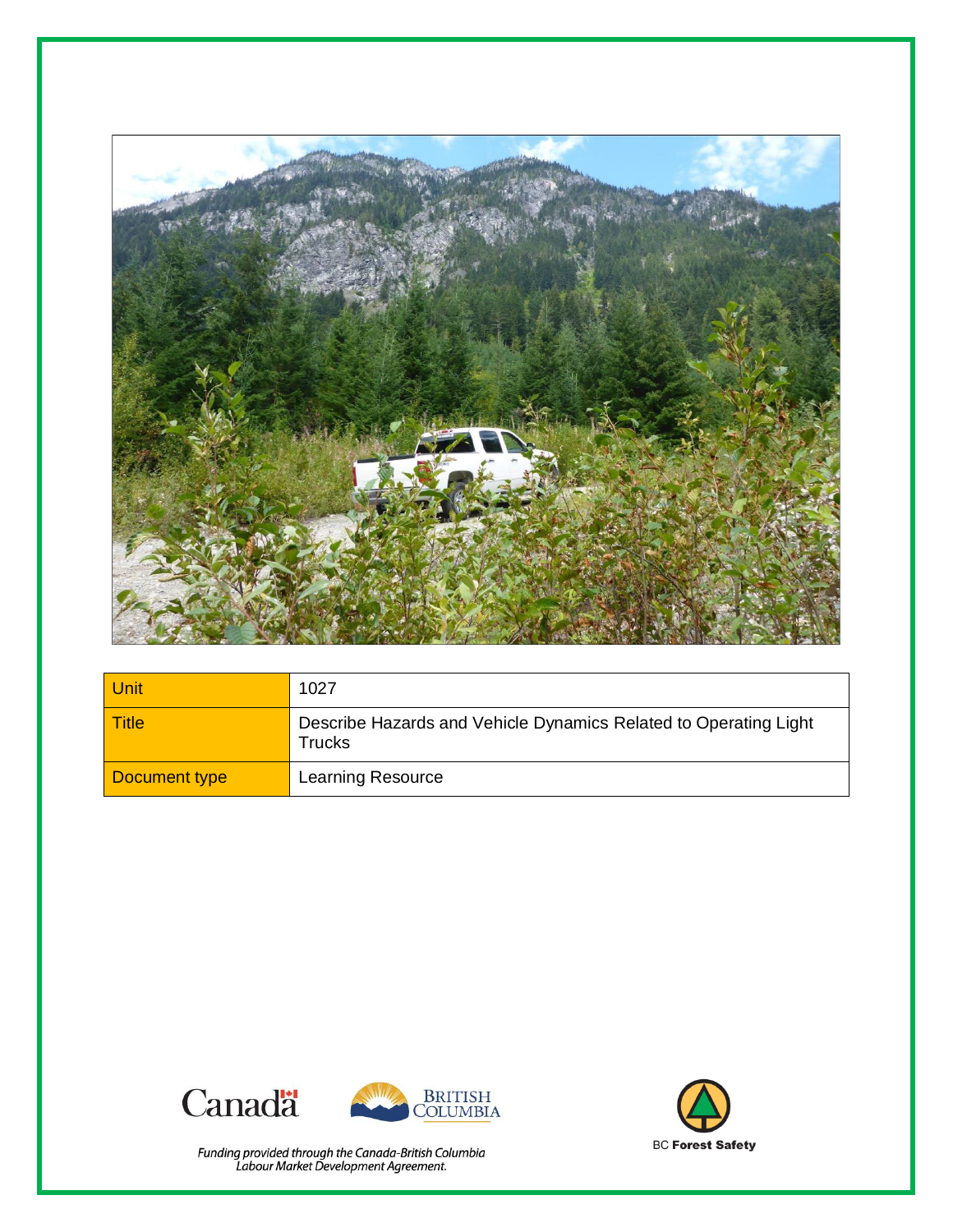In consultation with industry subject matter experts, the BC Forest Safety Council (BCFSC) facilitated the production of this material.

Funding was provided by the Government of Canada, the Province of British Columbia, and industry in-kind contributions.

Printed copies are considered uncontrolled and may be outdated. Current versions are available from the BCFSC. Refer to <http://bcforestsafe.org/node/2823> for more information.

Feedback is welcome and may be sent to [training@bcforestsafe.org.](file:///C:/Users/Messier/AppData/Local/Temp/training@bcforestsafe.org)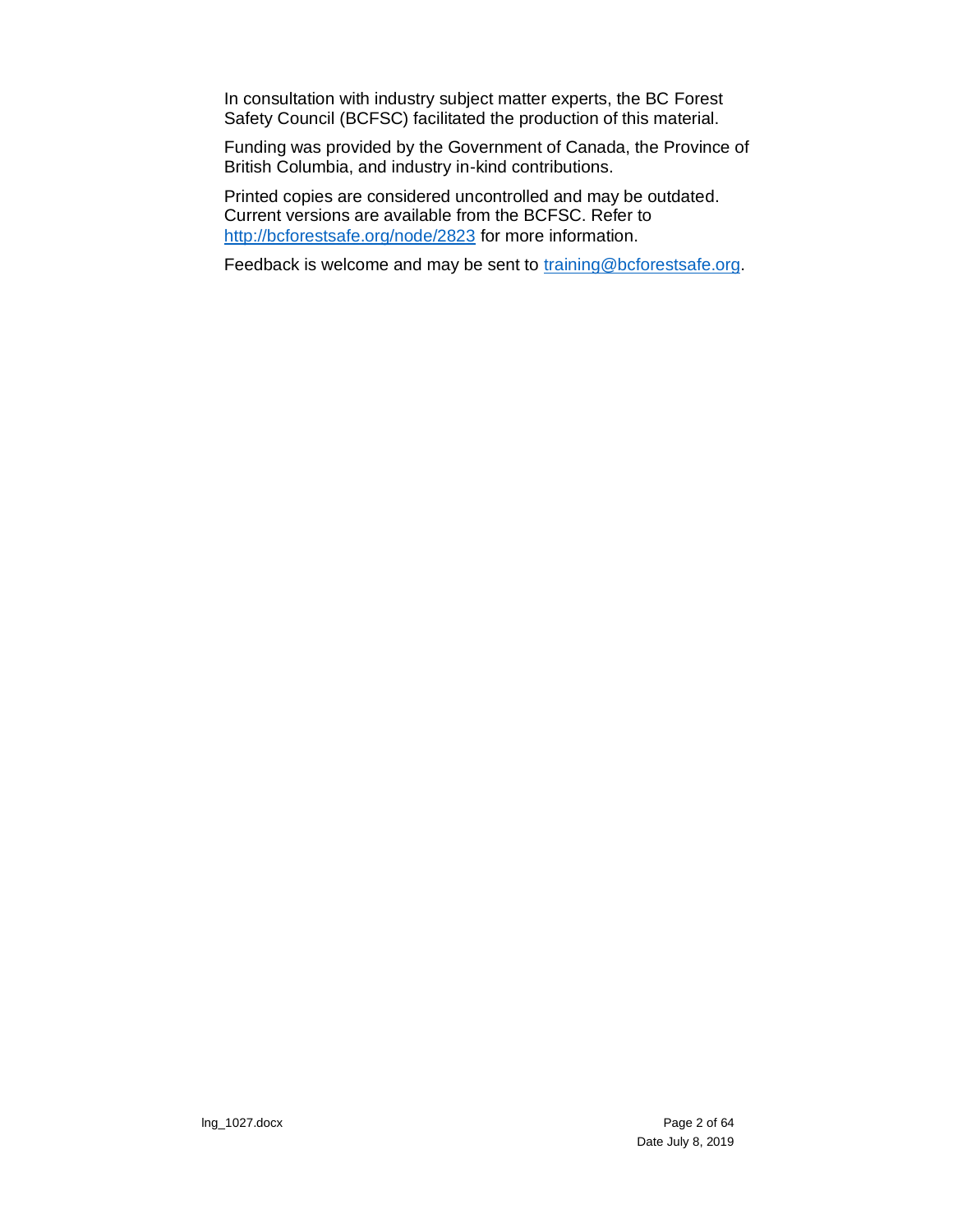### **Table of Contents**

| Key Point 1.2: Road Surface Hazards on Resource Roads17 |  |
|---------------------------------------------------------|--|
|                                                         |  |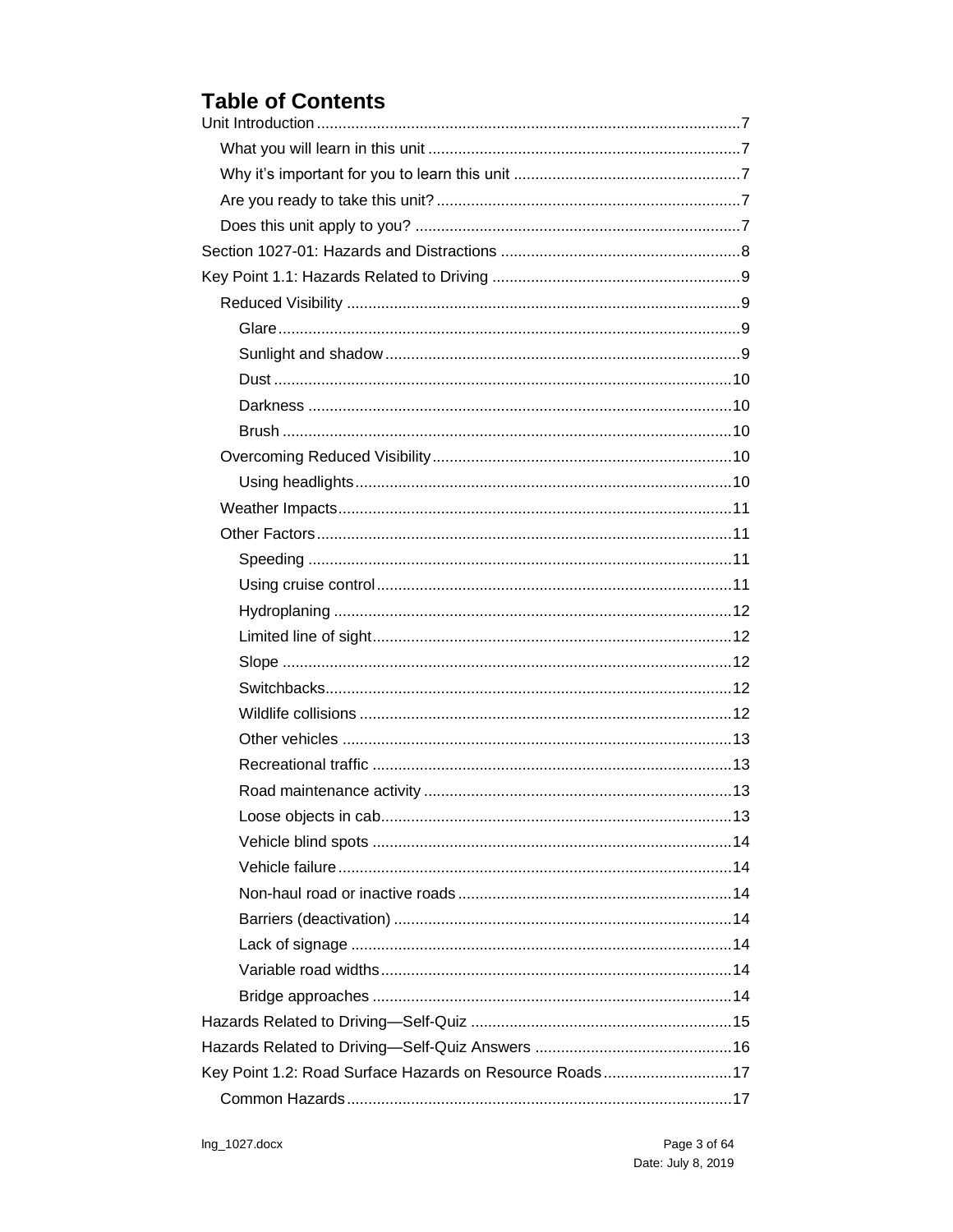| Mud holes………………………………………………………………………………………18                           |
|------------------------------------------------------------------------|
|                                                                        |
|                                                                        |
|                                                                        |
|                                                                        |
|                                                                        |
|                                                                        |
|                                                                        |
|                                                                        |
|                                                                        |
|                                                                        |
|                                                                        |
| Road Surface Hazards on Resource Roads-Self-Quiz21                     |
| Road Surface Hazards on Resource Roads-Self-Quiz Answers22             |
| Key Point 1.3: Engineering Hazards on Resource Roads23                 |
|                                                                        |
|                                                                        |
|                                                                        |
|                                                                        |
|                                                                        |
|                                                                        |
| Engineering Hazards on Resource Roads-Self-Quiz Answers26              |
| Key Point 1.4: Heavy Industrial Traffic Hazards on Resource Roads27    |
|                                                                        |
|                                                                        |
|                                                                        |
|                                                                        |
| Heavy Industrial Traffic Hazards on Resource Roads-Self-Quiz29         |
| Heavy Industrial Traffic Hazards on Resource Roads-Self-Quiz Answers30 |
|                                                                        |
|                                                                        |
|                                                                        |
|                                                                        |
|                                                                        |
|                                                                        |
|                                                                        |
|                                                                        |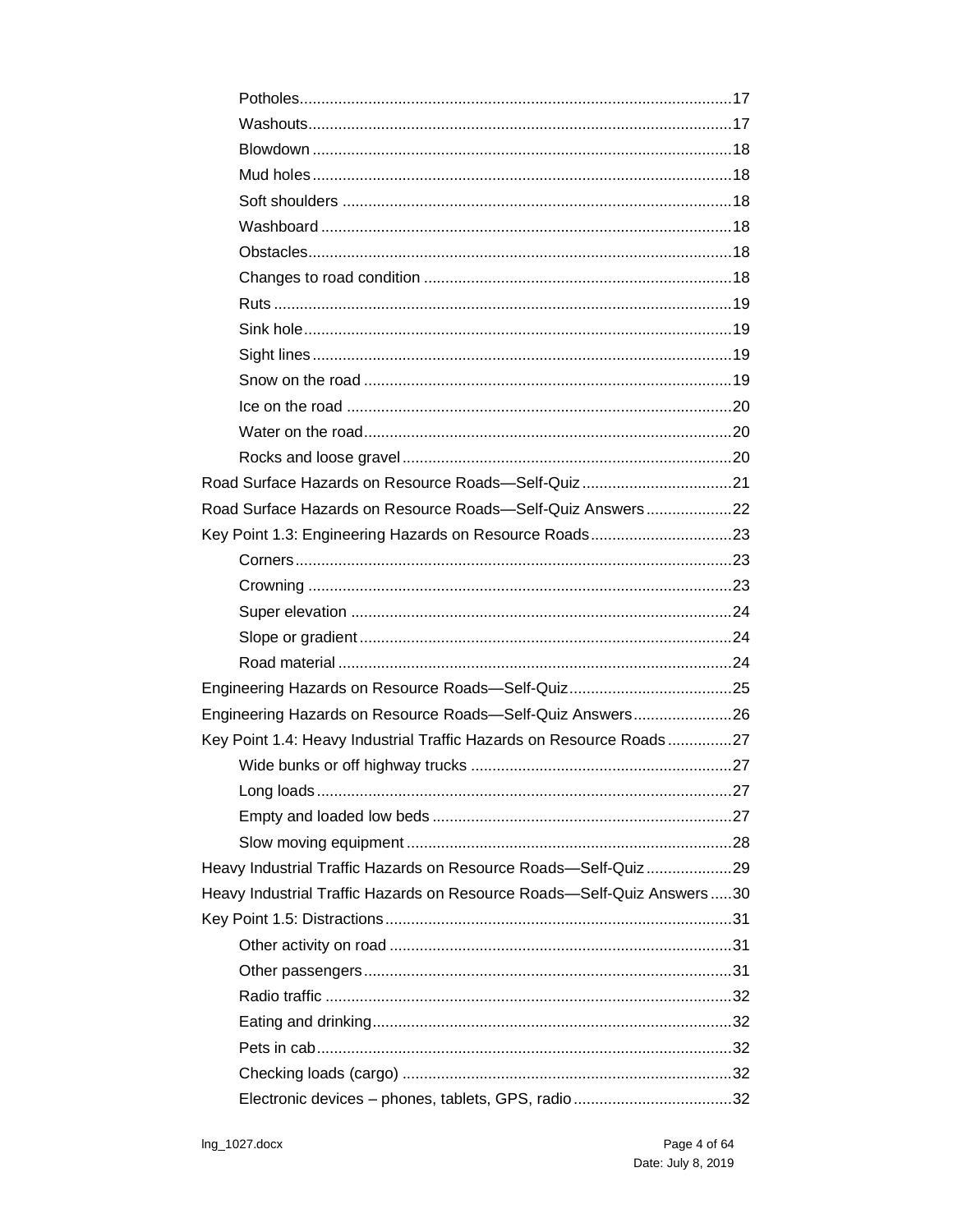| Key Point 2.3: Brake Systems Including Anti-lock Brakes45        |
|------------------------------------------------------------------|
|                                                                  |
|                                                                  |
|                                                                  |
|                                                                  |
| Key Point 2.4: Electronic Components Found in a Modern Vehicle48 |
|                                                                  |
|                                                                  |
|                                                                  |
|                                                                  |
|                                                                  |
|                                                                  |
|                                                                  |
|                                                                  |
|                                                                  |
|                                                                  |
|                                                                  |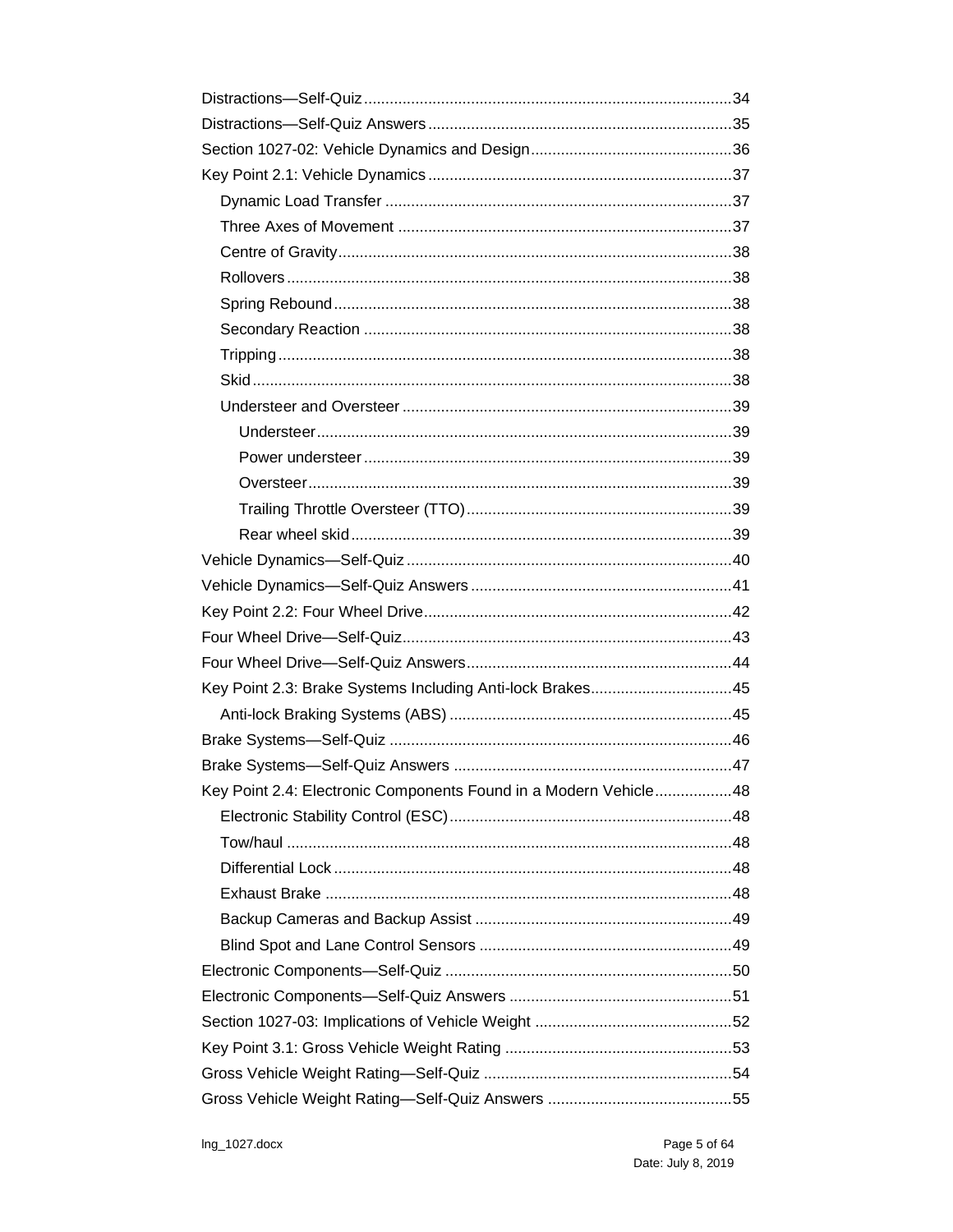| Vehicle Weight and Insurance Requirements-Self-Quiz 57                      |
|-----------------------------------------------------------------------------|
| Vehicle Weight and Insurance Requirements-Self-Quiz Answers58               |
| Key Point 3.3: Safety Implications of Operating an Overweight Vehicle59     |
|                                                                             |
|                                                                             |
|                                                                             |
|                                                                             |
| Safety Implications of Operating an Overweight Vehicle—Self-Quiz 60         |
| Safety Implications of Operating an Overweight Vehicle—Self-Quiz Answers.61 |
|                                                                             |
|                                                                             |
|                                                                             |
|                                                                             |
|                                                                             |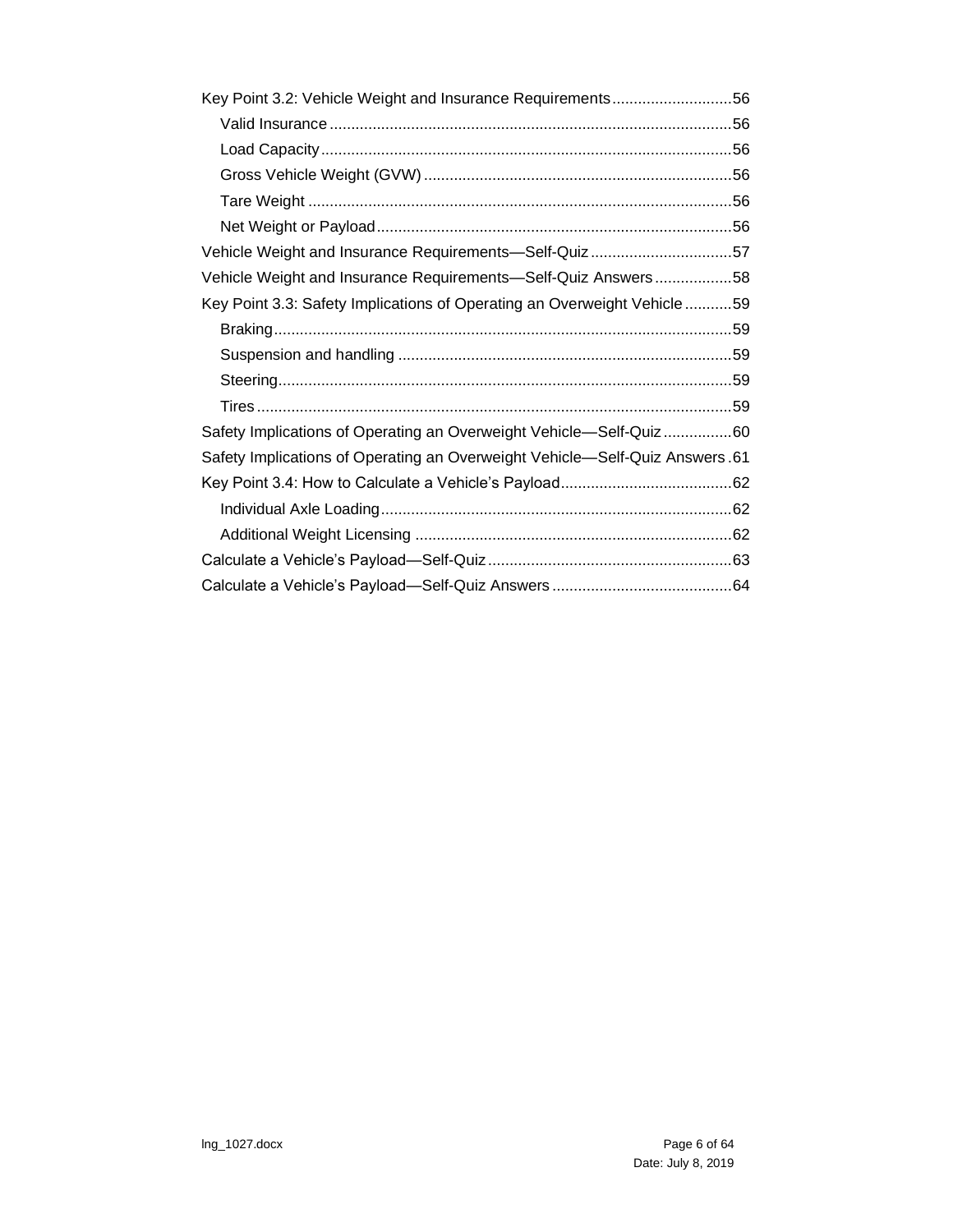# <span id="page-6-0"></span>**Unit Introduction**

## <span id="page-6-1"></span>**What you will learn in this unit**

By the end of this unit, you will be able to demonstrate knowledge of:

- hazards and distractions
- vehicle dynamics and design
- implications of vehicle weight

This unit is an industry guideline only. It is the responsibility of the employer to ensure competence is achieved.

## <span id="page-6-2"></span>**Why it's important for you to learn this unit**

You are not just a passive participant in the health and safety of your work area. You have responsibilities and rights when it comes to your own health and safety and that of your fellow workers, particularly in the woods where the potential hazards are high.

You have the right to a safe workplace. You need to know what the hazards are and understand your right to refuse unsafe work. You also have a responsibility to follow safe work procedures, be alert to hazards and report them, and use protective clothing and equipment.

It is always the responsibility of any person using these materials to inform him/herself about the Occupational Health and Safety Regulations related to the work being conducted.

A full list of OHS Regulations related to this unit can be found in the relevant package.

## <span id="page-6-3"></span>**Are you ready to take this unit?**

There are no prerequisites for this unit.

## <span id="page-6-4"></span>**Does this unit apply to you?**

This unit applies to all forest industry occupations as required.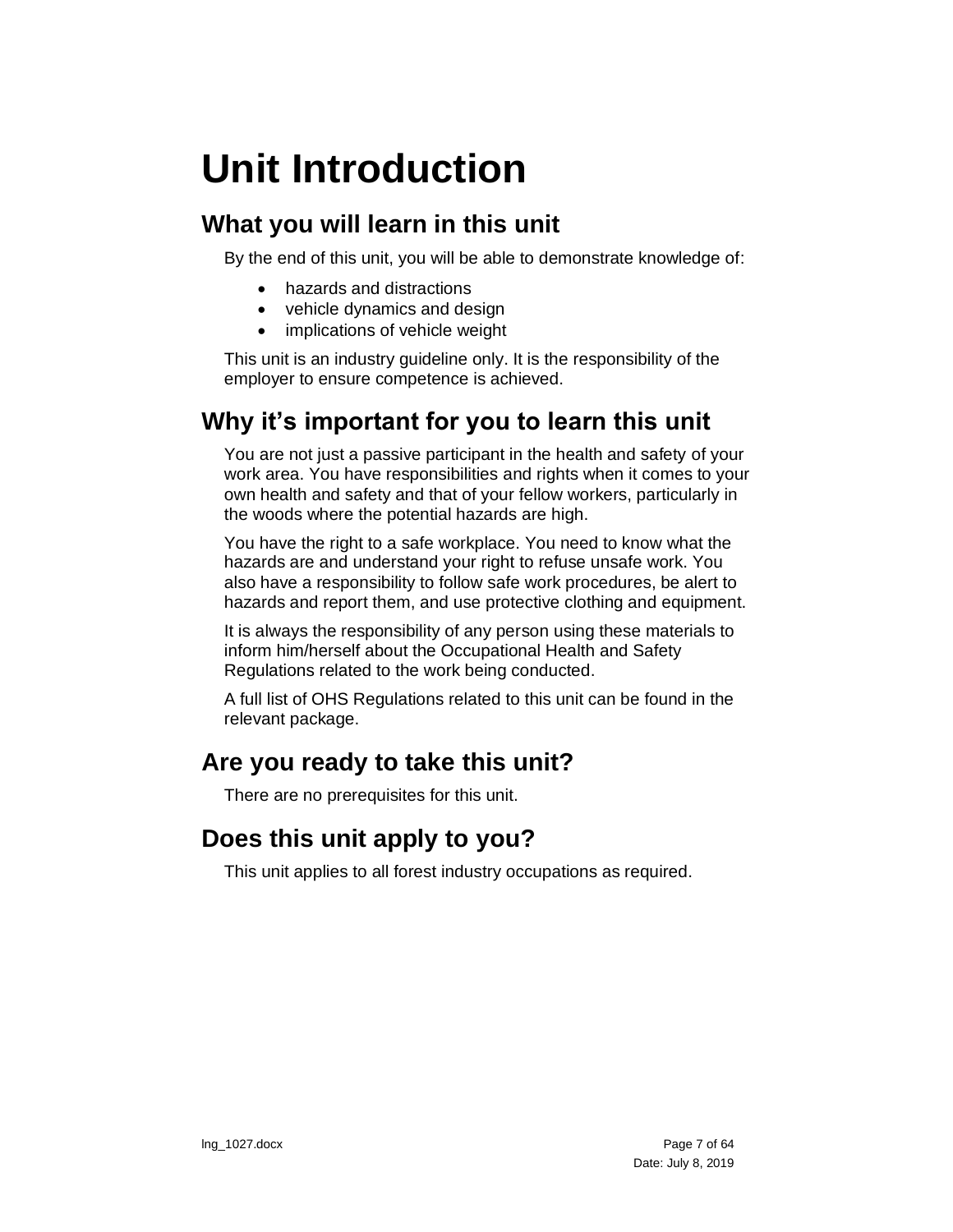# <span id="page-7-0"></span>**Section 1027-01: Hazards and Distractions**

#### **What you need to know about this section**

By the end of this section, you will be able to demonstrate knowledge of the following key points:

- 1.1 Hazards related to driving
- 1.2 Road surface hazards on resource roads
- 1.3 Engineering hazards on resource roads
- 1.4 Heavy industrial traffic hazards on resources roads
- 1.5 Distractions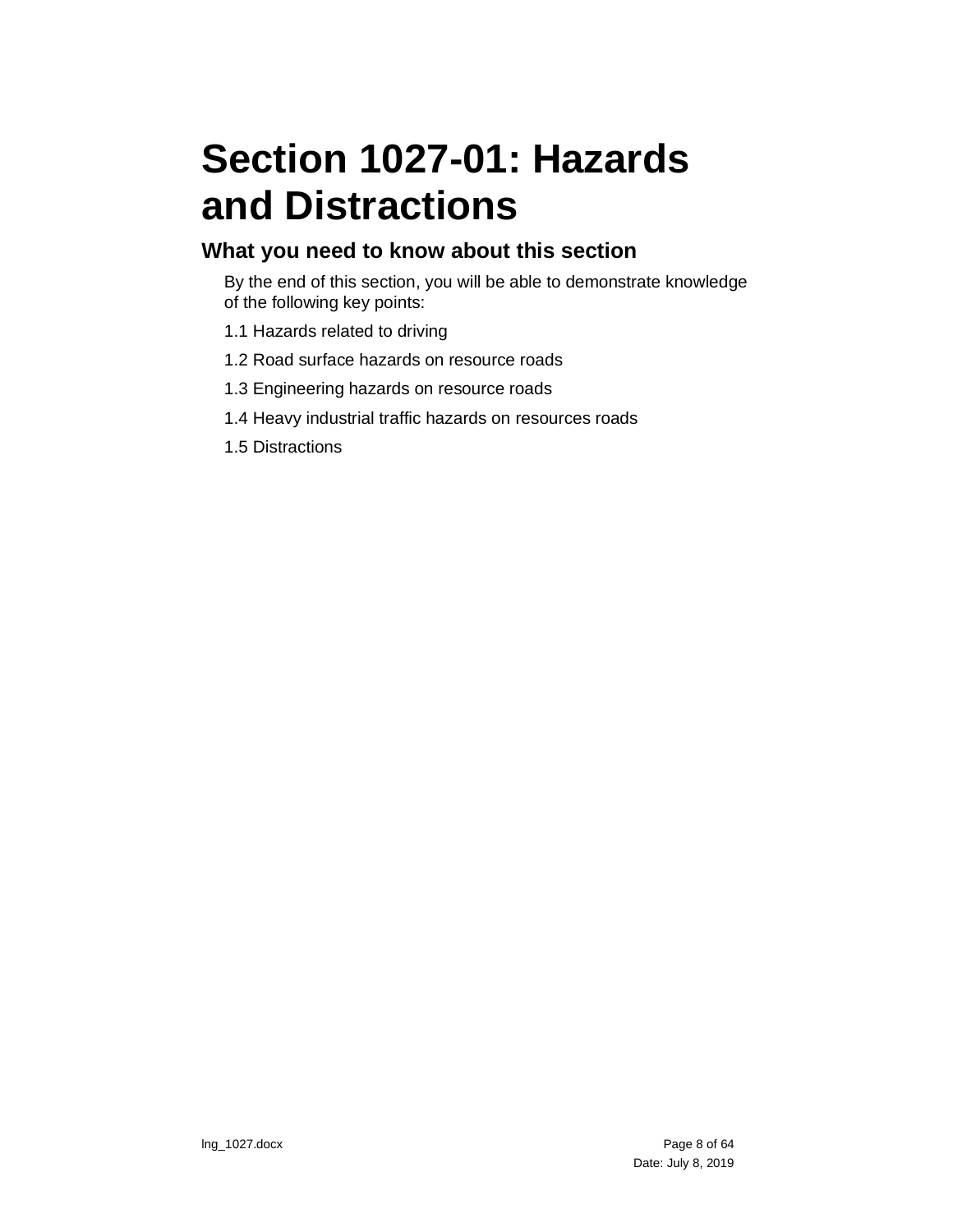# <span id="page-8-0"></span>Key Point 1.1: Hazards Related to Driving

Motor vehicle incidents are a leading cause of worker fatalities in British Columbia.



### **Video 1:15**

YouTube

Review: If You're Driving for Work, You're on the Job [www.youtube.com/watch?v=MX\\_\\_xOCGWLk&feature=you](https://www.youtube.com/watch?v=MX__xOCGWLk&feature=youtu.be) [tu.be](https://www.youtube.com/watch?v=MX__xOCGWLk&feature=youtu.be) When you are finished, continue in this section.

## <span id="page-8-1"></span>**Reduced Visibility**

Reduced visibility can be caused by the following factors:

- glare
- sunlight and shadow
- dust
- darkness
- brush

#### <span id="page-8-2"></span>**Glare**

Changing light conditions can reduce ability to see. Glare can be blinding during the day. Bright headlights from oncoming vehicles can be equally blinding at night. Dark shadows can hide hazards.

### <span id="page-8-3"></span>**Sunlight and shadow**

Sun strike or sun dazzle is when the sun is low on the horizon and your sun visors are not low enough to prevent it from getting to your eyes. When it is on the horizon, blocking the sun can mean blocking the view of traffic ahead, which makes it dangerous. Shorter drivers are at more risk of experiencing sun strike because the sun visor is less effectively placed.

Here are some common times when sun strike occurs:

- Seasonally During certain times of the year drivers may experience sun strike during both the morning and afternoon parts of their drive.
- Exiting from a shaded to a sunny area Upon exiting into bright light, the difference in light will be dramatic and your eyes won't be able to adjust quickly enough and you may have trouble seeing.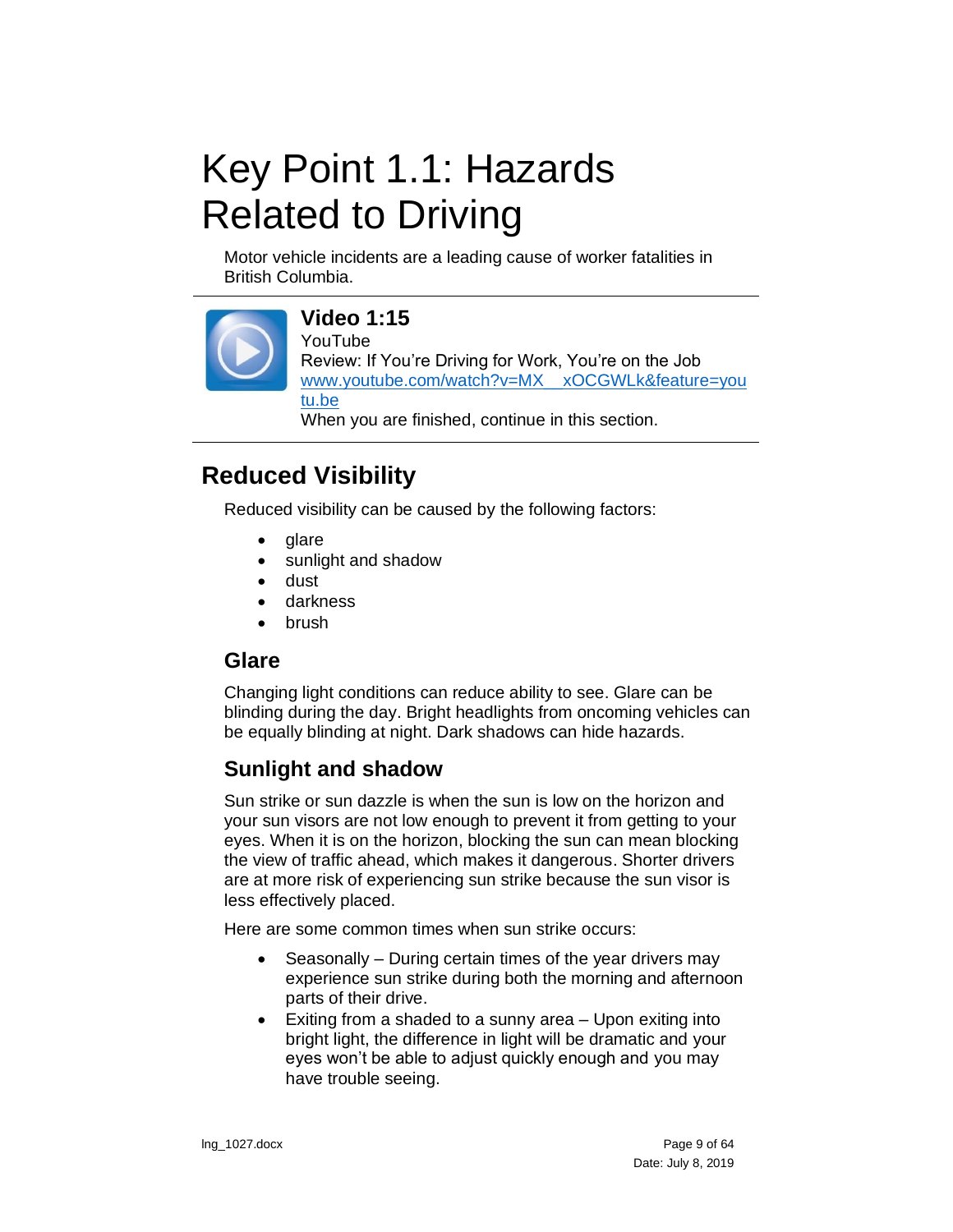• Reflections – Sun reflecting off water, other vehicles windshields, and the road surface when wet can also be a sun strike hazard.

#### <span id="page-9-0"></span>**Dust**

Dust can be an issue in both the summer and the winter. Dust results in poor visibility. It may be impossible to see both oncoming traffic and vehicles travelling in the same direction ahead due to concealment from dust.

### <span id="page-9-1"></span>**Darkness**

Driving at night is a challenge for all drivers. Vision is limited ahead of the vehicle, shortening reaction time. It is difficult to see hazards on the side of the road such as wildlife, pedestrians, or road hazards.

### <span id="page-9-2"></span>**Brush**

Sightlines can be obstructed when driving on roads where the brush has grown in, especially around corners.

## <span id="page-9-3"></span>**Overcoming Reduced Visibility**

Drivers must be alert and practice *SEE-THINK-DO*.

What is *SEE-THINK-DO*? ICBC defines it as follows:

- See Scan for hazards. Pay attention to other road users and the areas where hazards could occur.
- Think Decide which hazards are the most dangerous. Think quickly about possible solutions. Decide on the safest solution.
- Do Do manoeuvres to keep yourself and others safe.

### <span id="page-9-4"></span>**Using headlights**

You must use the appropriate headlights for the driving conditions. During reduced visibility conditions, use your headlights. Headlights (and taillights) improve your vehicle's visibility to other drivers.

In darkness, low beam headlights will light up a path up to 30 metres straight ahead and high beams provide about 100 metres of light. Be sure to use your headlights properly according to the Motor Vehicle Act:

- You must use your headlights from 30 minutes after sunset until 30 minutes before sunrise.
- It is illegal to drive at night with parking lights or daytime running lights instead of headlights.
- You must dim your high beam headlights when you are within 150 metres of another vehicle, either when meeting or following a vehicle. Do you have trouble judging distances? Most people do. Be courteous and dim your lights early.
- You must also use headlights if visibility is reduced to less than 150 metres (for example, in fog or heavy rain).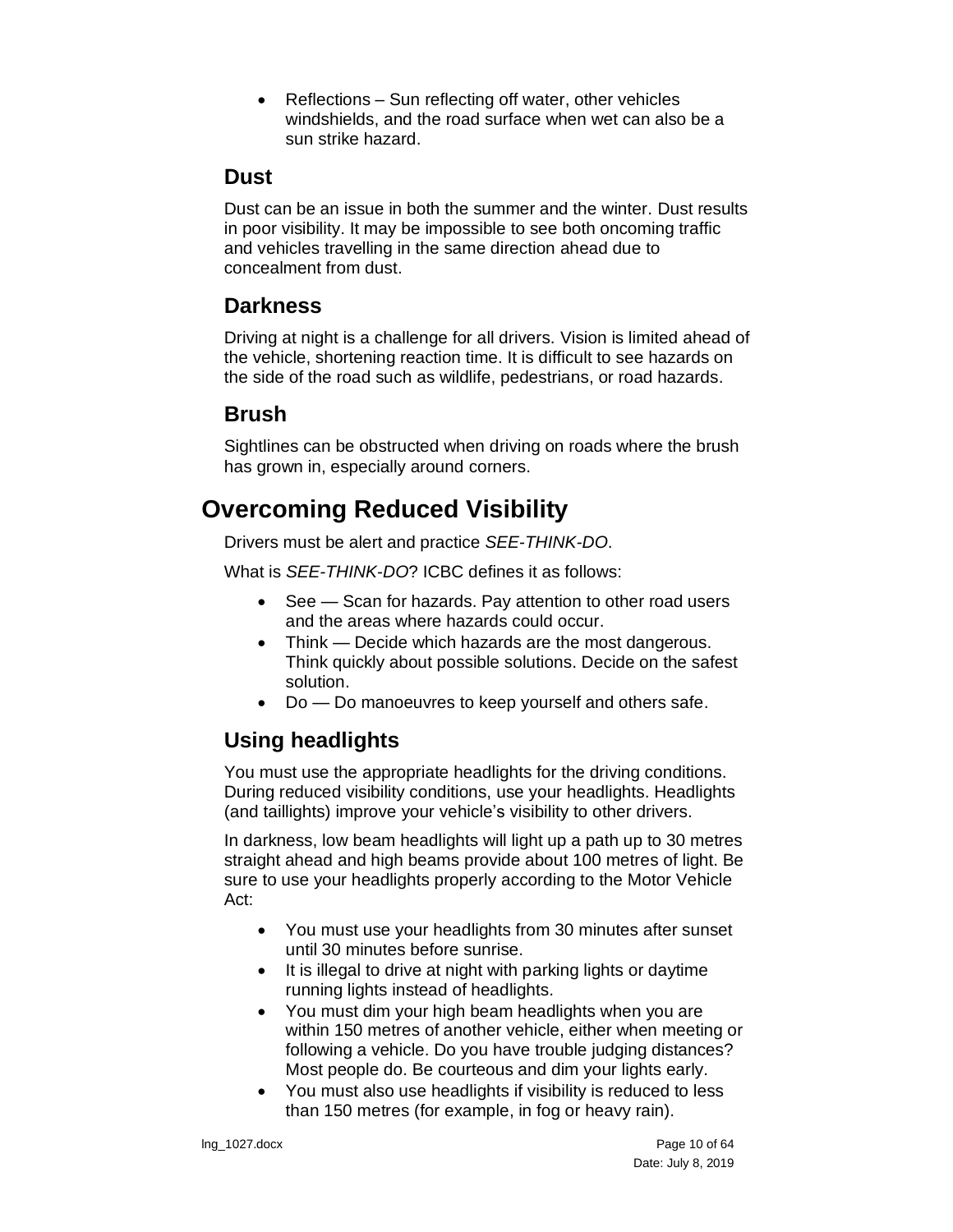### <span id="page-10-0"></span>**Weather Impacts**

In BC, fog, heavy rain, and snow can create difficult driving conditions. Rain, snow, and ice can make road surfaces unpredictable. Slippery road surfaces are dangerous for drivers and their passengers and may lead to crashes involving several vehicles.

Weather conditions like fog, rain, or snow can also be blinding. If you can't see clearly ahead or behind, your information about the road is dangerously reduced. You can't make good driving decisions in these conditions.

## <span id="page-10-1"></span>**Other Factors**

Other factors that bring hazards top driving include the following:

- speeding
- using cruise control
- hydroplaning
- limited line of sight
- slope
- switchback
- wildlife collisions
- other vehicles
- recreational traffic
- road maintenance activity
- loose objects in cab
- vehicle blind spots
- vehicle failure
- non-haul road or inactive roads
- barriers (deactivation)
- lack of signage
- variable road widths
- bridge approaches

### <span id="page-10-2"></span>**Speeding**

Speed limits are generally posted at the beginning of resource roads.

Even though there may be limited law enforcement on resource roads, we are all responsible for our own safety. An incident in a remote location can leave you stranded.

In B.C. in 2014, speed was a factor in about 27 per cent of all reported fatal collisions. 4,942 people were injured and 167 died in collisions involving speed.

Source: Police Traffic Accident System

### <span id="page-10-3"></span>**Using cruise control**

Avoid cruise control on resource roads due to unpredictable traction on gravel surfaces. Road sections that are under shade may be frozen and slippery while sections under sunlight may appear fine.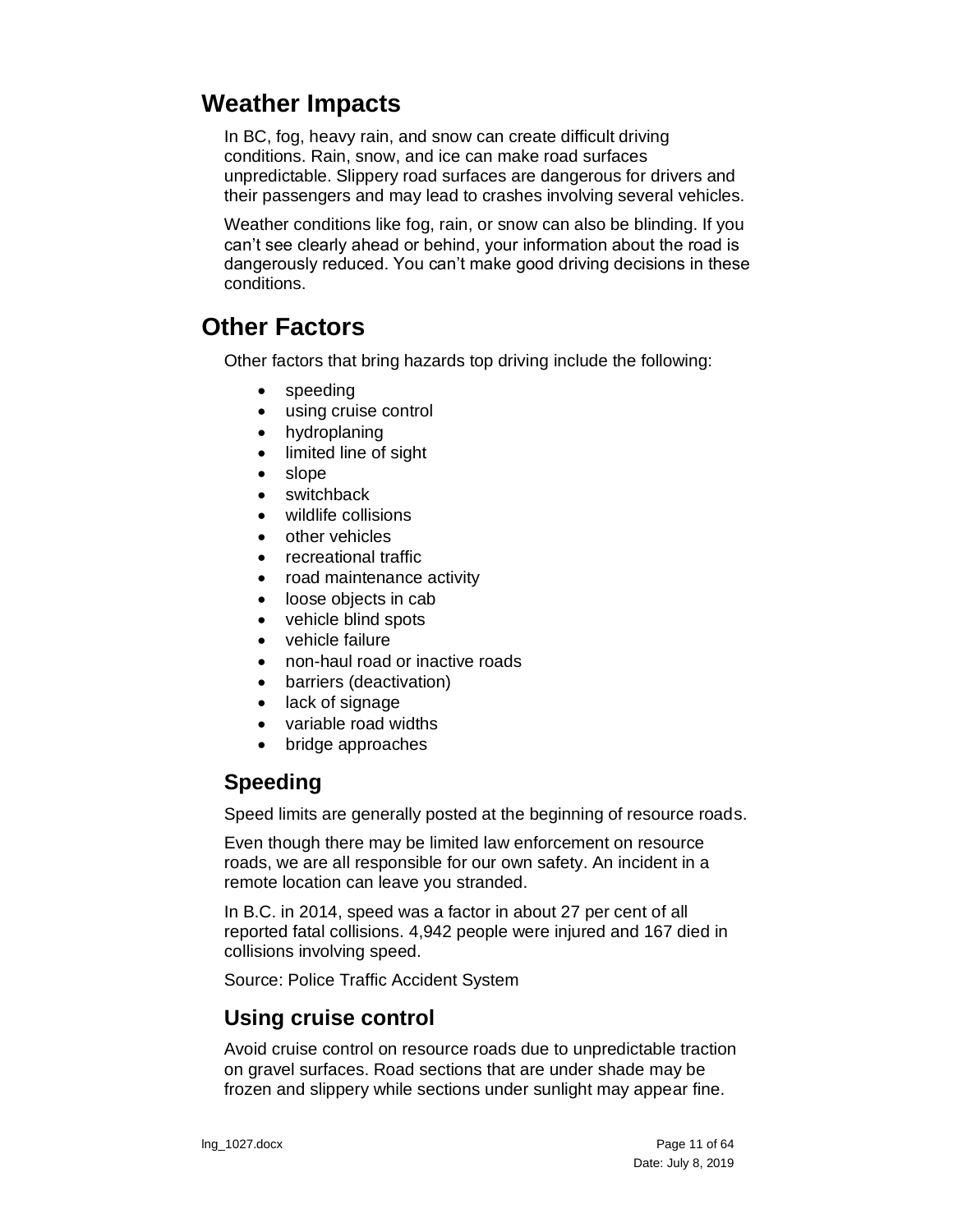

### **Reference**

#### **TranBC**

Refer to Lose the Cruise Control in Winter [https://www.tranbc.ca/2015/01/15/lose-the-cruise-control](https://www.tranbc.ca/2015/01/15/lose-the-cruise-control-in-winter/)[in-winter/](https://www.tranbc.ca/2015/01/15/lose-the-cruise-control-in-winter/) When you are finished, continue in this section.

### <span id="page-11-0"></span>**Hydroplaning**

Crossing an expanse of shallow water on the road can break contact between the tires and the road, resulting in hydroplaning. Your wheels are surfing. Slow down in wet conditions to reduce the risk.

If you feel your vehicle start to hydroplane, take your foot off the gas and allow the vehicle to slow down until it gets traction.

### <span id="page-11-1"></span>**Limited line of sight**

Resource roads can be narrow and have sharp corners. There are often lots of brush growing by the roadside or rock outcrops so the line of sight is shorter compared to paved roads and highways.

A short sight line reduces the time a driver has to react to a hazard.

### <span id="page-11-2"></span>**Slope**

Driving on steep slopes presents a serious hazard in the form of equipment rollover which can result in serious injury or death.



**CAUTION!**  Steep hill ahead—slow down



### <span id="page-11-3"></span>**Switchbacks**

Switchbacks are sharp corners that are generally found on steep mountain resource roads. Switchbacks can be hazardous to drive on during winter conditions or while carrying a heavy load.

### <span id="page-11-4"></span>**Wildlife collisions**

Collisions with wildlife can occur anytime, but the following are the peak times when they are most likely:

- 40% of collisions with wildlife occur between 7:00 p.m. and midnight
- 80% of all wildlife collisions involve deer. High-risk times are May and November
- spring is particularly high-risk as new green forage in roadside ditches attracts animals
- bear collisions peak in September and October as bears forage closer to communities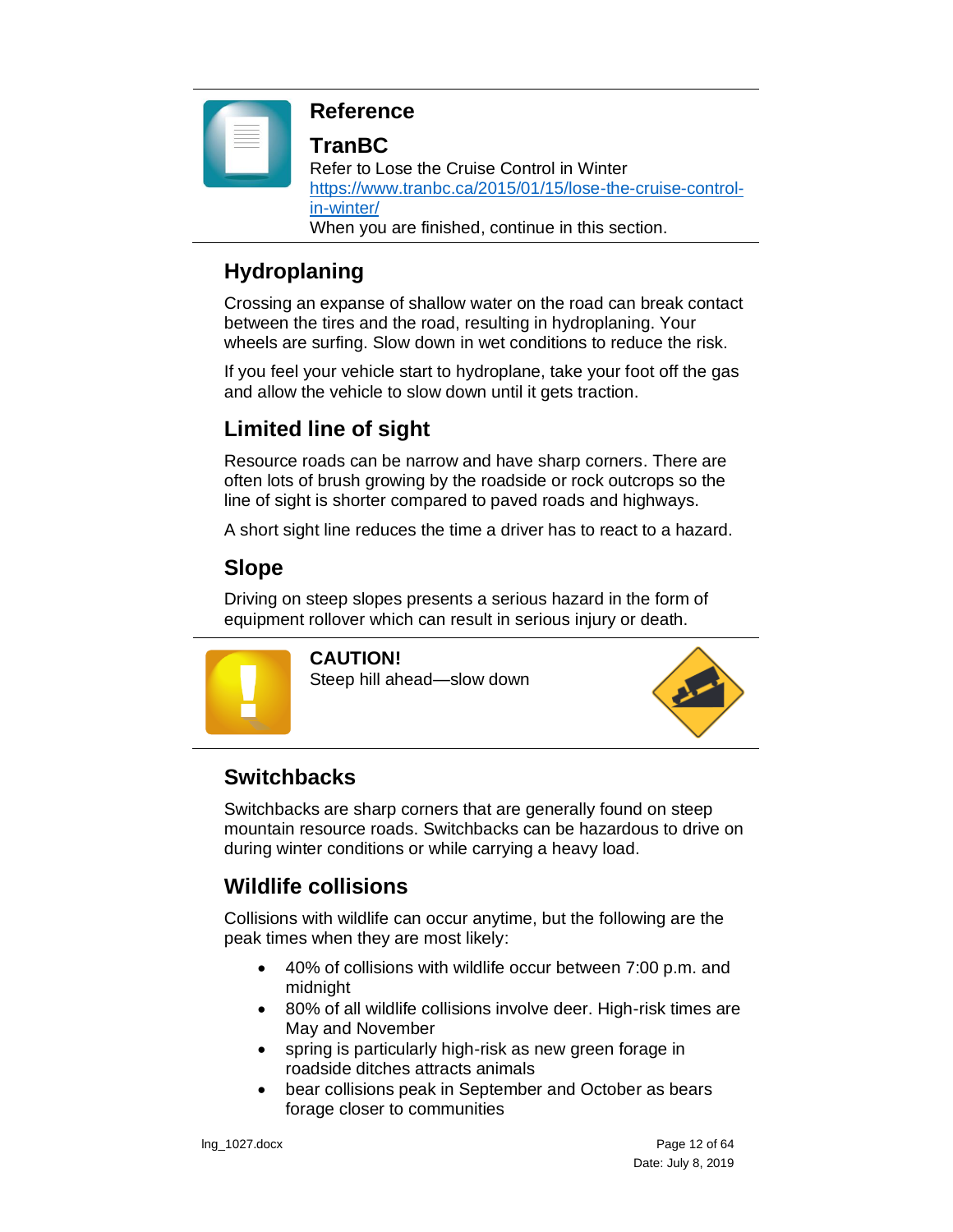• December and January are the high-risk times for moose collisions

#### **Reference**

Refer to Frequently Asked Questions about Wildlife Vehicle Collisions [http://www.safetydriven.ca/wp](http://www.safetydriven.ca/wp-content/uploads/2017/03/FAQs-about-Wildlife-Vehicle-Collisions-.pdf)[content/uploads/2017/03/FAQs-about-Wildlife-Vehicle-](http://www.safetydriven.ca/wp-content/uploads/2017/03/FAQs-about-Wildlife-Vehicle-Collisions-.pdf)[Collisions-.pdf](http://www.safetydriven.ca/wp-content/uploads/2017/03/FAQs-about-Wildlife-Vehicle-Collisions-.pdf) When you are finished, continue in this section.



#### **Video 1:02:08**

Road Safety At Work Webinar Preventing wildlife collisions [https://register.gotowebinar.com/recording/7557367128088](https://register.gotowebinar.com/recording/7557367128088916994) [916994](https://register.gotowebinar.com/recording/7557367128088916994)



*Note: You must provide your name and email address to view this webinar.*

When you are finished, continue in this section.

#### <span id="page-12-0"></span>**Other vehicles**

On resource roads, there is always the risk of other vehicles not having radios, or drivers who are unfamiliar with radio-assisted road practices.

Specific times of the year increase the possibility of meeting other road users such as during hunting season, snowmobile season, etc.

Drivers who are not used to driving on gravel roads (with no center line) may be driving on the opposite side of the road to avoid potholes.

### <span id="page-12-1"></span>**Recreational traffic**

You may encounter ATVs, dirt bikes, campers, trucks, and trailer on resource roads. It is common practice when you pass a recreational vehicle with no radio to advise other drivers that a recreational vehicle is on the road.

#### <span id="page-12-2"></span>**Road maintenance activity**

Graders and heavy equipment will routinely be completing road maintenance activities. There may not be flag people to warn drivers of this activity.

### <span id="page-12-3"></span>**Loose objects in cab**

The OHS Regulation states that all loose objects in the cab must be secured so that the risk of injury to the driver and passengers is minimized in the event of an accident.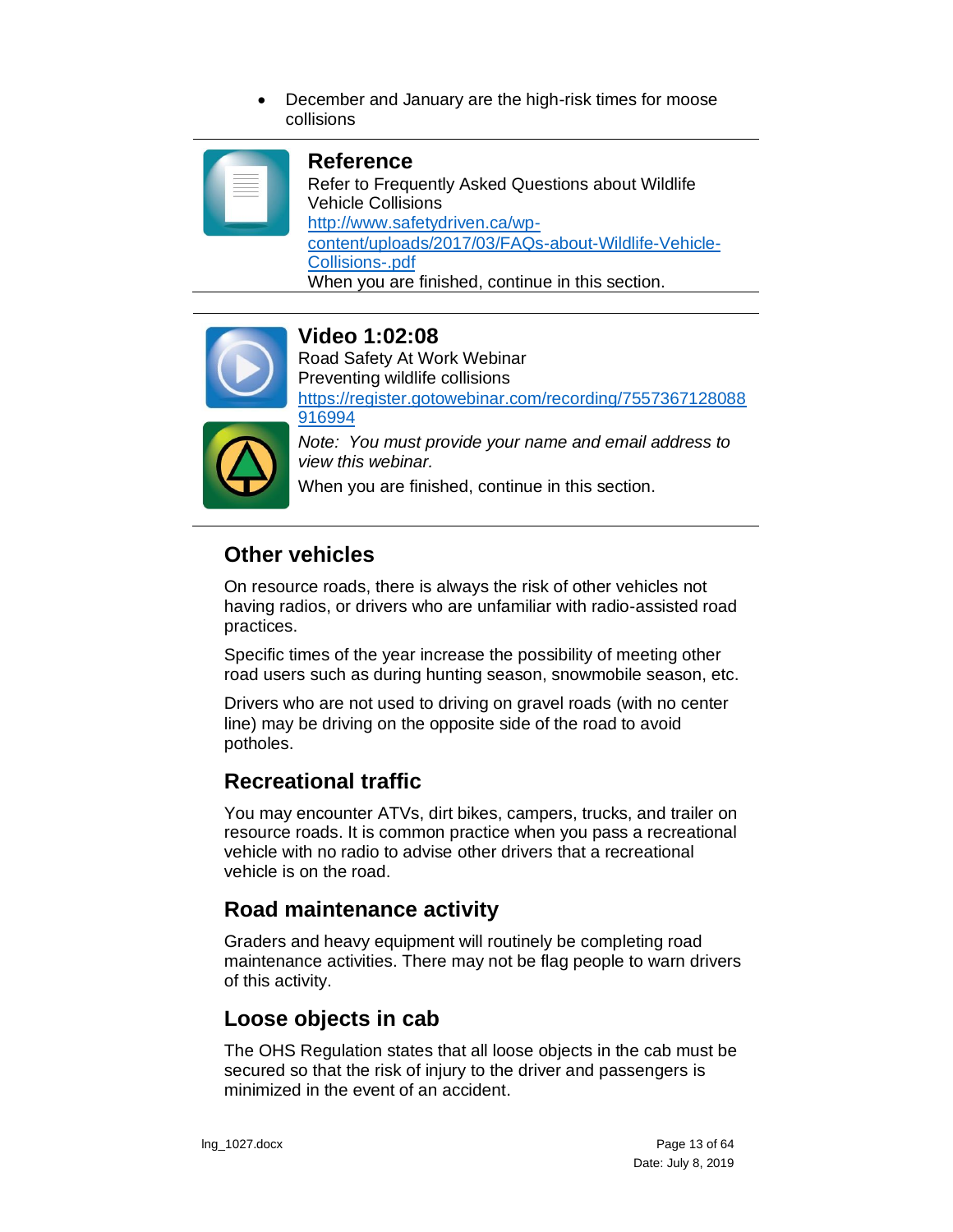### <span id="page-13-0"></span>**Vehicle blind spots**

If you are turning around and there is limited visibility, remember that there may be rocks and stumps that are difficult to see around the vehicle.

#### <span id="page-13-1"></span>**Vehicle failure**

Vehicle failure such as a dead battery or low fuel conditions can create an increased risk to the driver and passengers because the consequence of failure is much higher in remote locations.

### <span id="page-13-2"></span>**Non-haul road or inactive roads**

Many inactive roads may have water bars or modified drainage structures to control water, prevent erosion, and protect the road stability. Drivers should drive slowly and with caution when entering an inactive road.

### <span id="page-13-3"></span>**Barriers (deactivation)**

Some roads may not be passable by pickup truck if the road has been deactivated to protect environmental values. For example, stream crossings such as culverts and bridges may have been removed. Larger barriers with rocks or even gates may be constructed to restrict public access.

Be aware of safety issues such as landslides.

### <span id="page-13-4"></span>**Lack of signage**

If the signage is not maintained then there may not be a sign to warn of upcoming steep slopes, curves, or bridges. It is common for signs to be shot with guns, which makes them unreadable.

Kilometer markers may be absent on older roads making it difficult for the driver to tell where they are.

### <span id="page-13-5"></span>**Variable road widths**

Resource roads are often newly constructed and may have soft shoulders. They are often narrow single lane roads with deep ditches. Wide areas or turn outs are usually constructed to allow vehicles to pass safely.

### <span id="page-13-6"></span>**Bridge approaches**

Bridge approaches can often involve navigating a sharp corner before getting on to the bridge. Many bridges are narrow and are only a single lane wide. Bridge approaches may also be brushed in with vegetation.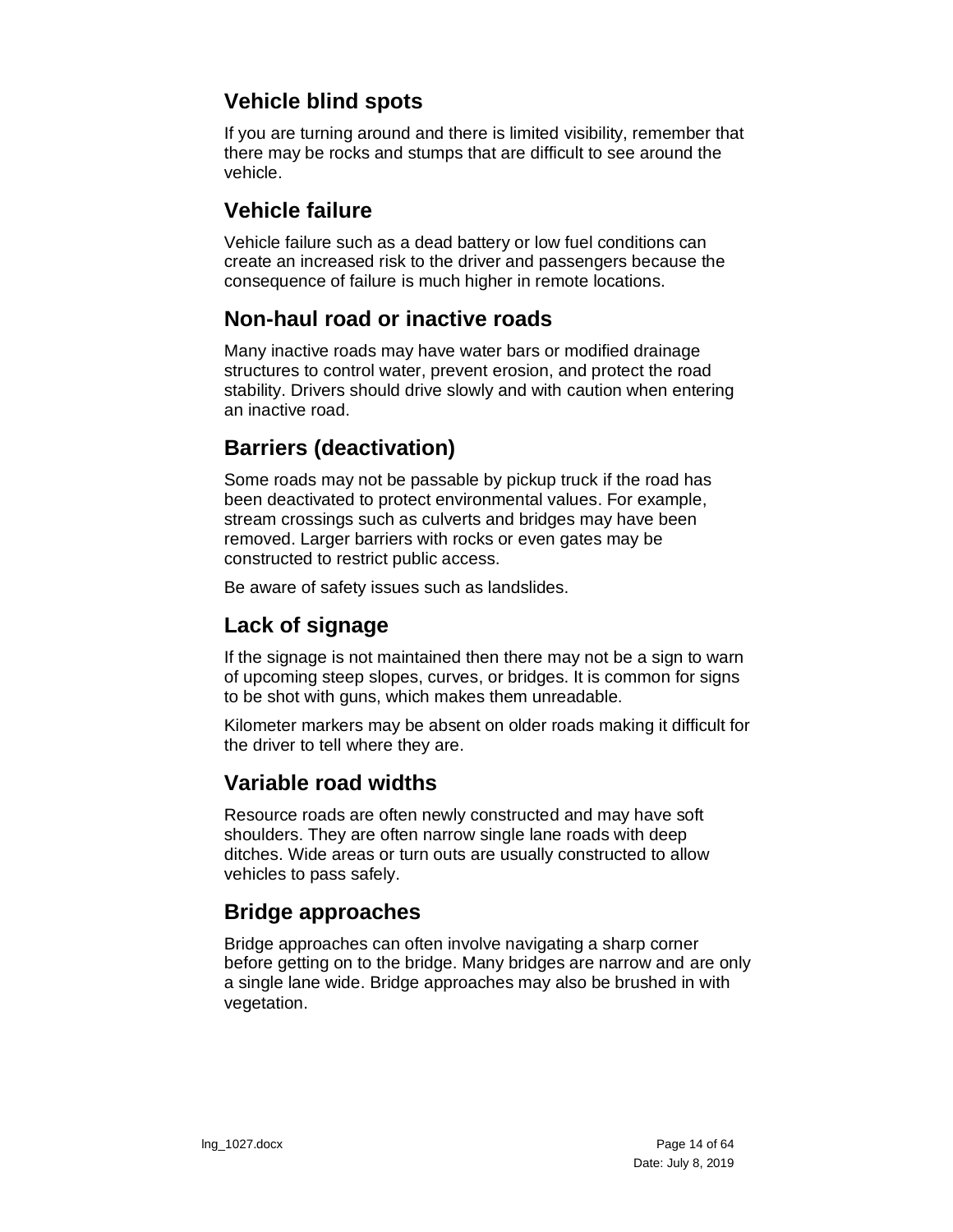# <span id="page-14-0"></span>Hazards Related to Driving— Self-Quiz

- 1. Driving hazards fall into which of the following categories:
	- □ Weather
	- $\Box$  Reduced visibility
	- $\Box$  Road conditions
	- $\Box$  Other vehicles on the road
	- Wildlife
	- □ All of these answers

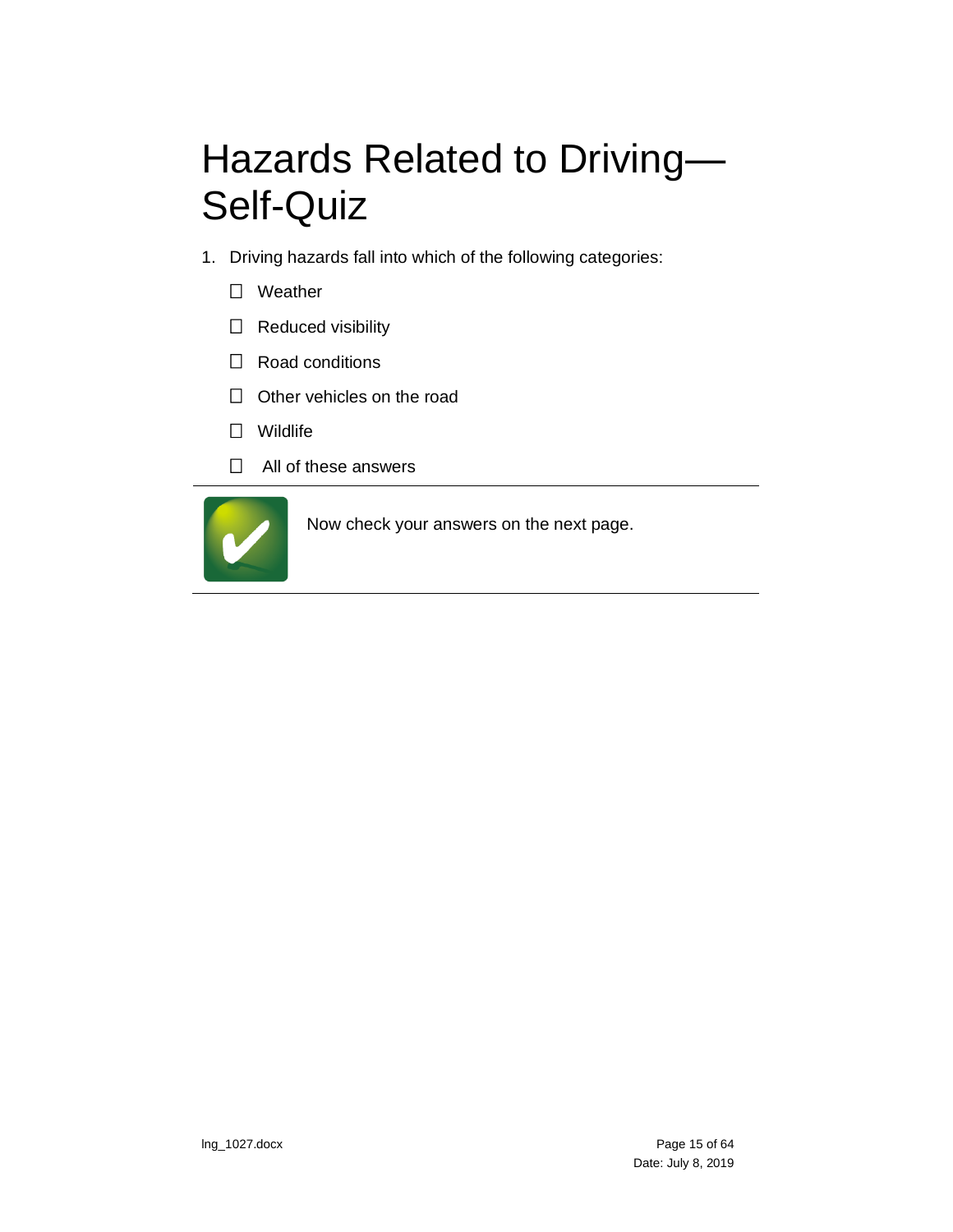# <span id="page-15-0"></span>Hazards Related to Driving— Self-Quiz Answers

1. Driving hazards fall into which of the following categories:

Answer: **All of these answers**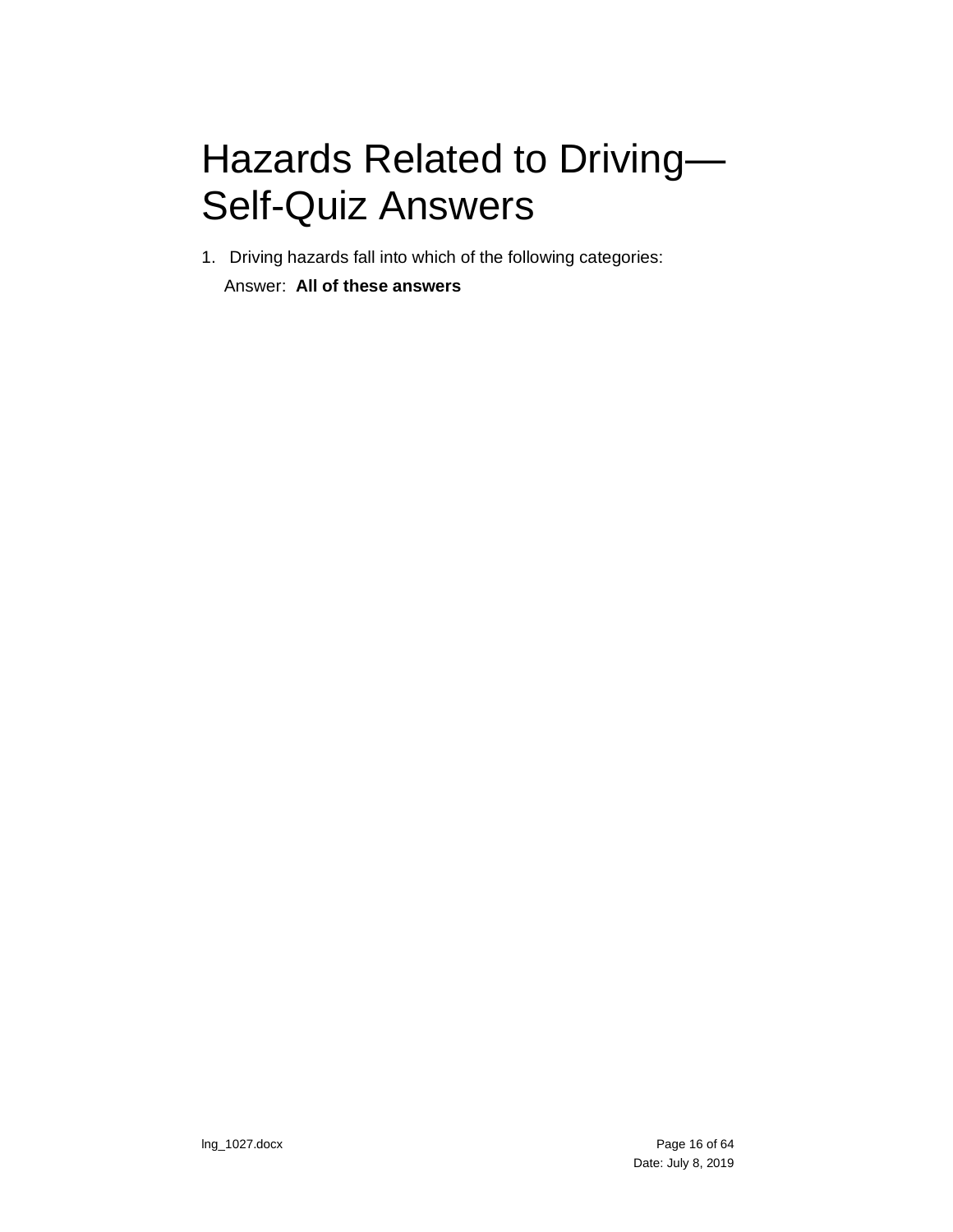# <span id="page-16-0"></span>Key Point 1.2: Road Surface Hazards on Resource Roads

When driving on resource roads, expect rough surfaces, potholes, sinkholes, and washouts. Damage might not be marked, and the roads might not be drivable if they are overgrown or not maintained.

## <span id="page-16-1"></span>**Common Hazards**

The following are some of the common hazards:

- potholes
- washouts
- mud holes
- soft shoulders
- obstacles
- changes to road conditions
- ruts
- sink hole
- sight lines
- snow on the road
- ice on the road
- water on the road
- rocks and loose gravel

### <span id="page-16-2"></span>**Potholes**

Potholes are depressions or holes on the road surface. They can vary in size and shape.

Driving on resource roads that have potholes can cause loss of handling and driver fatigue. While small potholes may only cause minor problems, larger ones can cause an incident or vehicle damage and possibly severe injuries to anyone who is involved.

### <span id="page-16-3"></span>**Washouts**

Heavy rain can impact access to the work area. It can cause swollen creeks, road washouts, debris torrents, landslides in and above the work area, and flooding.



#### **Reference**

BC Forest Safety Read Safety Alert: A log truck driver was fatally injured when his log truck was caught in a landslide and carried down a steep slope. <http://bcforestsafe.org/node/2746> When you are finished, continue in this section.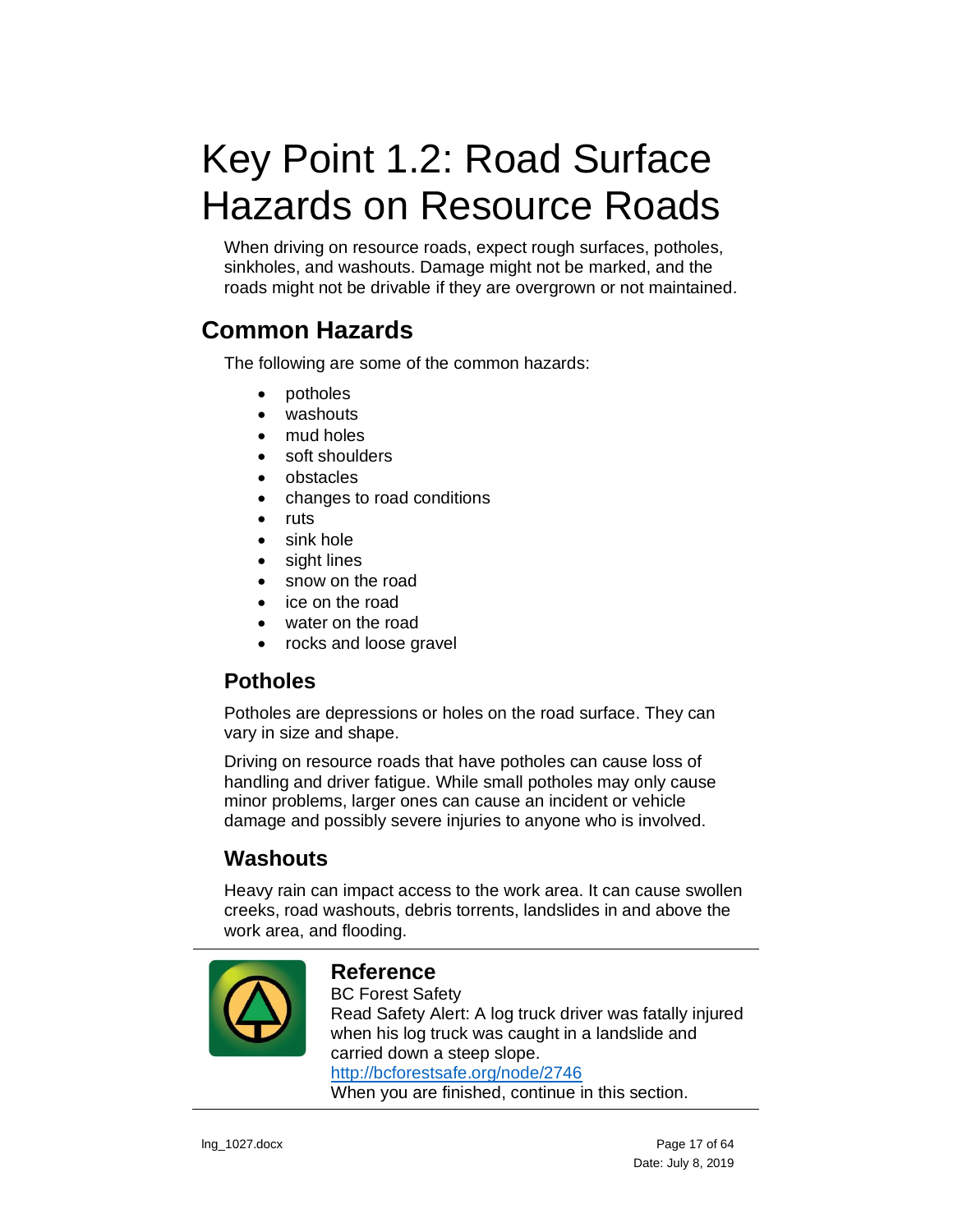

#### **Reference**

BC Forest Safety Read Safety Alert: A log truck travelling empty on a resource road near Lake Cowichan went off the road and the cab of the truck was submerged in standing water at the side of the road. <http://bcforestsafe.org/node/3040>

When you are finished, continue in this section.

### <span id="page-17-0"></span>**Blowdown**

Blowdown also occurs more readily in saturated ground. When the ground is saturated, shallow-rooted trees and trees growing in shallow soils can fall or blow down easily.

### <span id="page-17-1"></span>**Mud holes**

A mud hole is often caused by excessive wet conditions or newly constructed roads.

A mud hole can cause a truck to become stuck and in some cases to tip over. It can be very hard to assess the depth of these holes.

### <span id="page-17-2"></span>**Soft shoulders**

Soft shoulders can occur on the edges of newly constructed roads or wet road conditions.

Use extra caution when moving, especially when loaded. In wet or unknown conditions, take extra precautions on resource roads when close to the shoulder.

### <span id="page-17-3"></span>**Washboard**

A washboard is a corrugated pattern of evenly spaced bumps that make a vehicle chatter rather than bounce. It is caused by traffic on dry roads.

The rolling and bouncing motion of the tires amplify irregularities in the road materials until they organize themselves into regular scallops. The process repeats and spreads.

Washboarding can cause loss of traction and control when the wheels leave the ground.

### <span id="page-17-4"></span>**Obstacles**

Be aware of unforeseen obstacles such as trees that have blown down, or large rocks that have fallen off the slope above the road.

### <span id="page-17-5"></span>**Changes to road condition**

During the shoulder seasons (spring and fall), road conditions may be quite different in the afternoon than they were in the morning.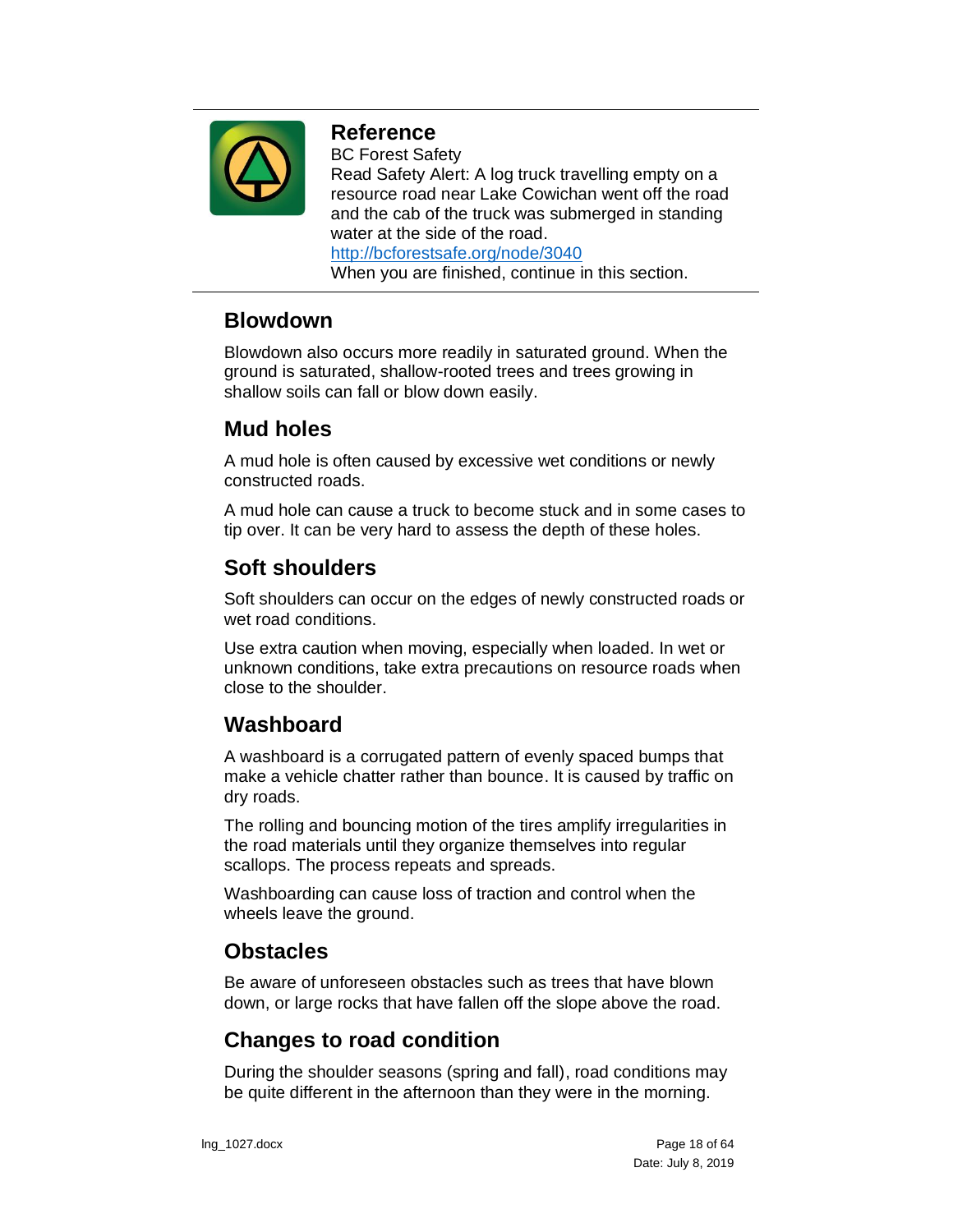While they may be frozen in the morning, by afternoon they can be wet and muddy.

During heavy rainstorms, roads can deteriorate throughout the day and drivers could end up behind a washed-out culvert.

### <span id="page-18-0"></span>**Ruts**

Rutting or grooving is mainly caused by repeated rainfall and erosion of the roadbed with heavy use of the road while wet, and a lack of grading. It may also result from a poor drainage system. Ruts can cause a loss of handling ability.

### <span id="page-18-1"></span>**Sink hole**

Sometimes, heavy weight on soft soil can result in collapse of ground, resulting in a sinkhole. Sinkholes can also form when the land surface is changed or when erosion takes place under the surface of a road. Areas that have bedrock made of limestone, salt deposits or carbonate rock are most susceptible to erosion and the formation of such holes.

### <span id="page-18-2"></span>**Sight lines**

You may not always have adequate visibility due to narrow roads, sharp corners, or approaches to steep hills.



### **Video 2:45**

YouTube Review: Steep Grades and Switchbacks <https://www.youtube.com/watch?v=66s316glNrw> When you are finished, continue in this section.

### <span id="page-18-3"></span>**Snow on the road**

Snow can make driving difficult especially when there have been large accumulations. Snowplows can find it difficult to keep roads clear. Too much snow can make it hard to clear the entire road. When the road is plowed over, the ditch can create an over plow situation. In these situations, it is difficult to tell where the road shoulder and ditch are.

Snow accumulations cause limited traction and impact the ability of workers to travel in and around their work area. It may also conceal ground hazards and impact visibility which increases the risk of tripping and slipping incidents. The snow load can also increase instability of trees.



### **Reference**

BC Forest Safety Read Hazard Alert: Truck Tips Over Due to Over plowed Road <https://www.bcforestsafe.org/node/1586> When you are finished, continue in this section.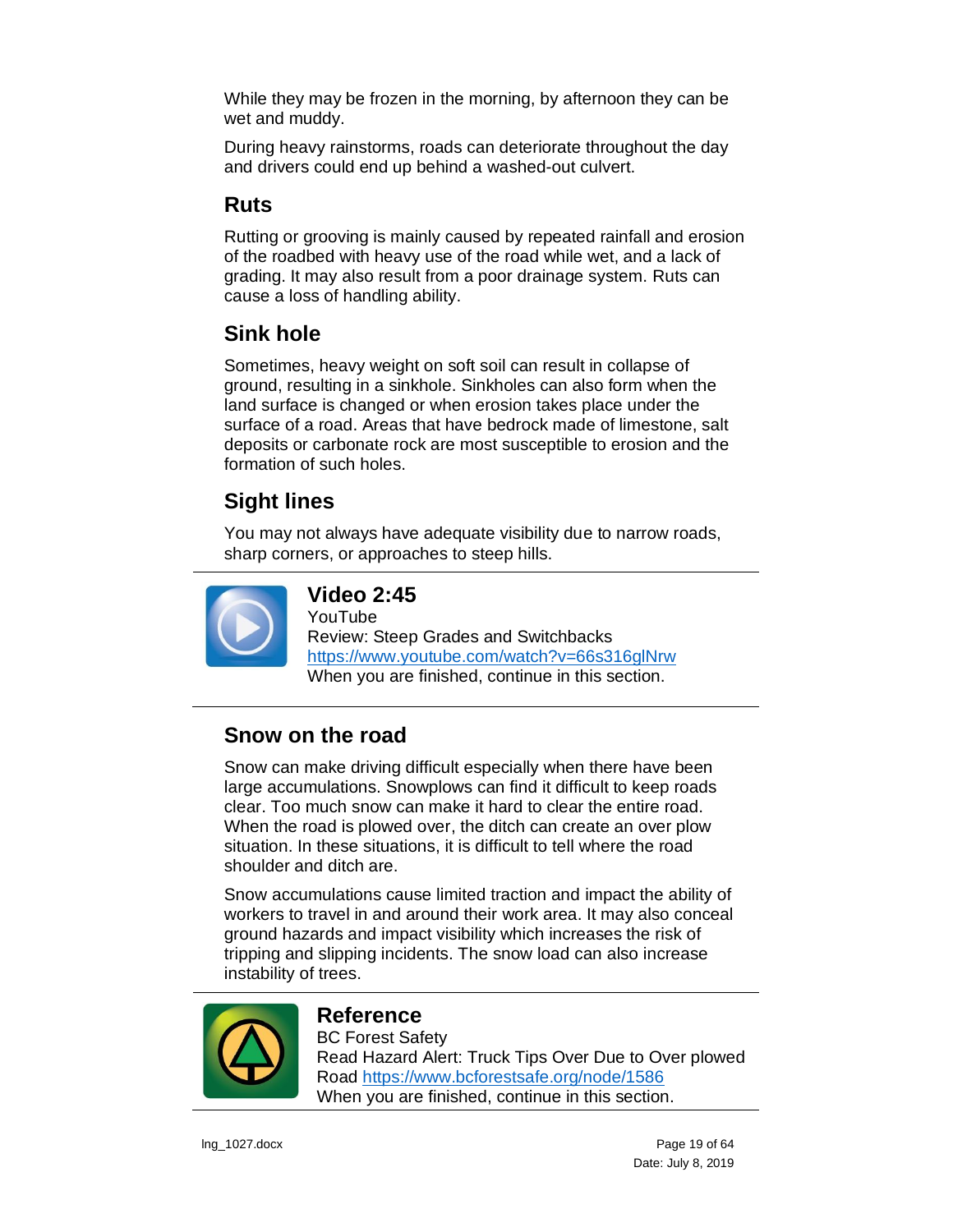### <span id="page-19-0"></span>**Ice on the road**

Conditions get tricky in the winter especially when the temperature hovers around zero. Ice or compact snow will make up most road surfaces during the winter hauling months. These surfaces when maintained provide for a smooth road surface.

Care must be taken as these roads can become slippery very easily. For example, as weather warms up, moisture will form on these surfaces making traction difficult.

*Note: Be aware of elevation changes as this will affect temperature and thereby traction.*



#### **Reference**

BC Forest Safety Read: A loaded log truck struck an empty, stationary log truck that had lost traction on a hill. <https://www.bcforestsafe.org/node/3059>

When you are finished, continue in this section.



#### **Reference**

BC Forest Safety Read: 10 Winter Driving Tips for BC Log Haulers [http://bcforestsafe.org/files/ps\\_10WinterDrivingTipsBrochu](http://bcforestsafe.org/files/ps_10WinterDrivingTipsBrochure.pdf) [re.pdf](http://bcforestsafe.org/files/ps_10WinterDrivingTipsBrochure.pdf) When you are finished, continue in this section.

### <span id="page-19-1"></span>**Water on the road**

Rain can affect different road surfaces differently. Wet clay is more slippery than wet gravel or soil, but wet soil may shift more, especially along shoulders. Puddles may be deeper than they appear.

### <span id="page-19-2"></span>**Rocks and loose gravel**

Large rocks can be an obstacle located on a roadway. Loose gravel or rocks can cause loss of traction. They can also be a hazard to other road users if they spray and strike other vehicles.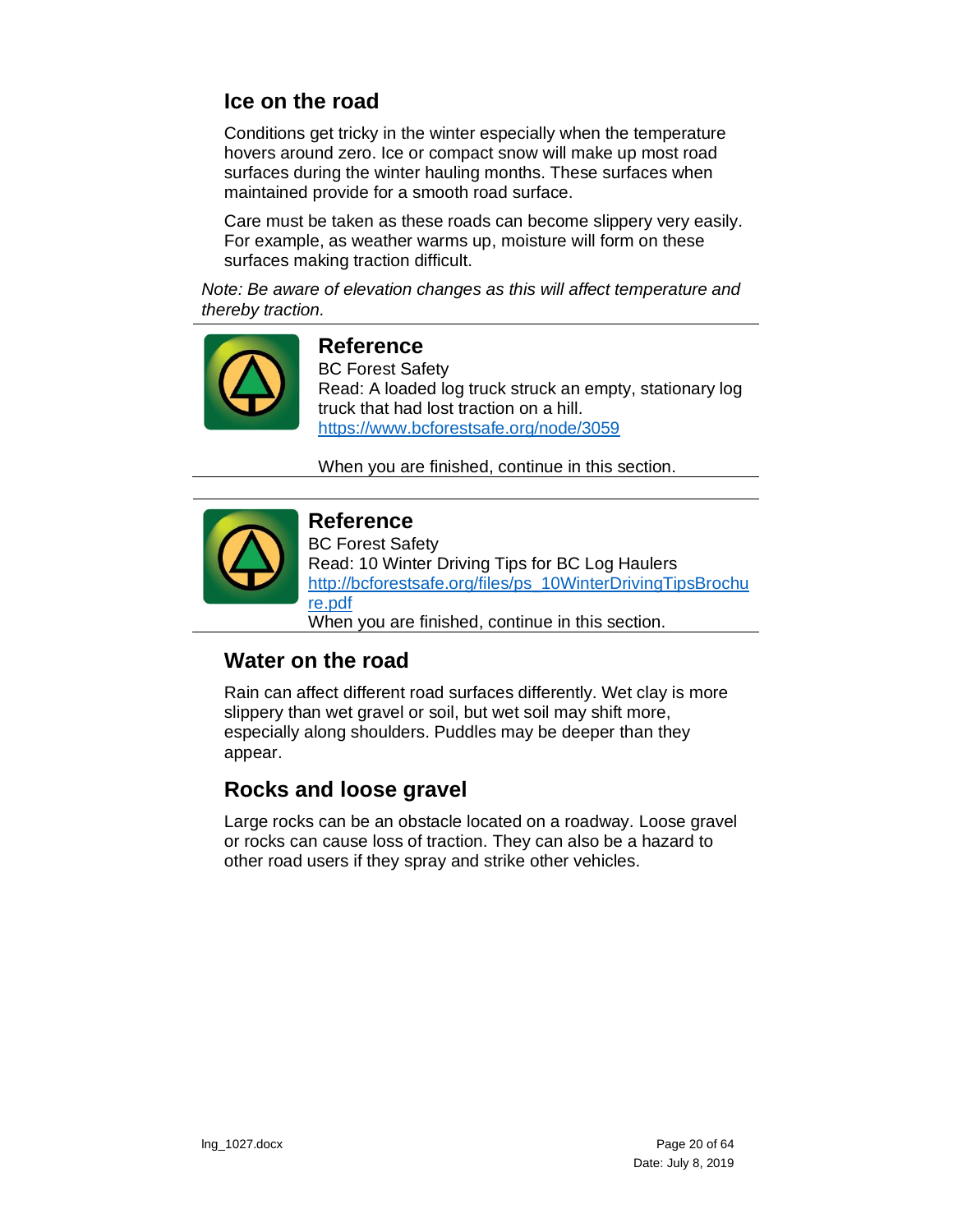# <span id="page-20-0"></span>Road Surface Hazards on Resource Roads—Self-Quiz

- 1. Which statements describe how road surface hazards can impact a driver?
	- $\Box$  They interrupt in the regular running of the work process, equipment, or other planned activity.
	- $\Box$  They distract you from the task at hand.
	- $\Box$  They greatly increase the risk of harm or injury while doing your work.
	- □ All of these answers

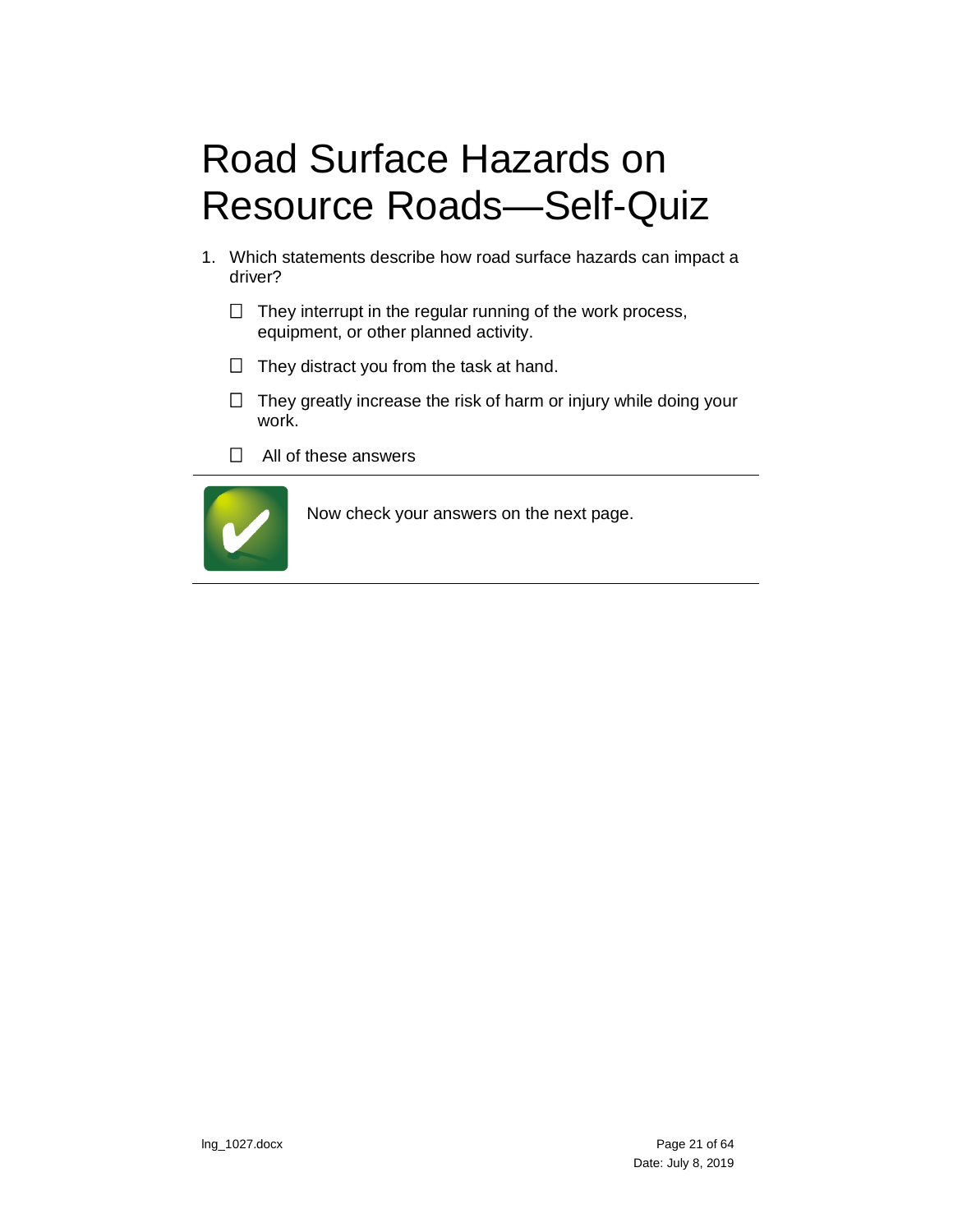## <span id="page-21-0"></span>Road Surface Hazards on Resource Roads—Self-Quiz Answers

1. Which statements describe how road surface hazards can impact a driver?

Answer: **All of these answers.**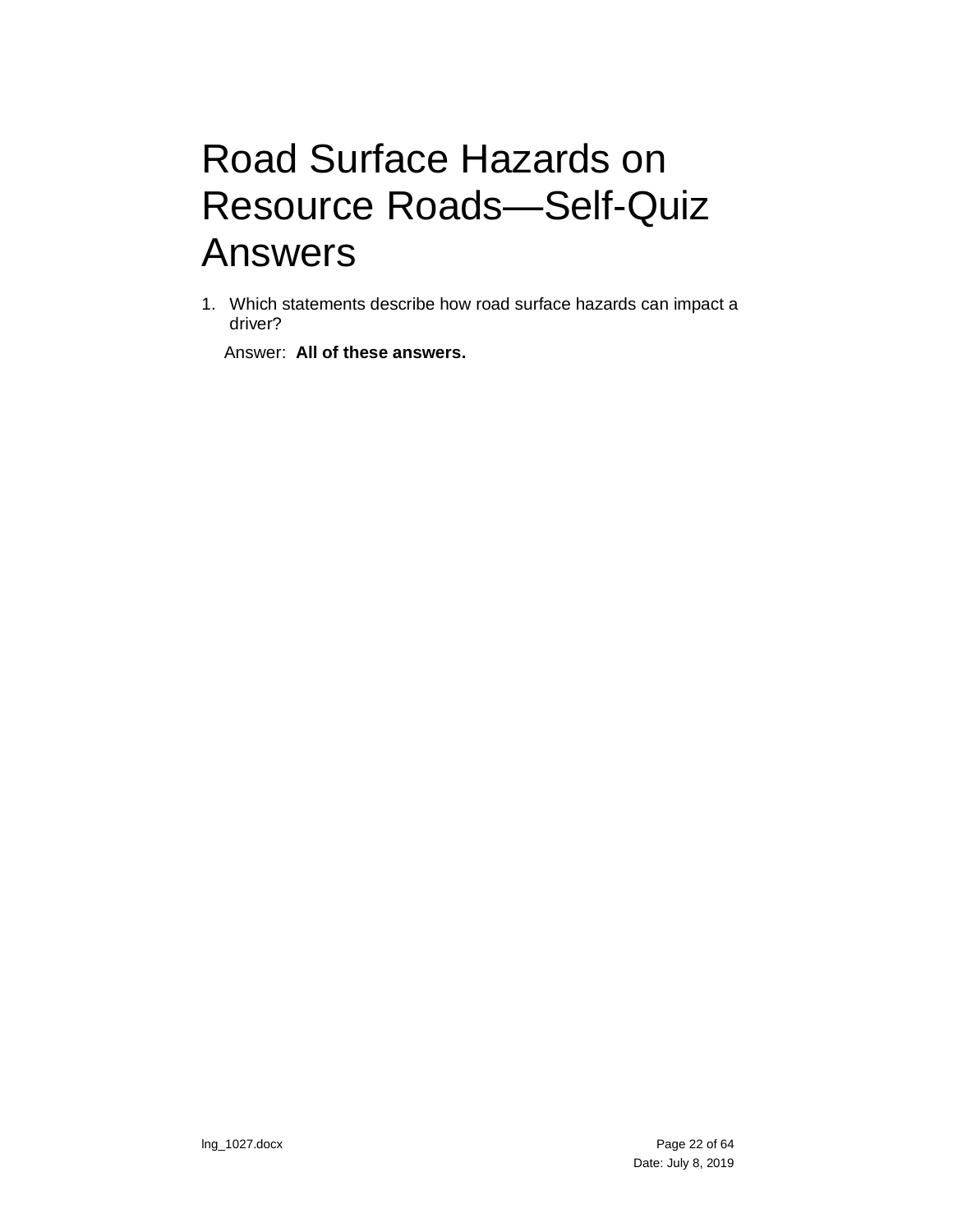# <span id="page-22-0"></span>Key Point 1.3: Engineering Hazards on Resource Roads

Resource roads are built to different design standards and purposes than the paved public highways most of the population travel on. Some resource road characteristics include:

- built for tonnage. Think of them as conveyor belts for commodities
- made from onsite materials, variable by region (clay, silt, sand, gravel)
- unsurfaced and narrow (4 to 8 metres), often for one-way traffic, especially at bridges
- intended for low speeds and low traffic volume
- guardrails and road markings are rare
- few posted signs for speed or direction
- often rough and not regularly maintained
- managed by multiple jurisdictions and laws
- inconsistent design and maintenance standards

Some of the engineering hazards that may be encountered when driving on a resource road include the following:

- corners
- crowning
- super elevation
- slope or gradient
- road material

#### <span id="page-22-1"></span>**Corners**

Corners on resource roads can be hazardous in all seasons. In colder months, ice and snow can make corners slippery, reducing traction and steering ability. Even when ice and snow are not present, loose gravel can cause similar reductions in traction and steering.

Visibility through resource road corners can be reduced by sharpness of the corner, dust, overgrowth of vegetation, or terrain features and can increase hazards associated with meeting other vehicles or wildlife with limited room to manoeuvre to safety.

Corners should be approached with caution on all resource roads.

### <span id="page-22-2"></span>**Crowning**

Crowning is also known as road camber. Crowning is building the road with a raised centre so that rainwater will drain off to the ditches on either side of the road and not pool in the road.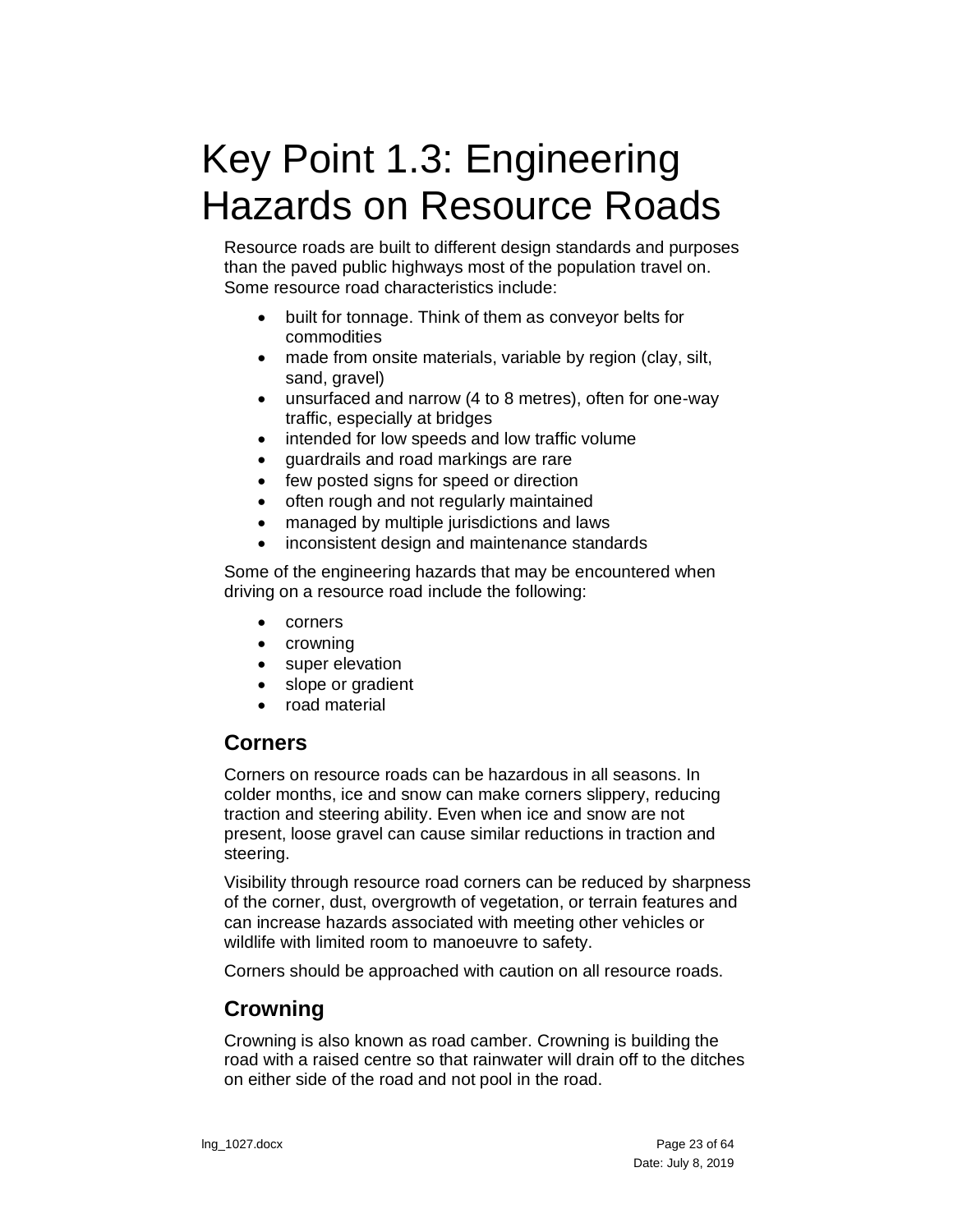It is common for resource roads to be graded flat leading to increased potholes and pooling water which may freeze or cause a driving hazard. Grading should be completed in a way that leaves the centre of the road crowned.

#### <span id="page-23-0"></span>**Super elevation**

On a curve, the outside edge of the road should be higher than the crown and opposite edge. This allows vehicles to keep stable while rounding curves.

A curve without a super elevation can be dangerous, especially at high speeds. Curves on some resource roads may not be built with any super elevation, so speed must be greatly reduced around curves.

If a heavy vehicle stops in a super elevated corner, the load may shift or the truck may slide downslope to the inside of the corner, or even tip over.

### <span id="page-23-1"></span>**Slope or gradient**

Resource roads are often constructed on steep grades. Steep grades may be associated with loss of traction and ability to control the vehicle. Extra caution should be taken while driving on steep grades.

### <span id="page-23-2"></span>**Road material**

Resource roads are often built with local materials that are available onsite. This results in changing road materials along the roadway, which may affect vehicle traction and control.

In some cases, roads are surfaced with suitable gravel materials which helps to reduce the inconsistency of the materials used at the surface of the road.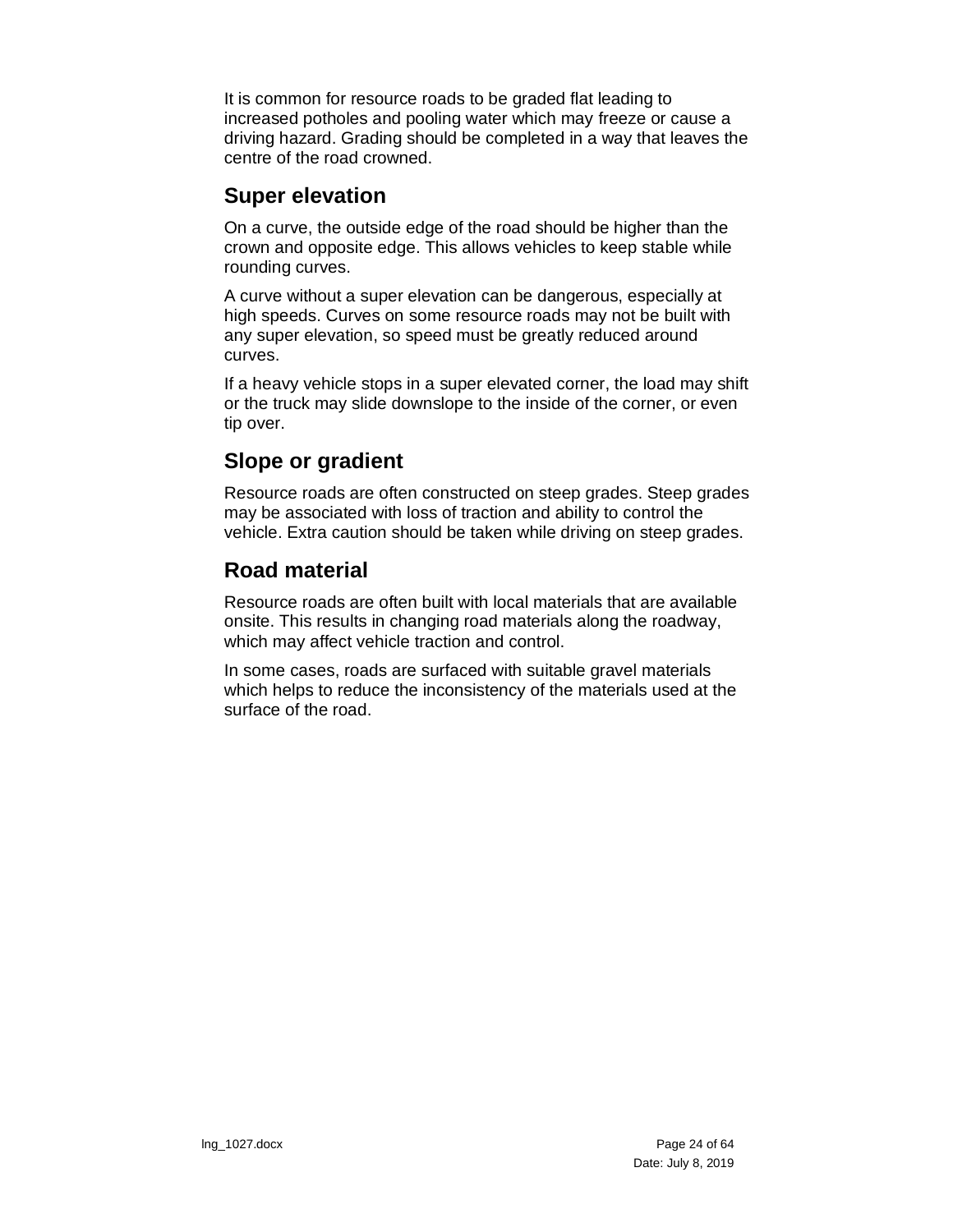# <span id="page-24-0"></span>Engineering Hazards on Resource Roads—Self-Quiz

- 1. Steep grades may be associated with loss of traction and ability to control the vehicle.
	- $\Box$  True
	- $\Box$  False
- 2. Curves on some resource roads may not be built with any super elevation, so speed must be greatly reduced around curves.
	- $\Box$  True
	- $\Box$  False

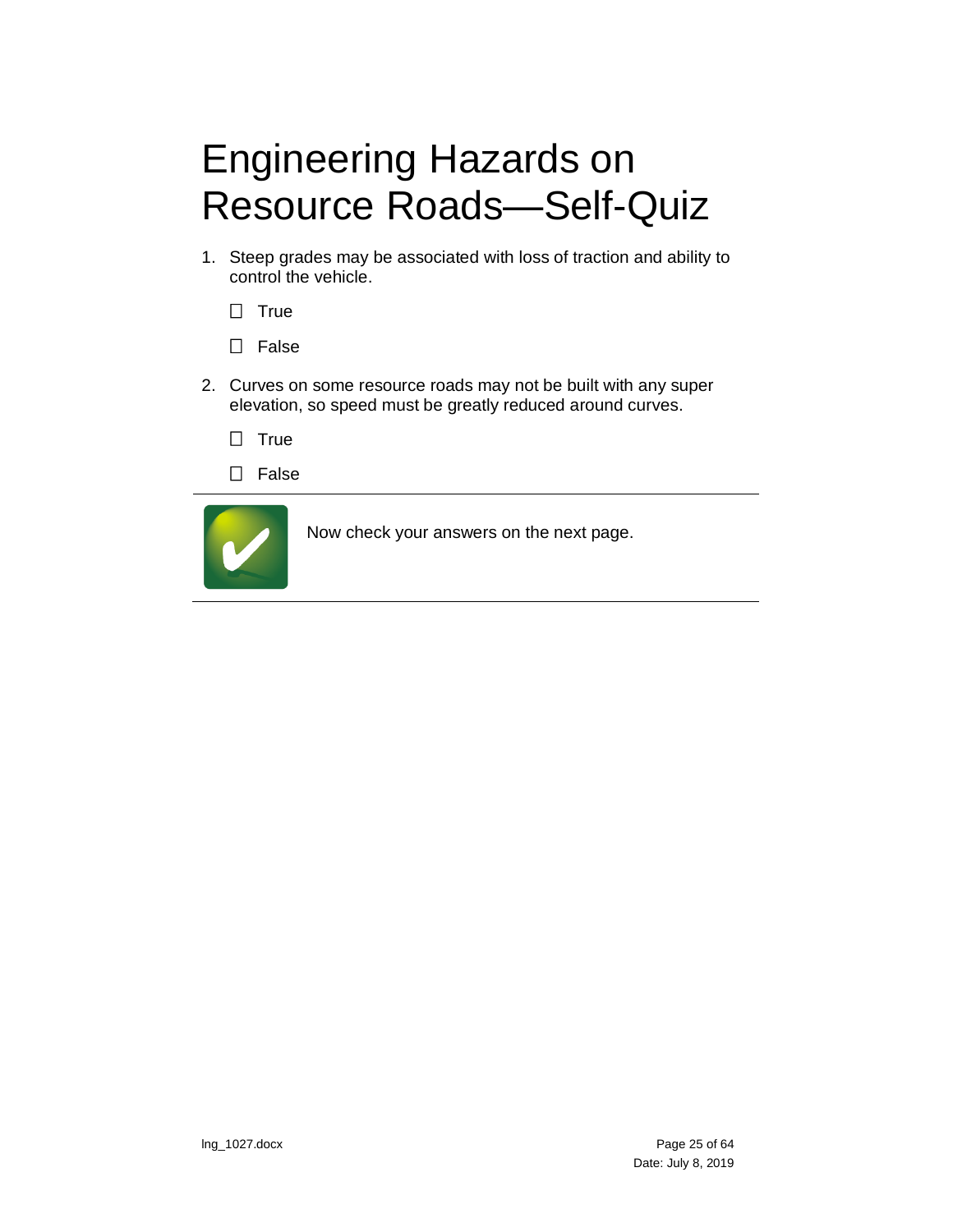## <span id="page-25-0"></span>Engineering Hazards on Resource Roads—Self-Quiz Answers

1. Steep grades may be associated with loss of traction and ability to control the vehicle.

Answer: **True**

2. Curves on some resource roads may not be built with any super elevation, so speed must be greatly reduced around curves.

Answer: **True**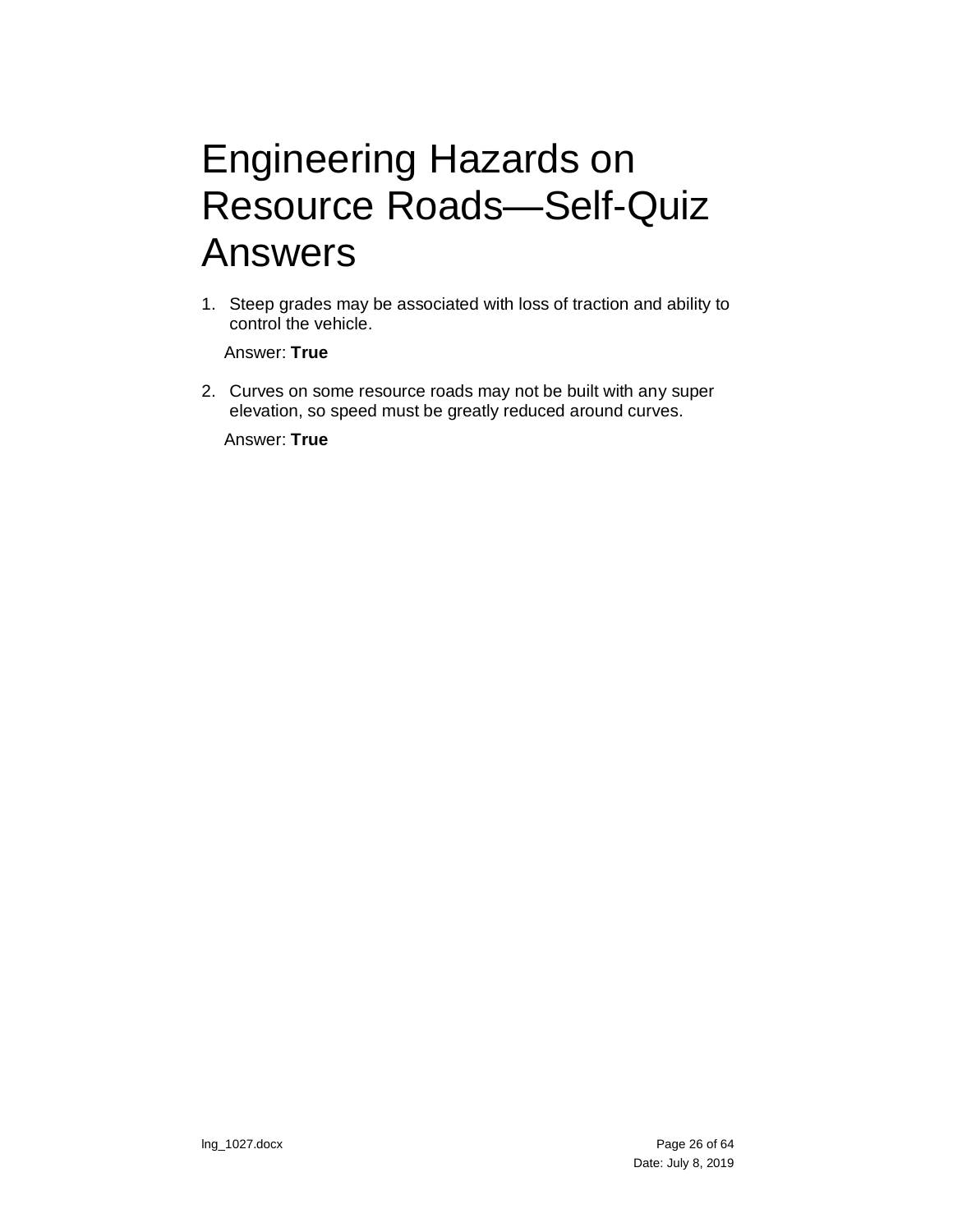# <span id="page-26-0"></span>Key Point 1.4: Heavy Industrial Traffic Hazards on Resource Roads

There are many different types of equipment moving on BC highways and resource roads. Some types to be aware of include the following:

- wide bunks or off highway trucks
- long loads
- empty and loaded low beds
- slow moving equipment

#### <span id="page-26-1"></span>**Wide bunks or off highway trucks**

Some forestry and mining trucks are purpose built to haul larger loads than would normally be legal on public highways. Due to the large size of these vehicles extra caution should be taken when approaching or passing.

#### <span id="page-26-2"></span>**Long loads**

Often logs used for utility poles or specific purposes will be transported in full tree or extra-long lengths. These long ends extend past the trailer and may be a hazard on corners as they may sweep out onto oncoming traffic as the truck is turning.

*Note: Any part of a load that extends more than 4 feet past the rear of the trailer must have a long load flag on it or a red light during dark hours.*

#### <span id="page-26-3"></span>**Empty and loaded low beds**

Low beds transport forestry and mining equipment to various job sites. Extra care should be taken when driving near low beds due to the large size and heavy weight being carried. Loose rocks or debris may fall from empty or loaded low beds causing an increased hazard to other drivers on the road.



Lowbed truck with equipment on board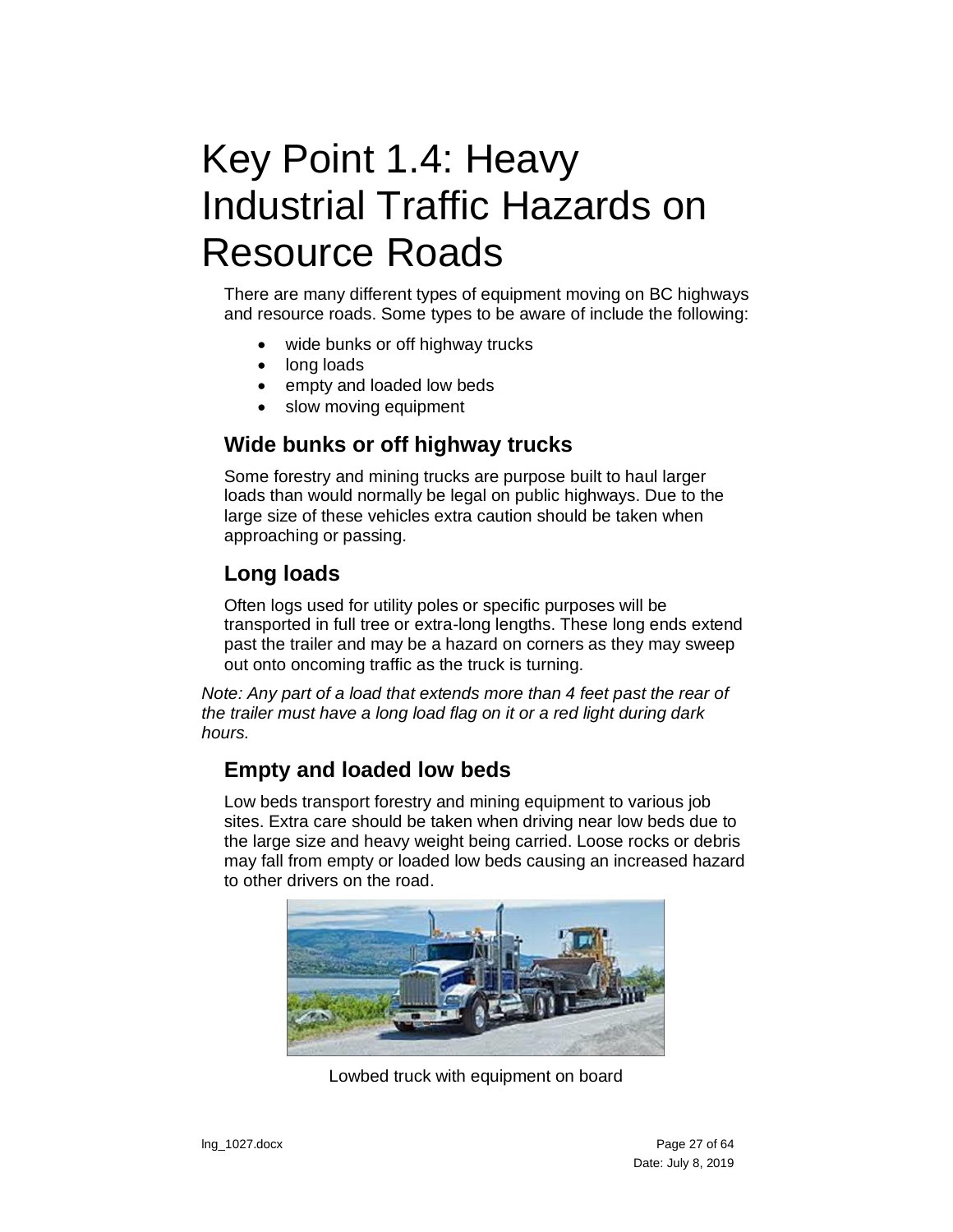### <span id="page-27-0"></span>**Slow moving equipment**

Road maintenance or heavy equipment may travel slowly along resource roads. Other users should expect to meet this equipment and be prepared to slow down and stop when necessary.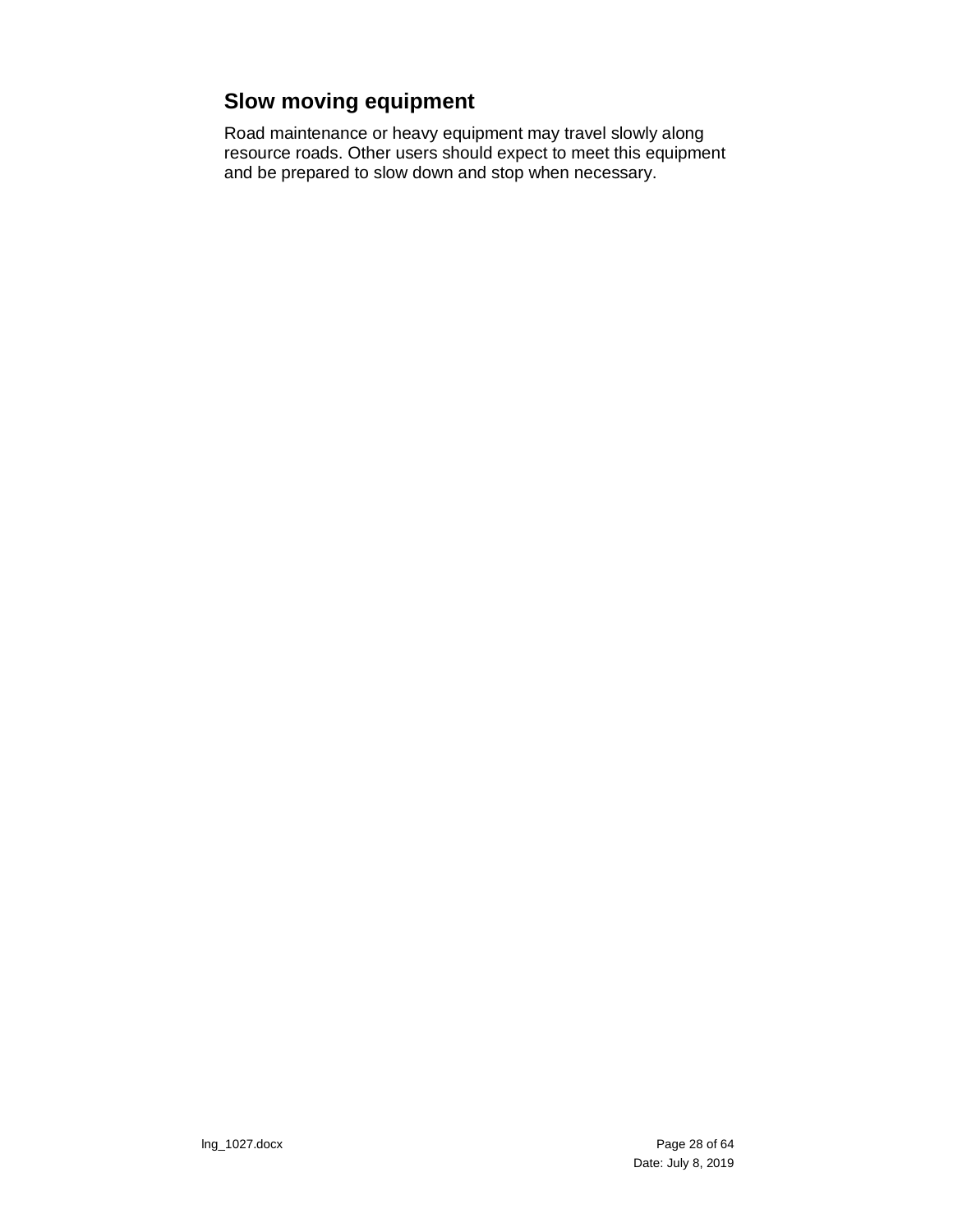# <span id="page-28-0"></span>Heavy Industrial Traffic Hazards on Resource Roads—Self-Quiz

- 1. Care should be taken when approaching or passing a wide bunk or off highway truck because:
	- $\Box$  They are usually carrying a larger load
	- $\Box$  They are larger than vehicles that take up more space on the road
	- $\Box$  The bunks can obstruct visibility
	- $\Box$  All of these answers
- 2. A long load that extends more than 4 feet beyond the end of the trailer must have a red light during dark hours or have a long load flag on it.
	- $\Box$  True
	- $\Box$  False

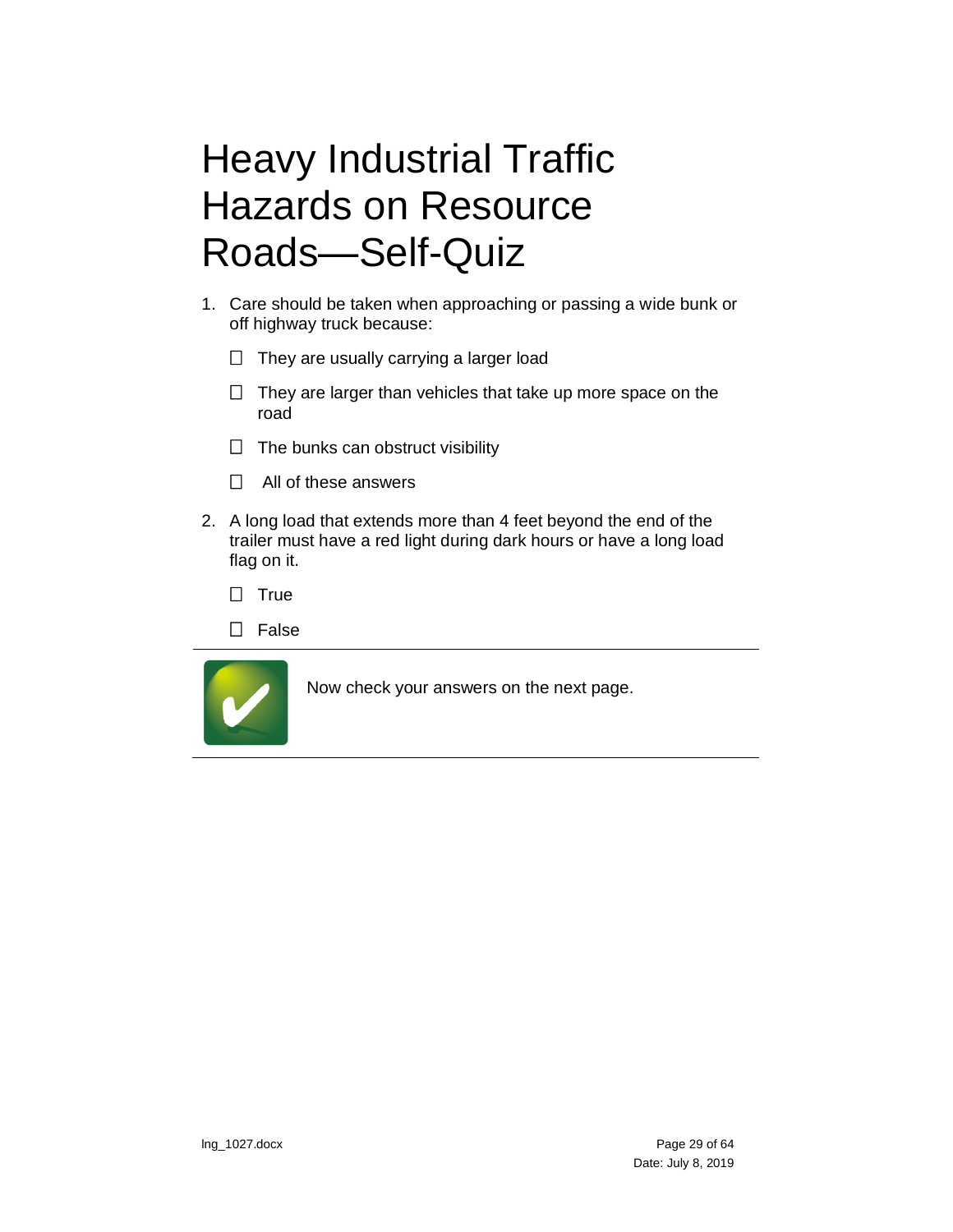# <span id="page-29-0"></span>Heavy Industrial Traffic Hazards on Resource Roads—Self-Quiz Answers

1. Care should be taken when approaching or passing a wide bunk or off highway truck because:

#### Answer: **All of these answers**

2. A long load that extends more than 4 feet beyond the end of the trailer must have a red light during dark hours or have a long load flag on it.

Answer: **True**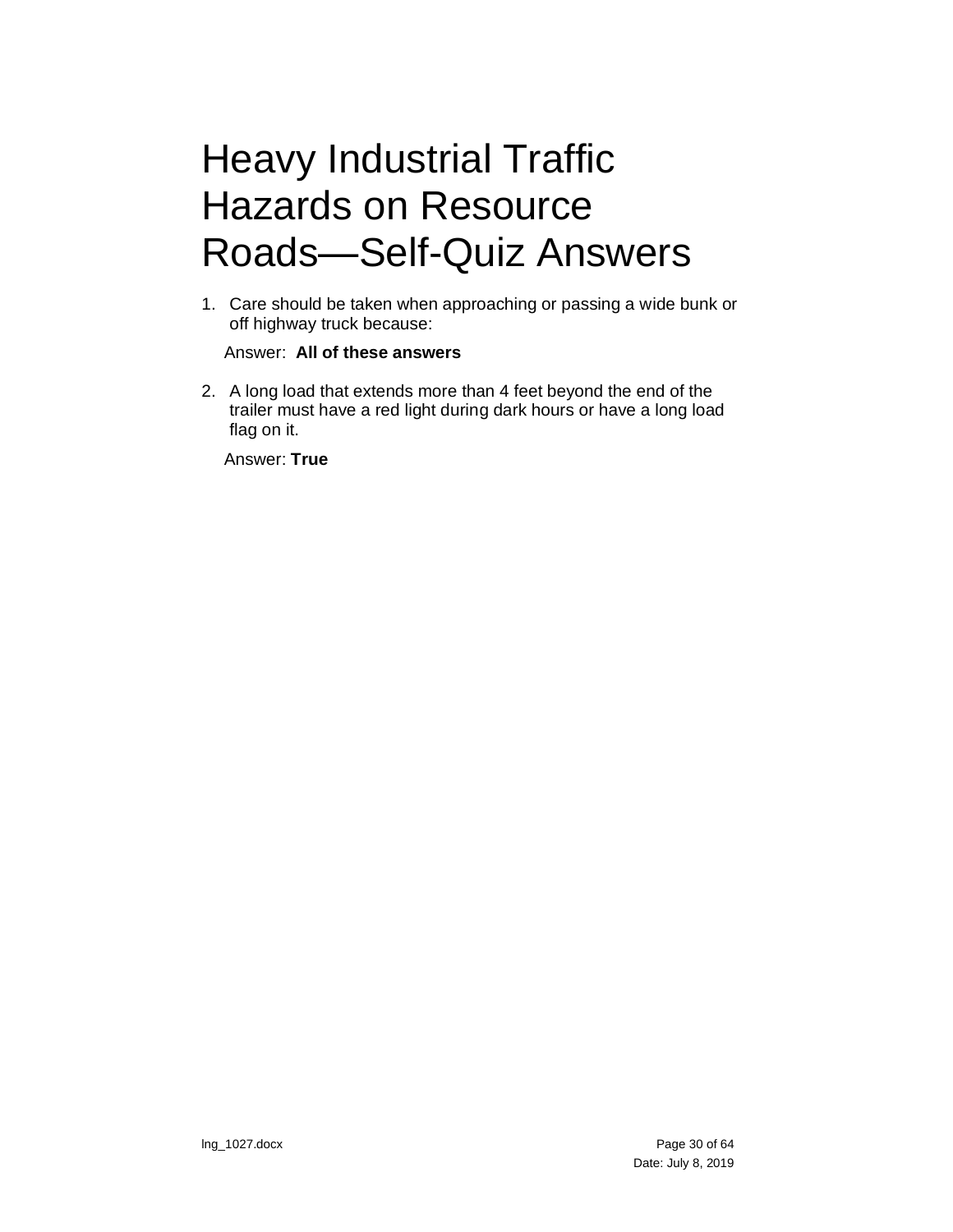# <span id="page-30-0"></span>Key Point 1.5: Distractions

Activities that impact a driver's ability to focus on the road come in a wide range of forms, from visual distractions inside and outside the vehicle, to cognitive distractions when using electronic devices. Research indicates that drivers fail to process approximately 50 per cent of the visual information in their driving environment when they are using electronic communication devices.

While texting on a mobile phone is often recognized as the riskiest behaviour, distractions such as looking for preferred music or attending to personal grooming can significantly divert a driver's attention.

Research has also concluded that telephone conversations are much more distracting than in-vehicle conversations – maybe because passengers can observe the road, provide warning, and adjust conversation tone according to traffic conditions – while telephone conversations contain fewer pauses and demand greater cognitive resources. In vehicle conversations should be avoided, especially when listening for critical radio communications on busy resource roads.

Approximately one-quarter of crashes can be attributed to the driver's attention being diverted from driving tasks. This can result in tragic loss of life, serious injuries, health expenses, property damage and increased insurance rates.

Activities that impact a driver's ability to focus on the road include the following:

- Other activity on road
- Other passengers
- Radio traffic
- Eating and drinking
- Pets in cab
- Checking loads (cargo)
- Electronic devices (such as phones, tablets, GPS, radio, etc.)

#### <span id="page-30-1"></span>**Other activity on road**

Recreational traffic, hunters, hikers, and animals can distract a driver from the task at hand.

#### <span id="page-30-2"></span>**Other passengers**

Never look at a passenger to talk to them. Get passengers to act as co-drivers to help watch for hazards and listen to radio communications. Ask them to look far ahead as they can see and keep their eyes moving. Watch ditches, bushes, and any approach roads or intersections.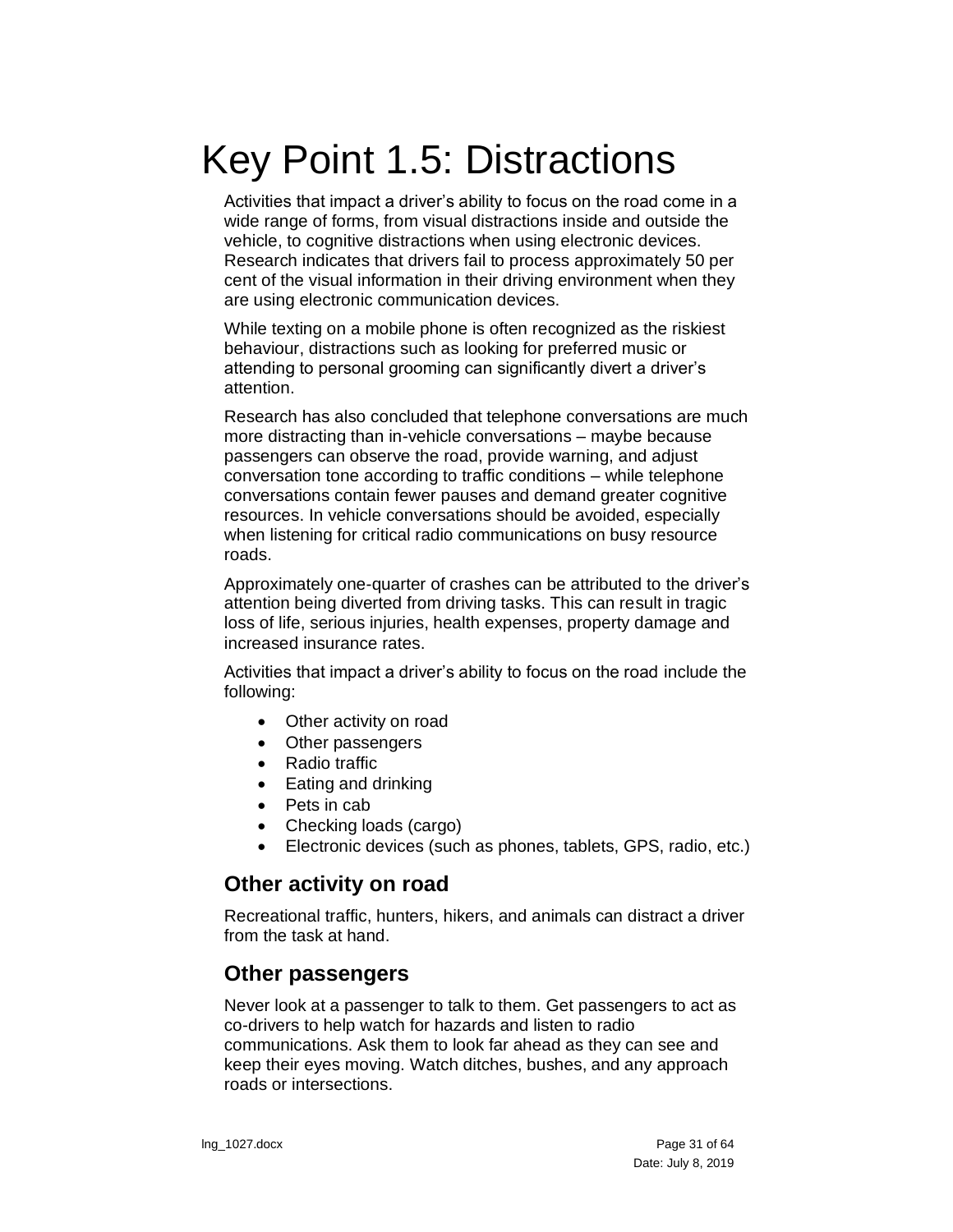### <span id="page-31-0"></span>**Radio traffic**

Avoid distractions while on resource road channels. This includes:

- not making unnecessary radio chatter
- noise distractions such as AM/FM radios, phones, music, passengers
- staying on designated road channel at all times while traveling

Do not hold the radio in your hand when you're not using it.

#### <span id="page-31-1"></span>**Eating and drinking**

To maximize your alertness and the ability to anticipate and react to hazards, do not eat while driving and do not talk on your cell phone. Keep both hands on the wheel when you are not shifting.

If you are hungry or thirsty, stop the vehicle and take a break.

#### <span id="page-31-2"></span>**Pets in cab**

According to WorkSafeBC OHS Regulation 17.7, "An animal must not be carried in the operator's cab or passenger compartment of a vehicle transporting workers unless appropriate facilities are provided for this purpose."

### <span id="page-31-3"></span>**Checking loads (cargo)**

When a driver pulls over to the side of the road to check a load, being parked partially on the road may present a hazard for other drivers or themselves. Find an appropriate wide spot in the road to stop and notify other road users over the radio.

Looking at loads in the rearview mirror and not paying attention to what is in front of them can cause a driver to drive off the road. It is better to stop and check the load.

#### <span id="page-31-4"></span>**Electronic devices – phones, tablets, GPS, radio**

The Motor Vehicle Act (MVA) prohibits the use of hand-held electronic devices while driving.

The following document provides examples of permitted and nonpermitted electronic devices and uses while driving in accordance with Part 3.1 of the MVA and the Use of Electronic Devices While Driving Regulation.

Even if some electronic devices may be allowed by law (for example hands free phone use), they are not acceptable for travel on resource roads where a high level of attention is needed to listen to radio calls and to watch for hazards.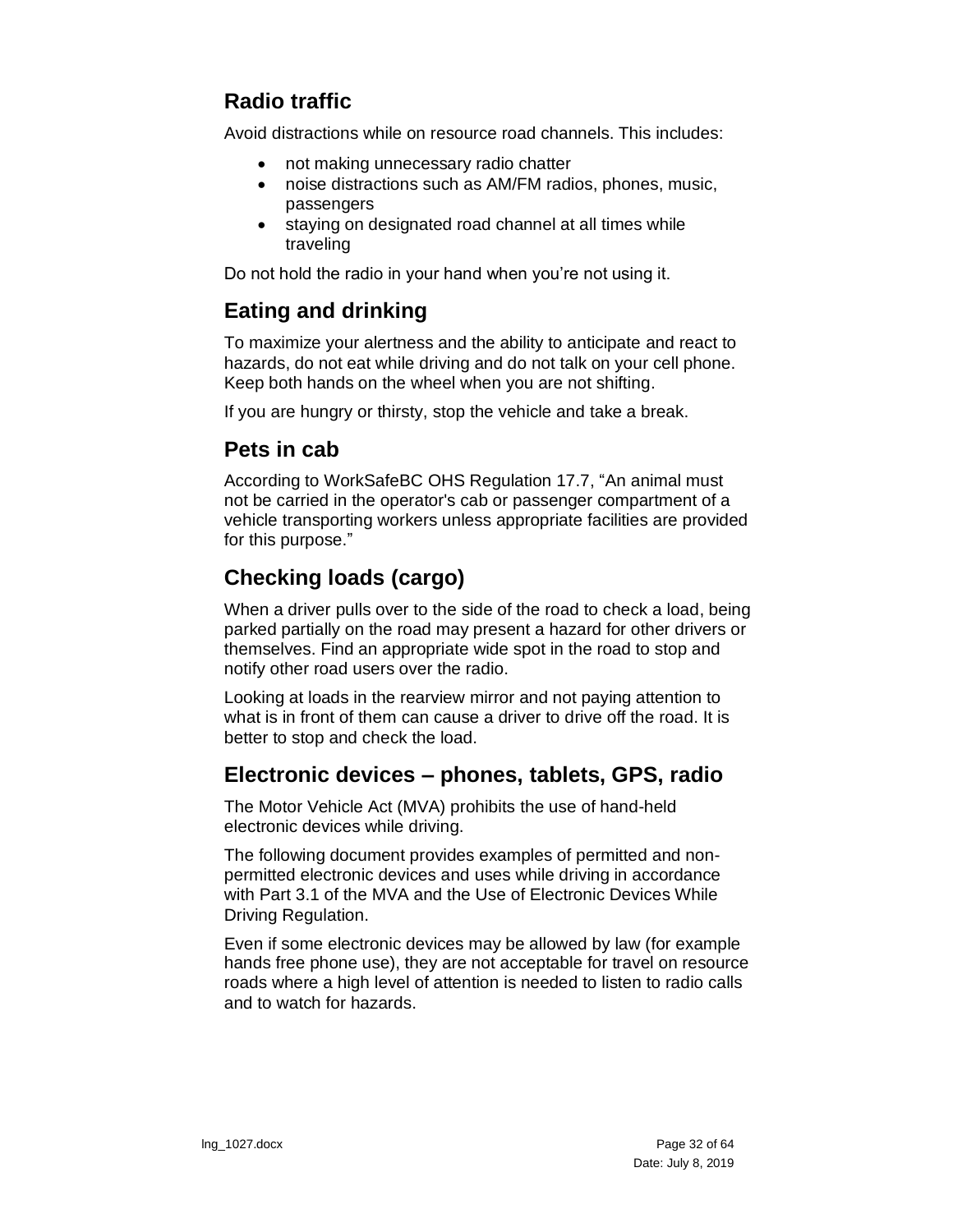#### **Reference**

Road Safety BC: Use of Electronics While Driving [https://www2.gov.bc.ca/assets/gov/driving-and](https://www2.gov.bc.ca/assets/gov/driving-and-transportation/driving/publications/electronic-devices-while-driving.pdf)[transportation/driving/publications/electronic-devices](https://www2.gov.bc.ca/assets/gov/driving-and-transportation/driving/publications/electronic-devices-while-driving.pdf)[while-driving.pdf](https://www2.gov.bc.ca/assets/gov/driving-and-transportation/driving/publications/electronic-devices-while-driving.pdf) When you are finished, continue in this section.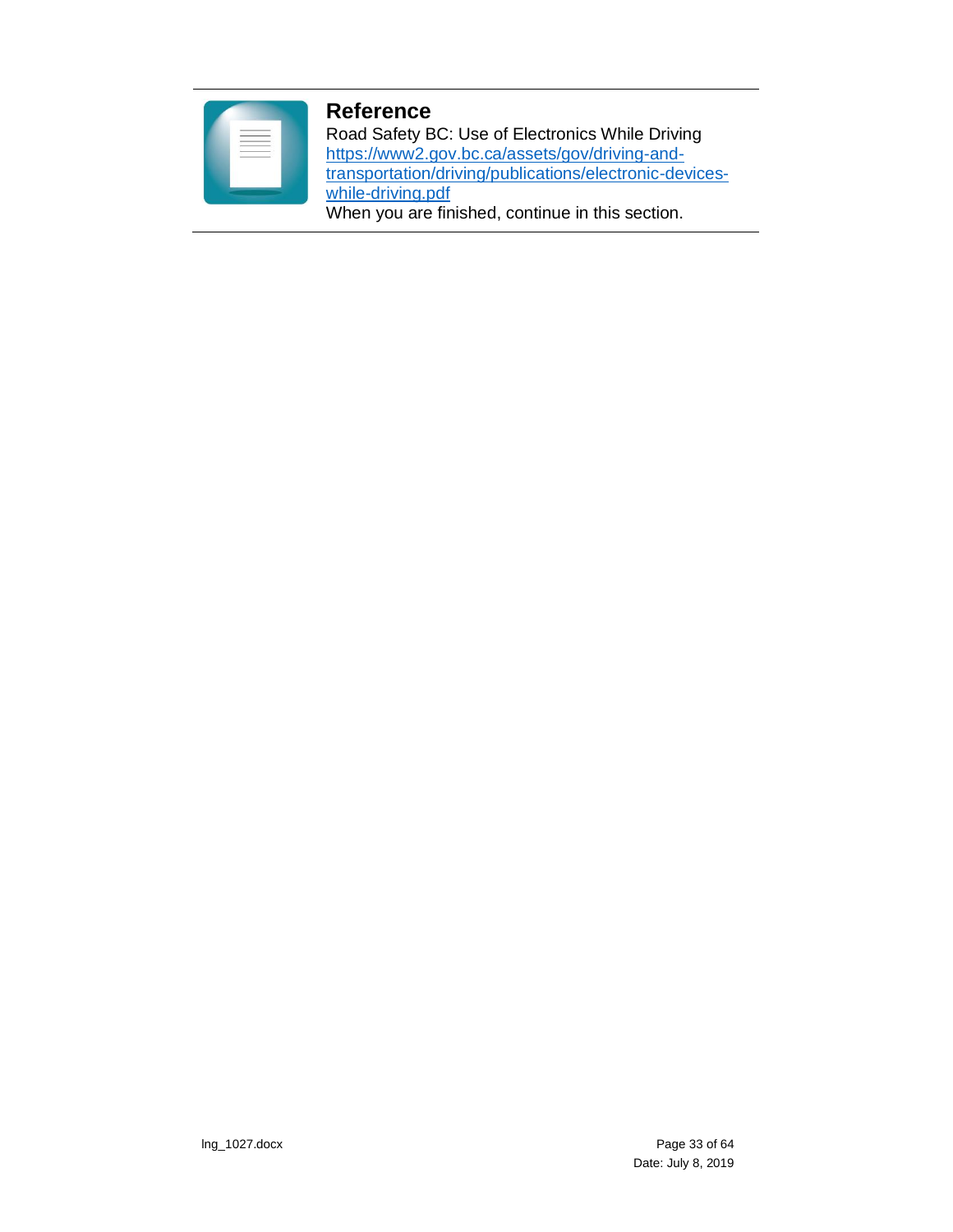# <span id="page-33-0"></span>Distractions—Self-Quiz

- 1. Which of the following are distractions that can cause the driver to lose control of the vehicle?
	- $\Box$  Texting on a mobile phone
	- □ Looking for preferred music
	- $\square$  Eating while driving
	- $\Box$  All of these answers

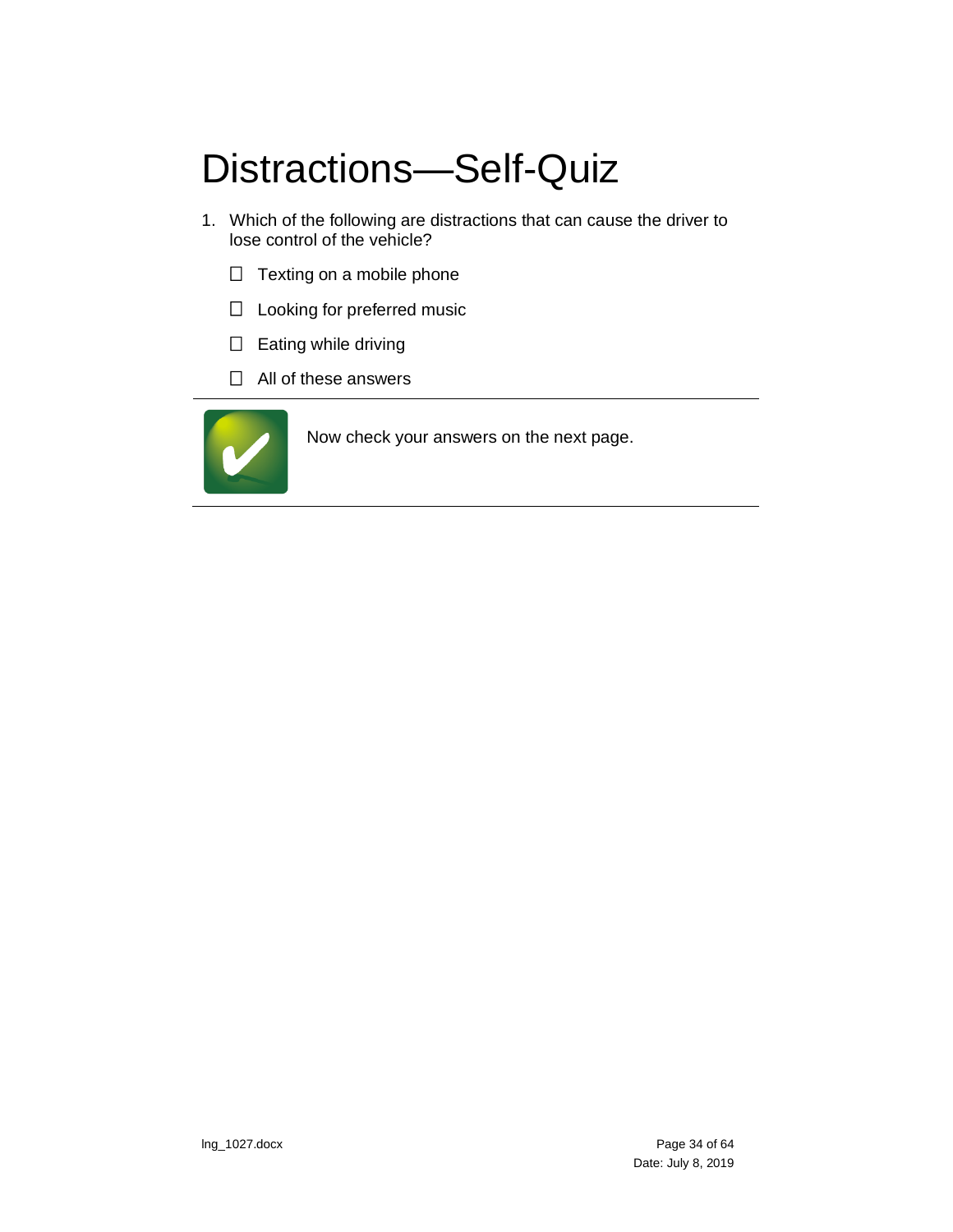## <span id="page-34-0"></span>Distractions—Self-Quiz Answers

1. Which of the following are distractions that can cause the driver to lose control of the vehicle?

Answer: **All of these answers**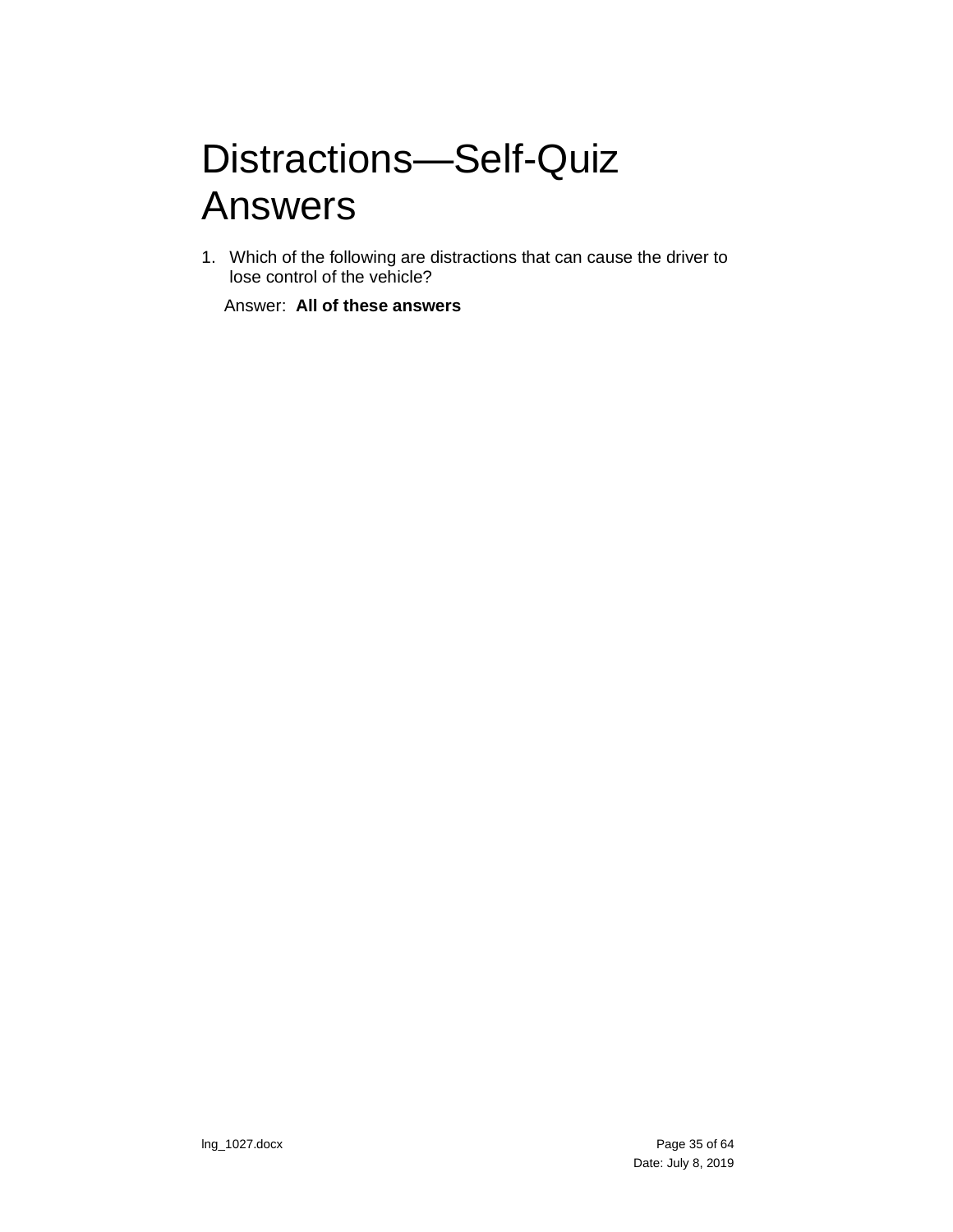# <span id="page-35-0"></span>**Section 1027-02: Vehicle Dynamics and Design**

#### **What you need to know about this section**

By the end of this section, you will be able to demonstrate knowledge of the following key points:

- 2.1 Vehicle dynamics
- 2.2 Four-wheel drive
- 2.3 Brake systems including anti-lock brakes
- 2.4 Electronic components found in a modern vehicle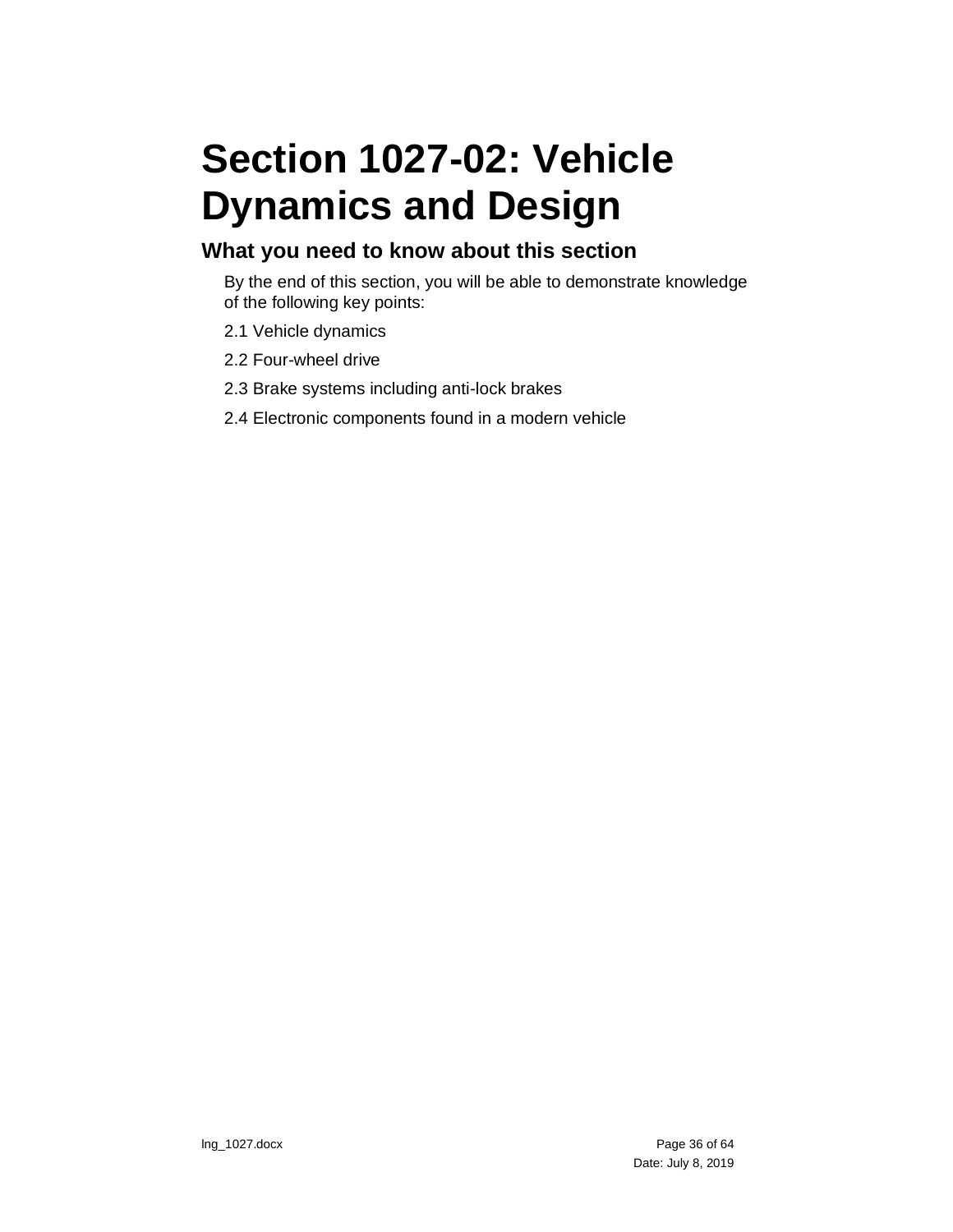## <span id="page-36-0"></span>Key Point 2.1: Vehicle **Dynamics**

Vehicle dynamics describes how the vehicle will react to driver inputs on a given solid surface. Some important vehicle dynamics to consider include the following:

- Dynamic load transfer
- Three axes of movement
- Centre of gravity
- Rollovers
- Spring rebound
- Secondary reaction
- Tripping
- Skid

### <span id="page-36-1"></span>**Dynamic Load Transfer**

At rest, a vehicle has the load, and therefore traction, evenly distributed among the four contact patches of the tires. The variations are from the inherent front-rear weight distribution of the design.

Use of any major control, such as steering, power, or brakes, transfers load, and therefore traction, among those four contact patches.

Done deliberately this is a skill. Done inadvertently it can cause a spin or crash. With a trailer, the effect is multiplied. For example, pitch from a high trailer load can prevent the tow vehicle's front tires from braking effectively in an emergency.

Load transfer causes traction changes. In a vehicle's suspension, spring compression and rebound creates movement which must be dampened or otherwise dealt with. When cornering, a vehicle is combining all three movements of roll, pitch, and yaw.

### <span id="page-36-2"></span>**Three Axes of Movement**

The three axes of movement for a vehicle are yaw, roll and pitch as shown in the diagram below.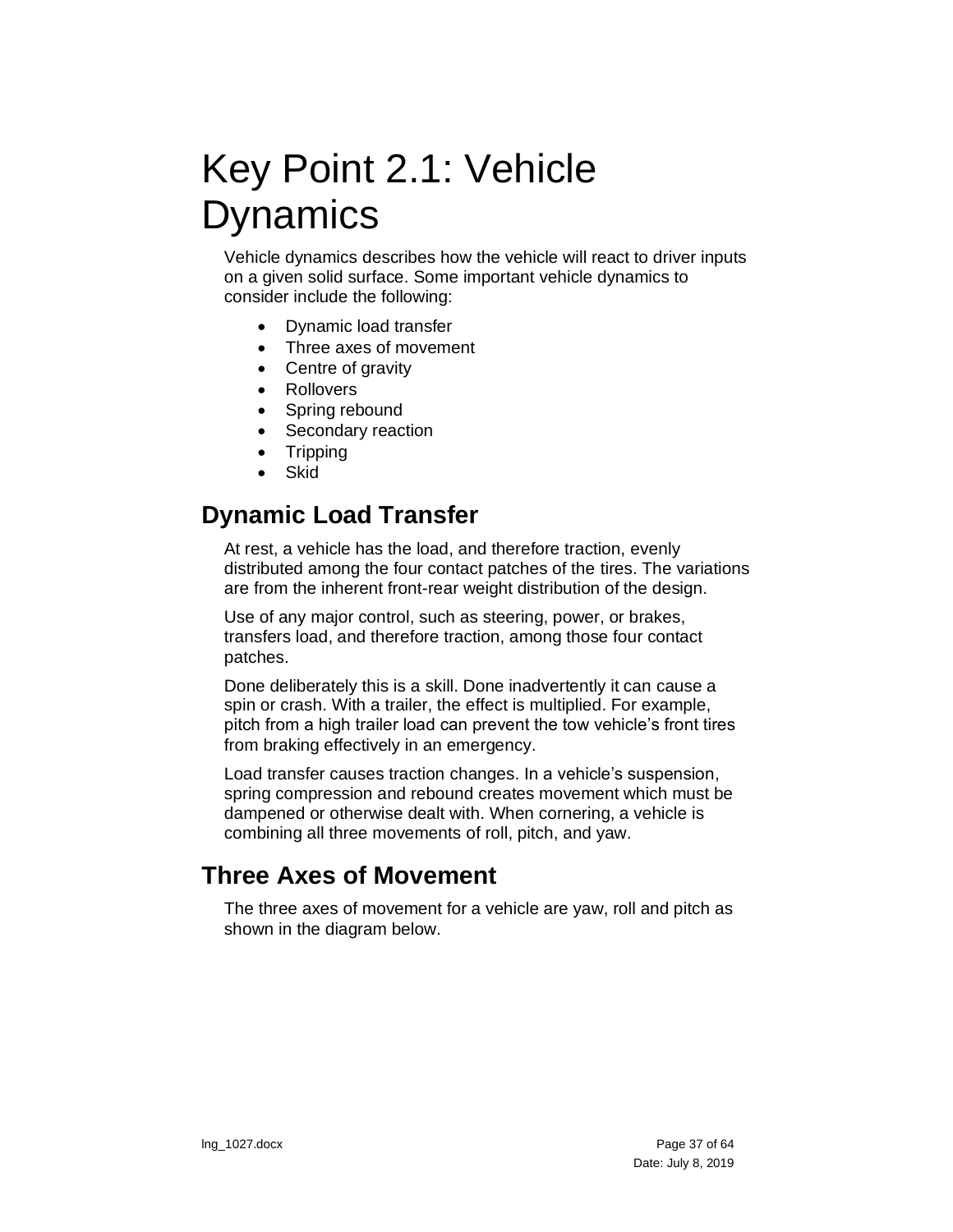

Any load placed above a vehicle's roll axis will amplify roll, pitch, and yaw. Because light trucks can be heavily loaded, there will be a significant change in handling and stability. Adding the thrust and pull of a towed trailer will further compromise stability. A driver must take these handling changes into account when operating the vehicle.

## <span id="page-37-0"></span>**Centre of Gravity**

The center of gravity is the average location of the weight of an object. The center of gravity of a vehicle moves towards where weight is added.

### <span id="page-37-1"></span>**Rollovers**

Pay attention to load positioning on vehicles. The vehicle may rollover more easily if the centre of gravity is higher when unloaded.

## <span id="page-37-2"></span>**Spring Rebound**

Metal leaf springs in vehicles may cause momentary loss of traction after hitting a large bump as they spring to rebound.

## <span id="page-37-3"></span>**Secondary Reaction**

Secondary reaction can be the result of suspension spring rebound, for which the driver may not be prepared. This leads to fishtailing, a "hook slide", and sometimes to rollovers.

## <span id="page-37-4"></span>**Tripping**

When driving on a gravel road the wheels slide or drift a little bit on corners, but sometimes the tire may catch when it hits hard material causing the vehicle to trip or possibly rollover.

### <span id="page-37-5"></span>**Skid**

Skids are generally caused by driving too fast for conditions, or by the driver inadvertently unbalancing the vehicle's chassis through incorrect control use, such as trying to accelerate through a turn.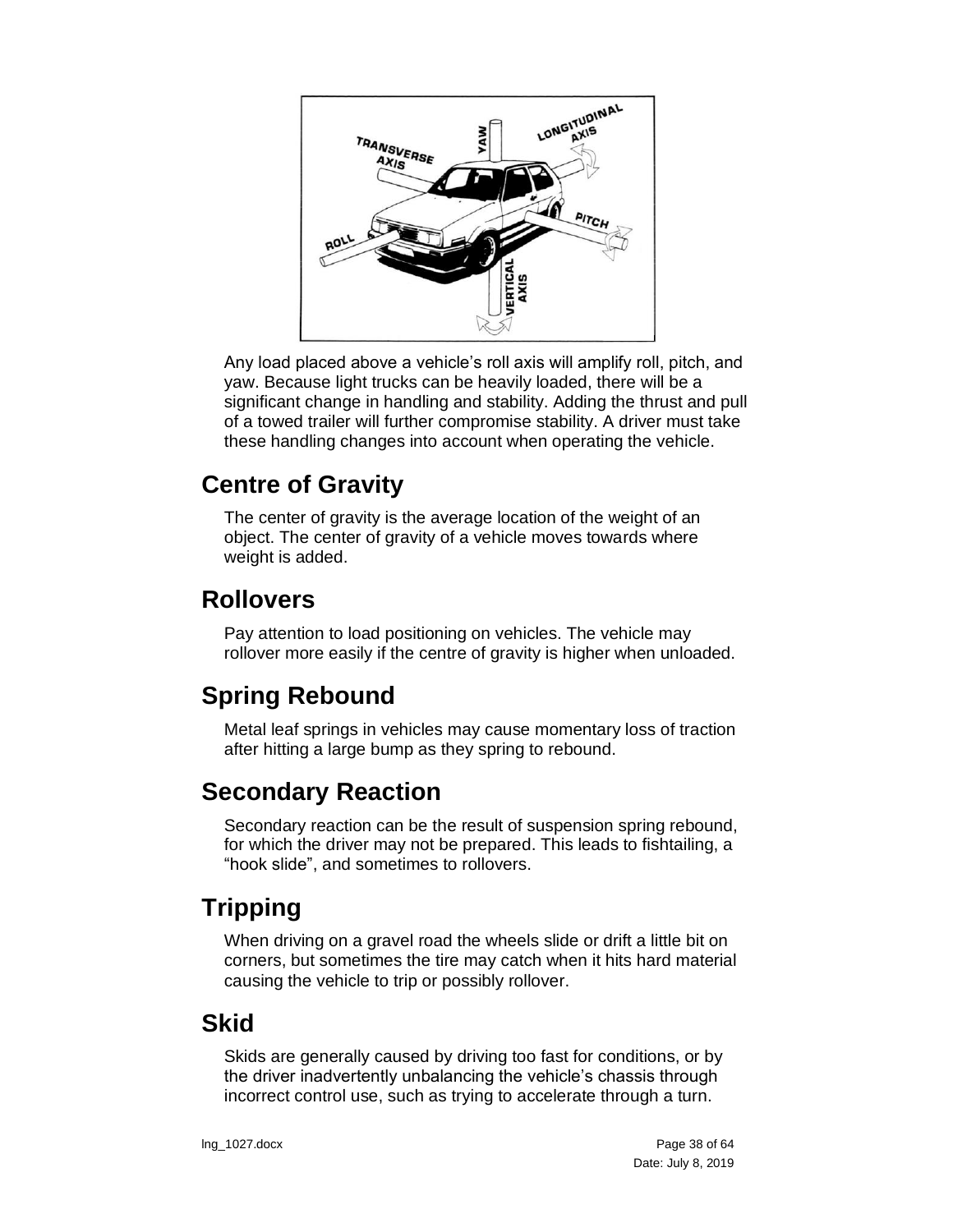To avoid skids, slow down and work on correct timing of control applications. ABS brakes may not respond properly when the vehicle is locked in four-wheel drive.

### <span id="page-38-0"></span>**Understeer and Oversteer**

Understeer and Oversteer conditions include the following:

- Understeer
- Power Understeer
- Oversteer
- Trailing Throttle Oversteer (TTO)
- Rear wheel skid

#### <span id="page-38-1"></span>**Understeer**

Understeer is a condition where the front tires have less traction than the rear tires and begin to slide towards the outside of a corner. This is also known as push, or plough.

#### <span id="page-38-2"></span>**Power understeer**

Power understeer is caused by the driver beginning to accelerate too soon, too hard, or both, in a corner.

The load transfers to the rear tires, giving them more traction, while the front tires, which are trying to turn the car, have less. The result is that the front of the vehicle will start to run wide since the ability to steer is reduced.

### <span id="page-38-3"></span>**Oversteer**

Oversteer means the back tires have lost traction. If it goes too far, the back of the vehicle swings around beyond the driver's ability to correct resulting in a spin-out.

### <span id="page-38-4"></span>**Trailing Throttle Oversteer (TTO)**

TTO is oversteer caused by an abrupt release of the throttle, or gas pedal, while cornering. This transfers traction to the front tires at the expense of the rear tires.

Correct timing of throttle application, as well as learning how to squeeze the power on gradually, will reduce the chance of this sort of incident.

### <span id="page-38-5"></span>**Rear wheel skid**

If you are driving a rear wheel vehicle and there is not much weight in the back the rear wheels can lock up during braking, especially when there is limited traction.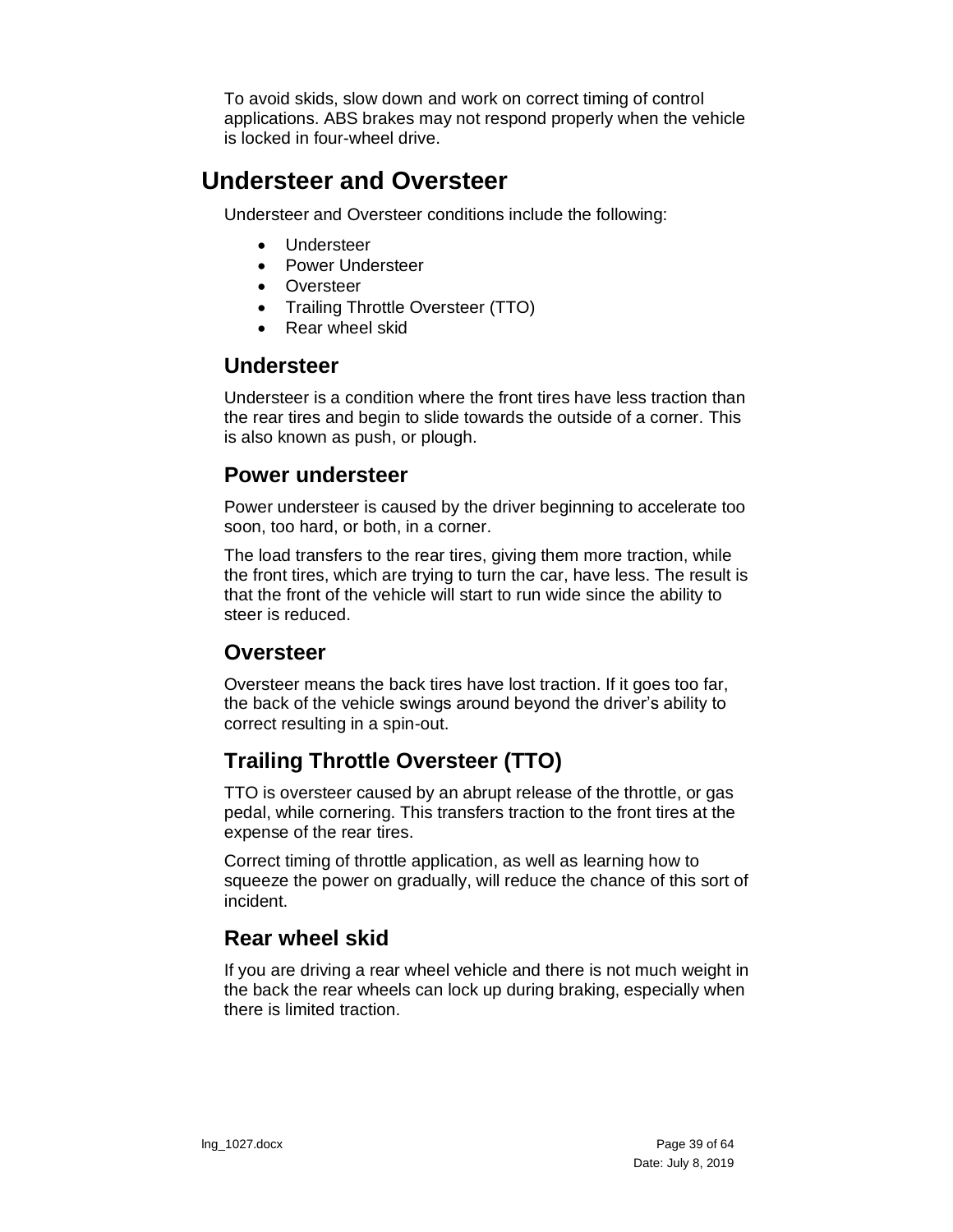# <span id="page-39-0"></span>Vehicle Dynamics—Self-Quiz

- 1. Load transfer causes traction changes.
	- $\Box$  True
	- $\Box$  False
- 2. Which of the following conditions can contribute to rollovers?
	- $\Box$  Oversteer caused by an abrupt release of the throttle
	- $\Box$  When the centre of gravity is higher than during an unloaded condition.
	- $\Box$  When driving on a gravel road the wheels slide or drift a little bit on corners, but sometimes the tire may catch when it hits hard material
	- $\Box$  All of these answers

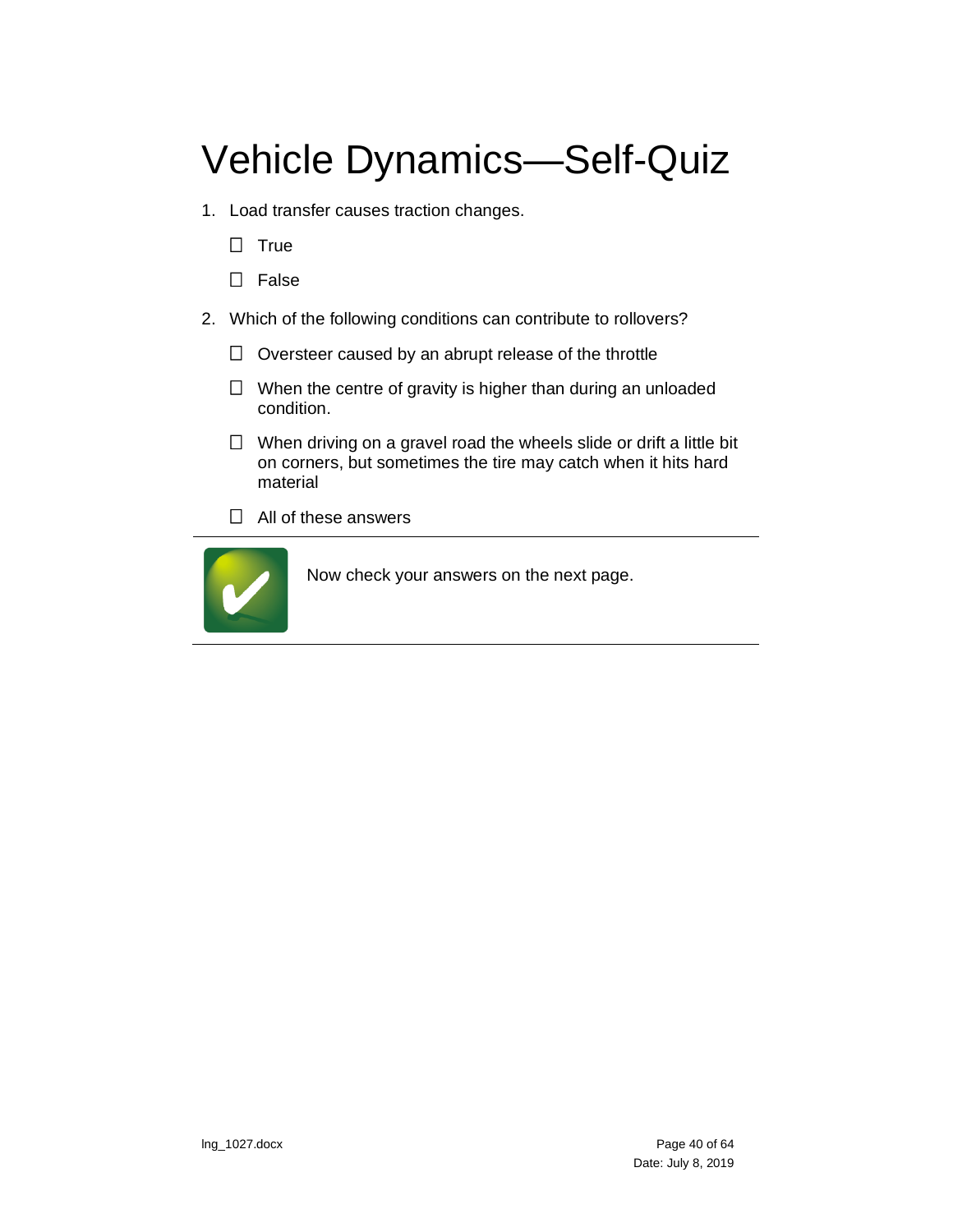## <span id="page-40-0"></span>Vehicle Dynamics—Self-Quiz Answers

1. Load transfer causes traction changes.

Answer: **True**

2. Which of the following conditions can contribute to rollovers?

Answer: **When the centre of gravity is higher than during an unloaded condition** *and* **When driving on a gravel road the wheels slide or drift a little bit on corners, but sometimes the tire may catch when it hits hard material**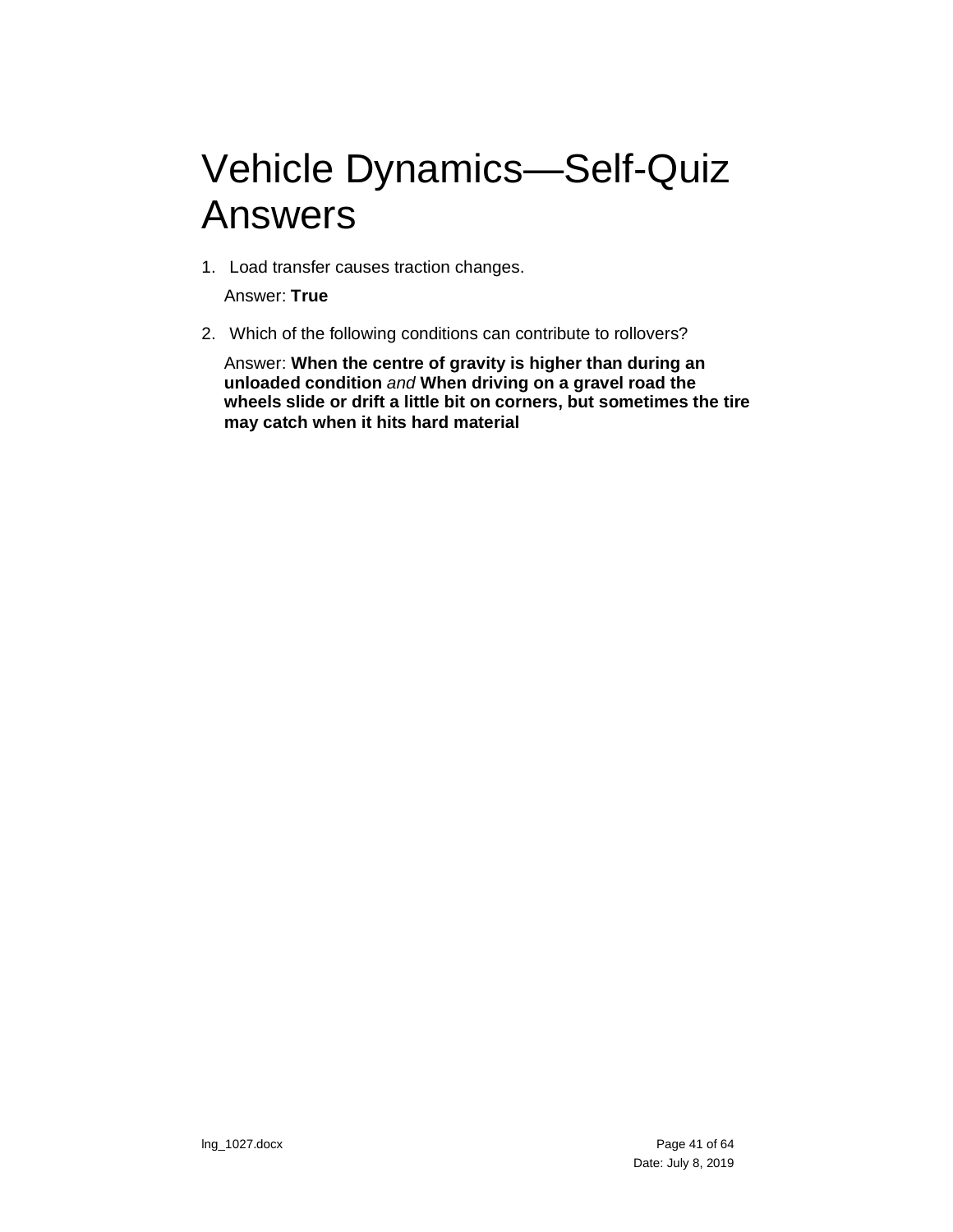## <span id="page-41-0"></span>Key Point 2.2: Four Wheel **Drive**

Four-wheel drive is a transmission system that provides power directly to all four wheels of a vehicle.

Generally, four-wheel drive should be engaged when there may be reduced traction, such as when driving during slippery road conditions such as with winter driving conditions.

Four-wheel drive increases forward traction and can help when towing and hauling heavy loads. The added weight of a large payload or trailer can destabilize a vehicle and create problems with traction, which four-wheel drive can work to correct.

- Light trucks with four-wheel drive transmissions can deliver drive power to both the front and rear axles. Like the rear axle, the front axle on a four-wheel drive vehicle has a differential and a drive shaft attached to a transfer case connected to the transmission.
- The front axle is given power from the transmission by the driver shifting the transfer case into four-wheel drive.
- Depending on the type of four-wheel drive the driver may have to manually engage front wheel locking hubs for the force from the drive shaft to reach the wheels.

Four-wheel drive can increase traction for both acceleration and braking during load shifts or while driving on uneven surfaces.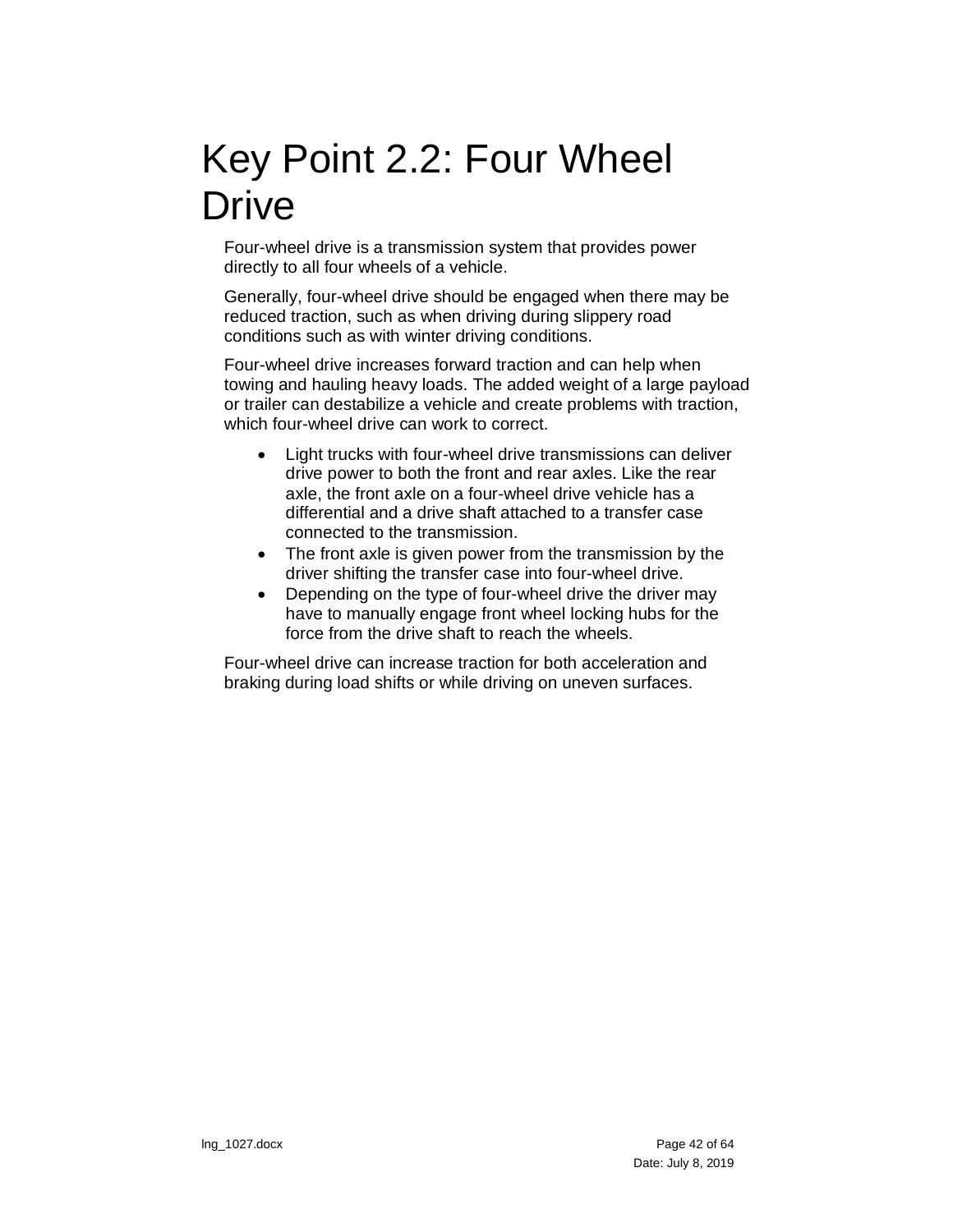# <span id="page-42-0"></span>Four Wheel Drive—Self-Quiz

- 1. Four-wheel drive should be engaged when:
	- $\Box$  Driving in the city in the summer
	- $\Box$  Driving on gravel roads
	- $\Box$  Driving on the highway in good weather
	- $\Box$  In slippery winter driving conditions

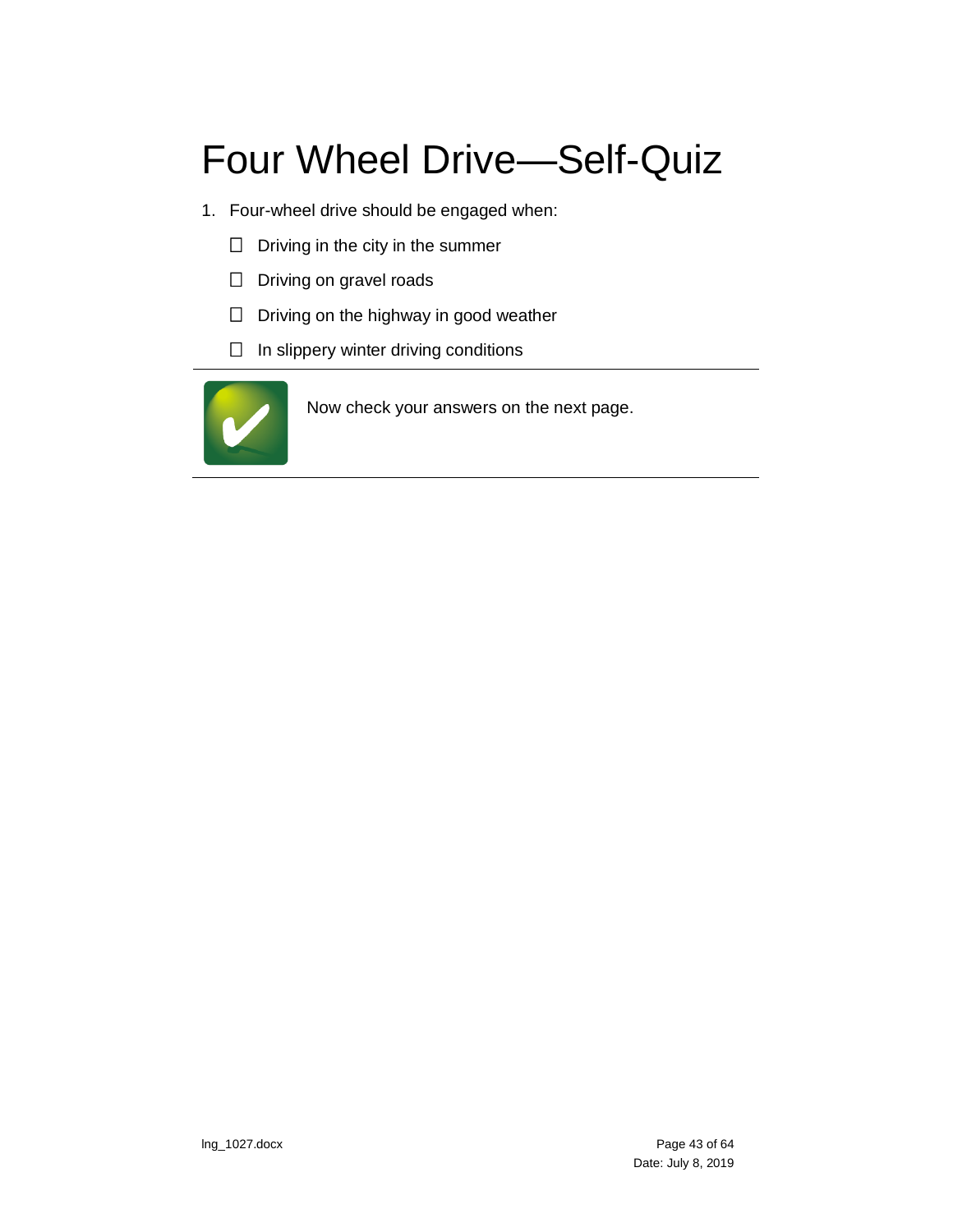# <span id="page-43-0"></span>Four Wheel Drive—Self-Quiz Answers

1. Four-wheel drive should be engaged when: Answer: **In slippery winter driving conditions**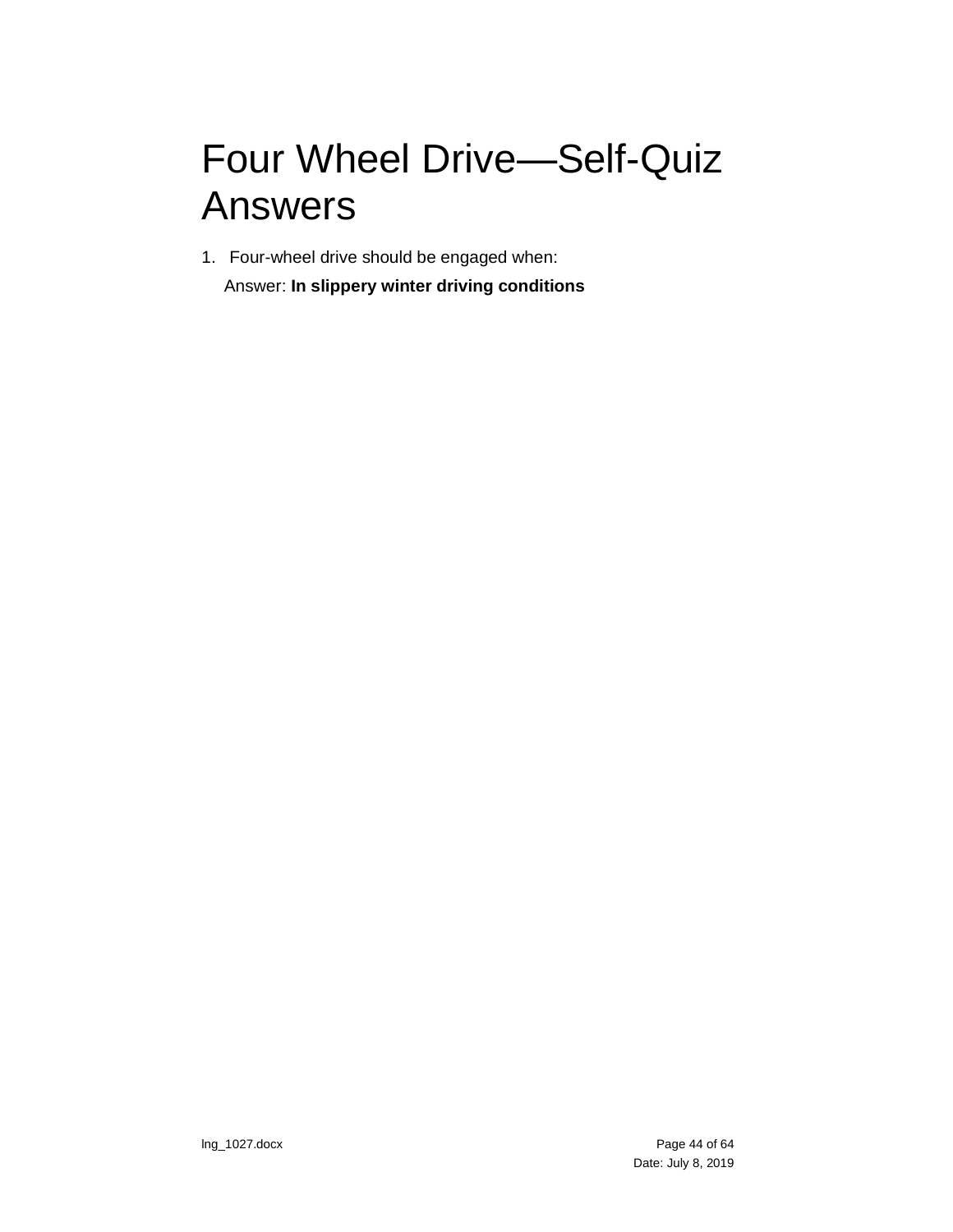# <span id="page-44-0"></span>Key Point 2.3: Brake Systems Including Anti-lock Brakes

Anti-lock braking systems (ABS) are an important safety feature in modern vehicles.

Some older vehicles may not have ABS, which may cause the wheels to lock up during braking. Vehicles less than 10 years old have ABS.

### <span id="page-44-1"></span>**Anti-lock Braking Systems (ABS)**

An anti-lock braking system is a safety anti-skid braking system used on aircraft and on land vehicles, such as cars, motorcycles, trucks, and buses. ABS operates by preventing the wheels from locking up during braking, thereby maintaining tractive contact with the road surface.

Anti-lock braking systems should be used like standard brakes in normal driving conditions.

ABS makes it easier for a driver to maintain steering control during emergency braking, particularly on wet and slippery road surfaces. Electronic sensors control the braking force to each wheel so that it decreases when the wheel begins to lock up or skid. It is an electrically governed form of threshold braking, but with faster pressure modulation than any human footwork can manage.

To stop effectively using ABS in an emergency brake situation, press hard to get through initial pedal movement quickly. The goal is to activate the anti-lock function early, so threshold braking is achieved as soon as possible.

Drivers can be surprised by the pulsing feel and grinding noise of certain ABS designs. As a result, they may release the brakes, which is not the correct response.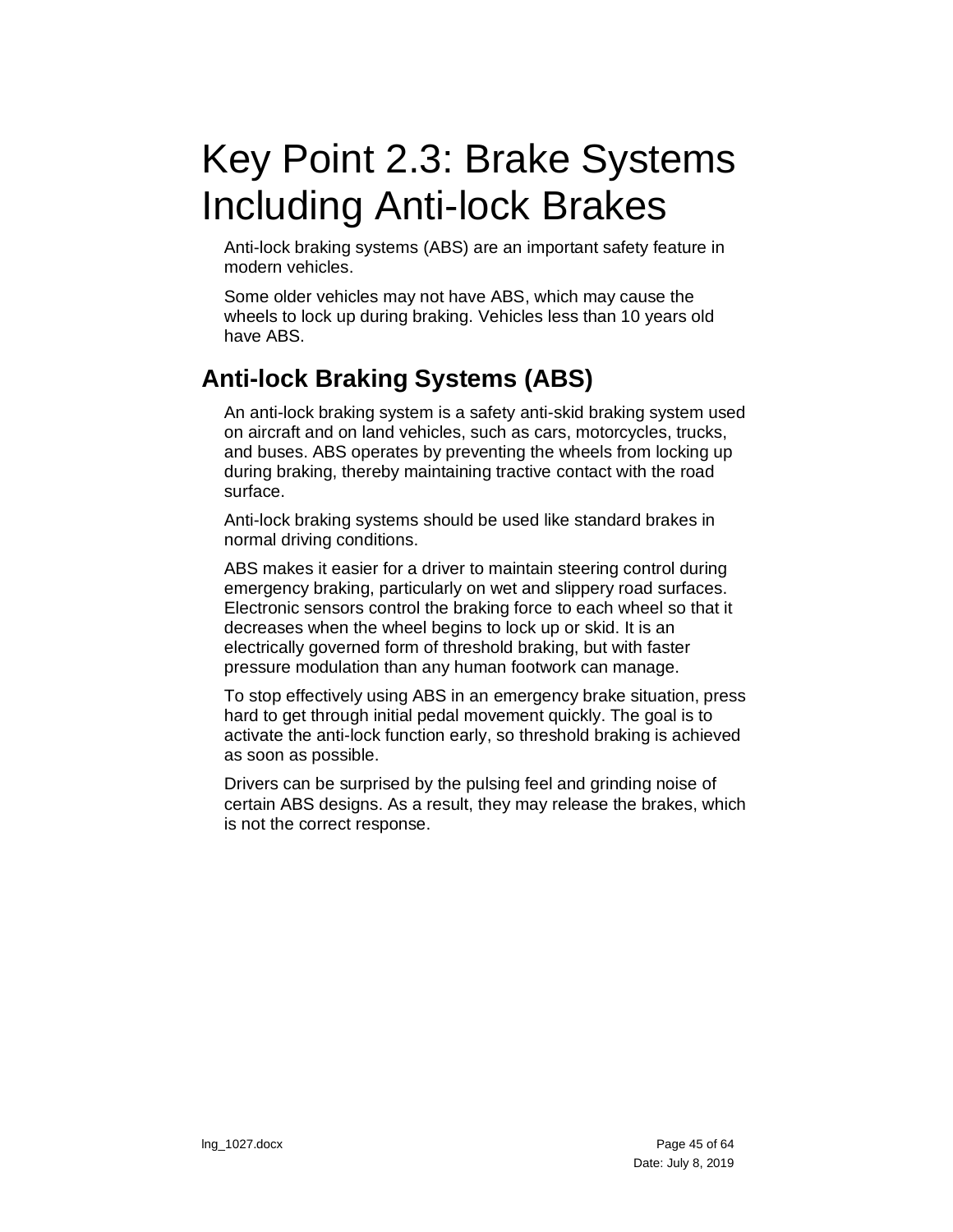# <span id="page-45-0"></span>Brake Systems—Self-Quiz

- 1. ABS makes it easier for a driver to maintain steering control during emergency braking, particularly on wet and slippery road surfaces.
	- $\Box$  True
	- $\square$  False

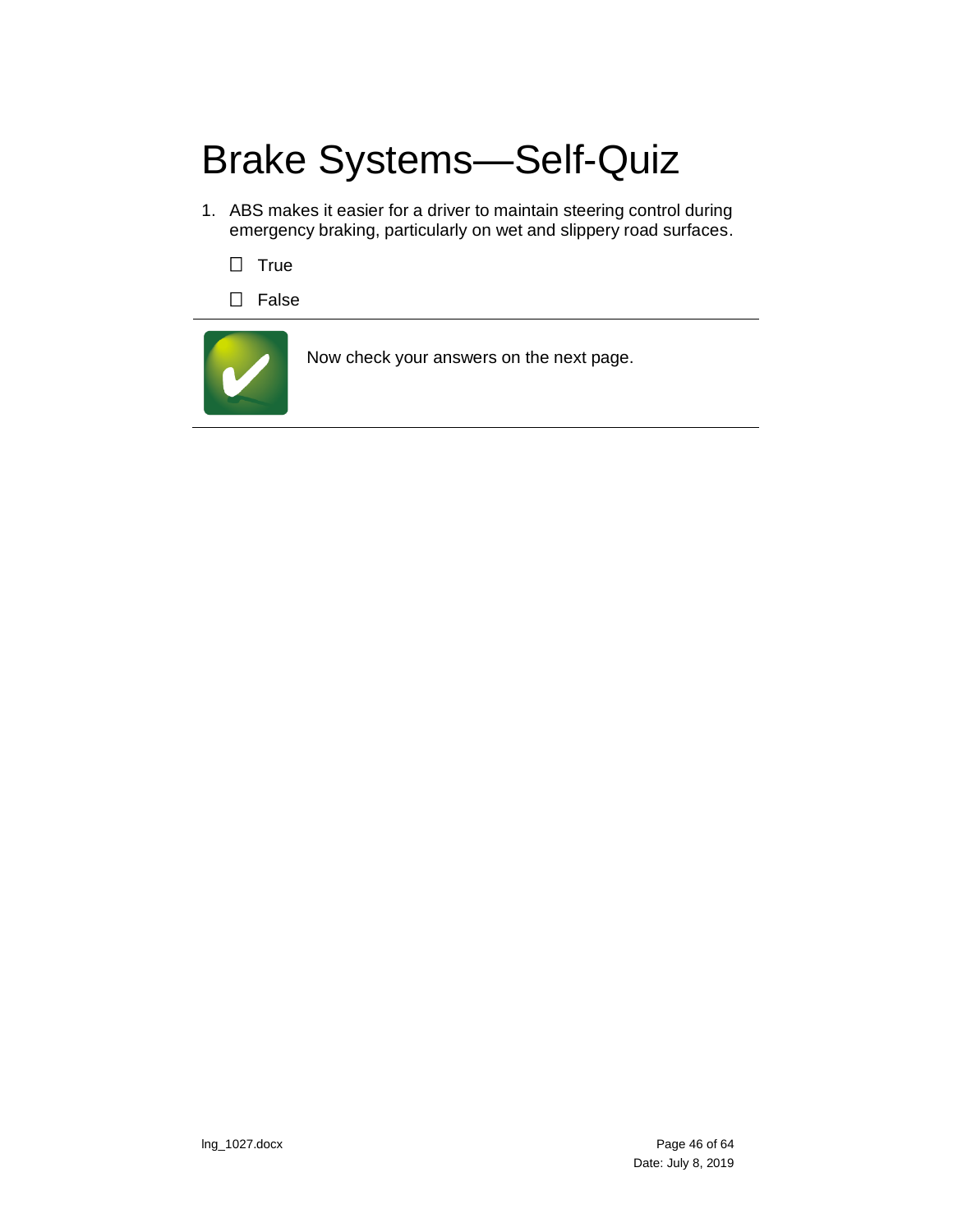## <span id="page-46-0"></span>Brake Systems—Self-Quiz Answers

1. ABS makes it easier for a driver to maintain steering control during emergency braking, particularly on wet and slippery road surfaces.

Answer: **True**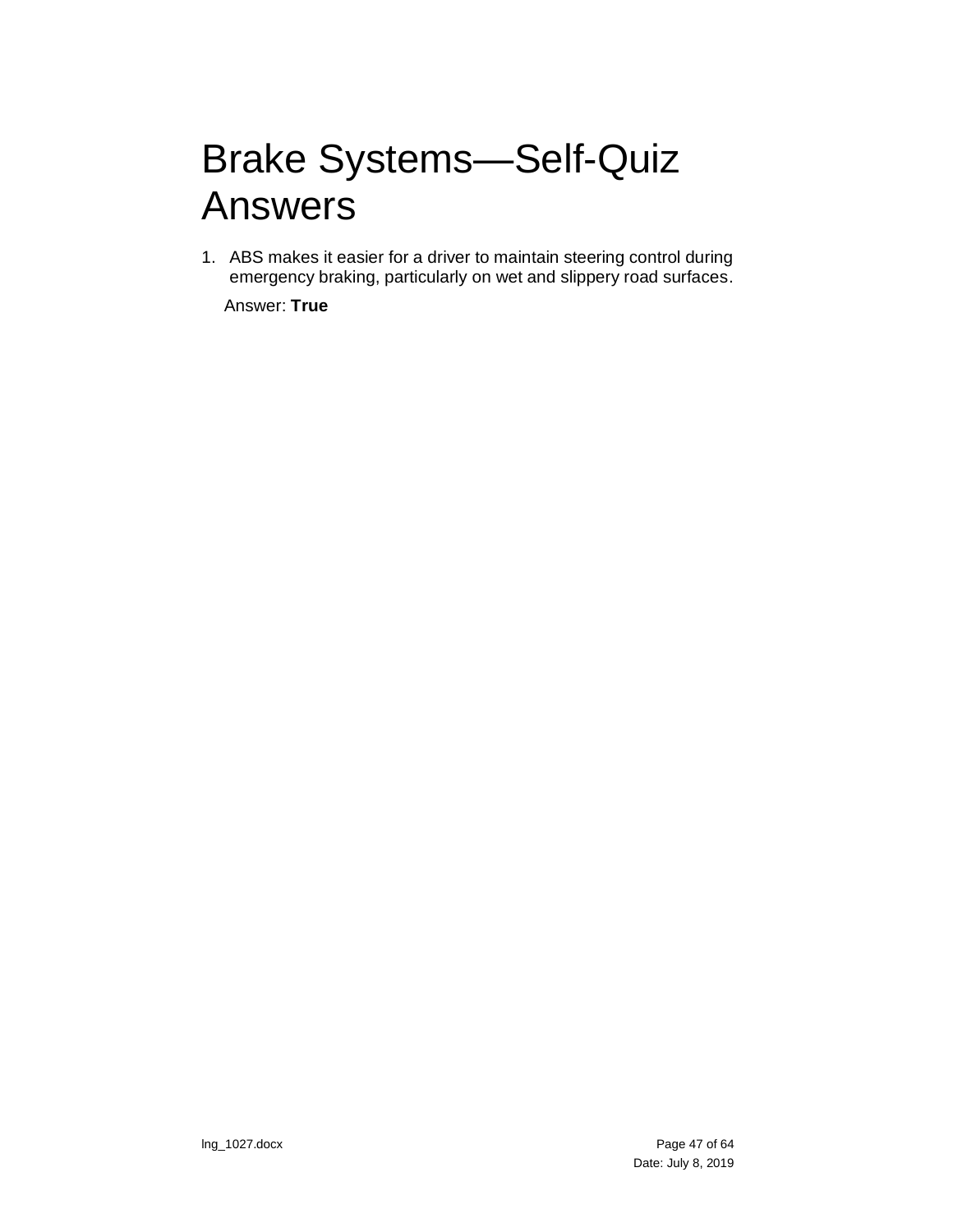## <span id="page-47-0"></span>Key Point 2.4: Electronic Components Found in a Modern Vehicle

Electronic components found in modern vehicles are intended to provide additional layers of safety. Some of these components include the following:

- ABS
- Electronic Stability Control (ESC)
- Tow/haul
- Differential lock
- Back up cameras and backup assist
- Blind spot and lane control sensors

## <span id="page-47-1"></span>**Electronic Stability Control (ESC)**

ESC is a computerized technology that improves a vehicle's stability by detecting and reducing loss of traction (skidding). When ESC detects loss of steering control, it automatically applies the brakes to help "steer" the vehicle where the driver intends to go. Braking is automatically applied to wheels individually, such as the outer front wheel to counter oversteer, or the inner rear wheel to counter understeer. Some ESC systems also reduce engine power until control is regained. ESC does not improve a vehicle's cornering performance; instead, it helps to minimize the loss of control.

### <span id="page-47-2"></span>**Tow/haul**

Tow/haul is usually an electronic switch that signals the computer to change transmission gearing to allow more torque at the drive wheels and to assist in braking power of the vehicle.

### <span id="page-47-3"></span>**Differential Lock**

Differential lock is an electronic switch that signals the truck computer to engage the differential to offer full time power or limited slip of both drive wheels on the axle.

### <span id="page-47-4"></span>**Exhaust Brake**

Exhaust braking systems include a mechanical valve that will partially close at the exhaust port of the engine to assist in braking applications. When the valve is in the closed position combustion pressure will build up and resist crank shaft and axle rotation, which helps provide braking power at the wheels.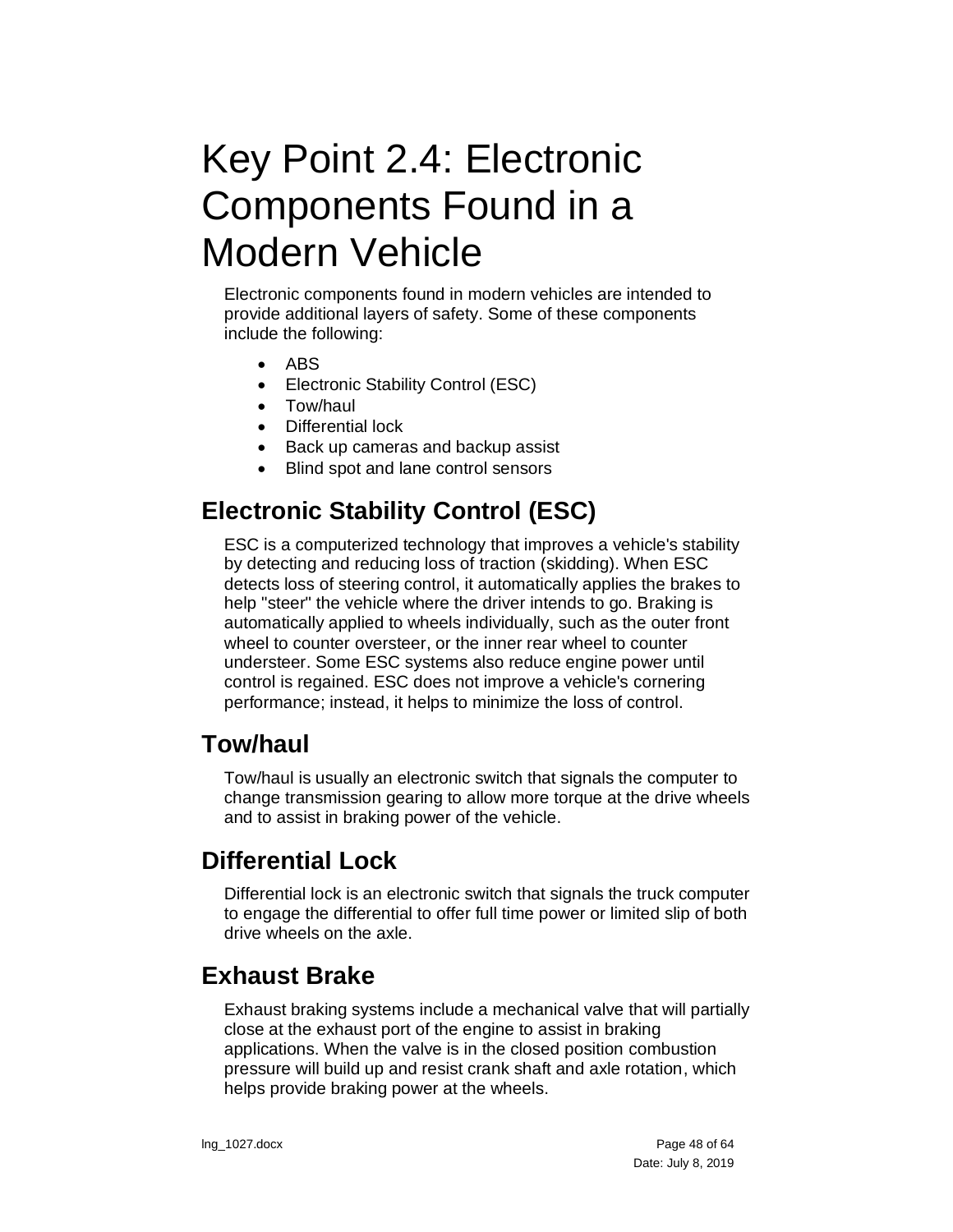Caution should be used when using exhaust brakes during slippery conditions because the wheels may lose traction even if the vehicle is equipped with ABS.

### <span id="page-48-0"></span>**Backup Cameras and Backup Assist**

Many modern vehicles are equipped with a backup camera and display screen on the dashboard. The display will often show guidance lines to illustrate turning radius on the rear-view camera backup image.

Backup cameras can be useful when connecting a trailer to the vehicle.

## <span id="page-48-1"></span>**Blind Spot and Lane Control Sensors**

Some modern vehicles will be equipped with object sensors positioned to view 360-degrees around the vehicle. In the event the vehicle is driven near an object, a warning device will be activated advising the driver of the object in the blind spot or behind the vehicle.

Lane control sensors detect pavement markings and warn the driving if the vehicle drifts outside of the laneway.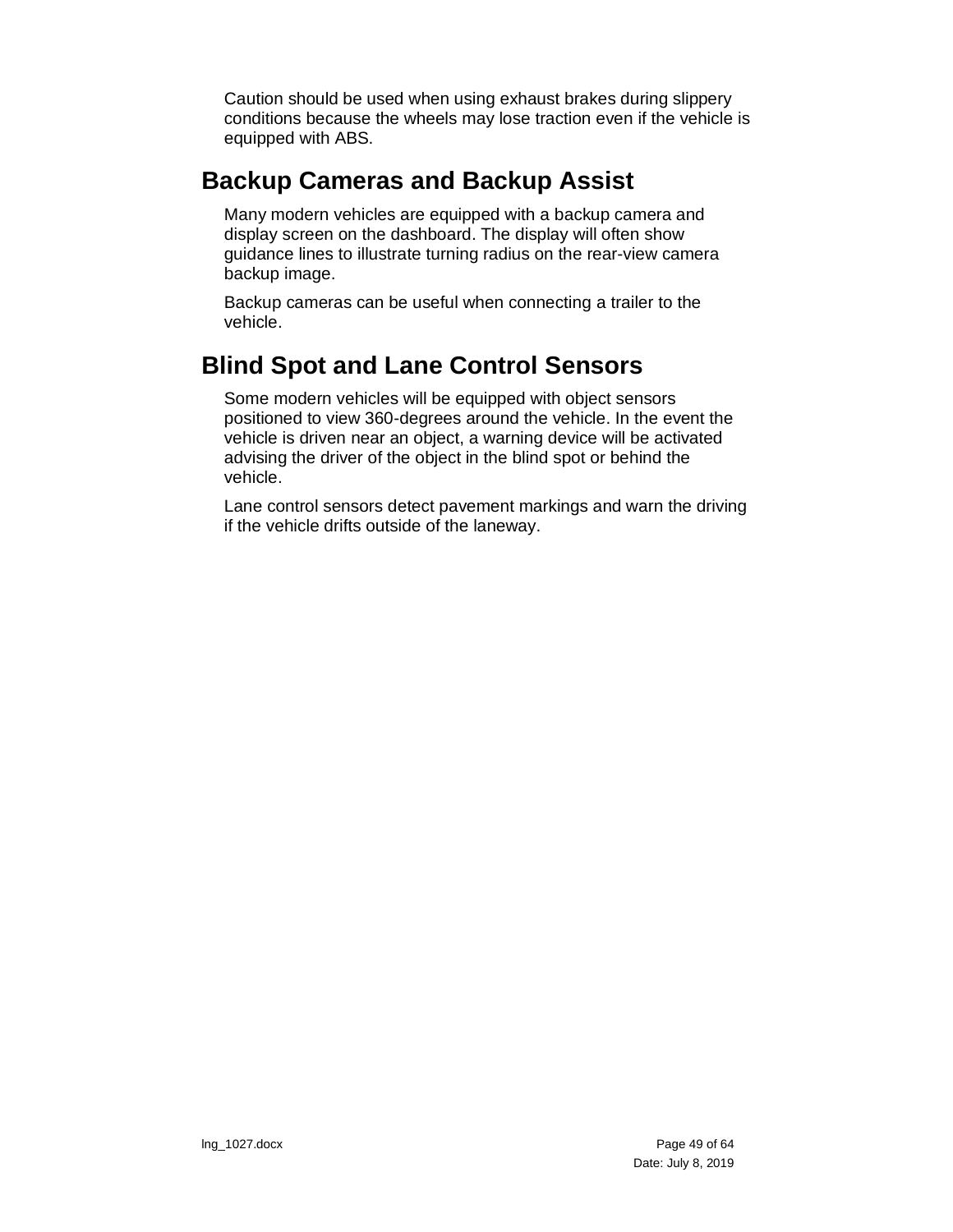# <span id="page-49-0"></span>Electronic Components—Self-**Quiz**

- 1. The electronic components in modern vehicles are designed to provide:
	- $\square$  New features
	- □ Additional safety
	- □ Convenience
	- $\Box$  All of these answers

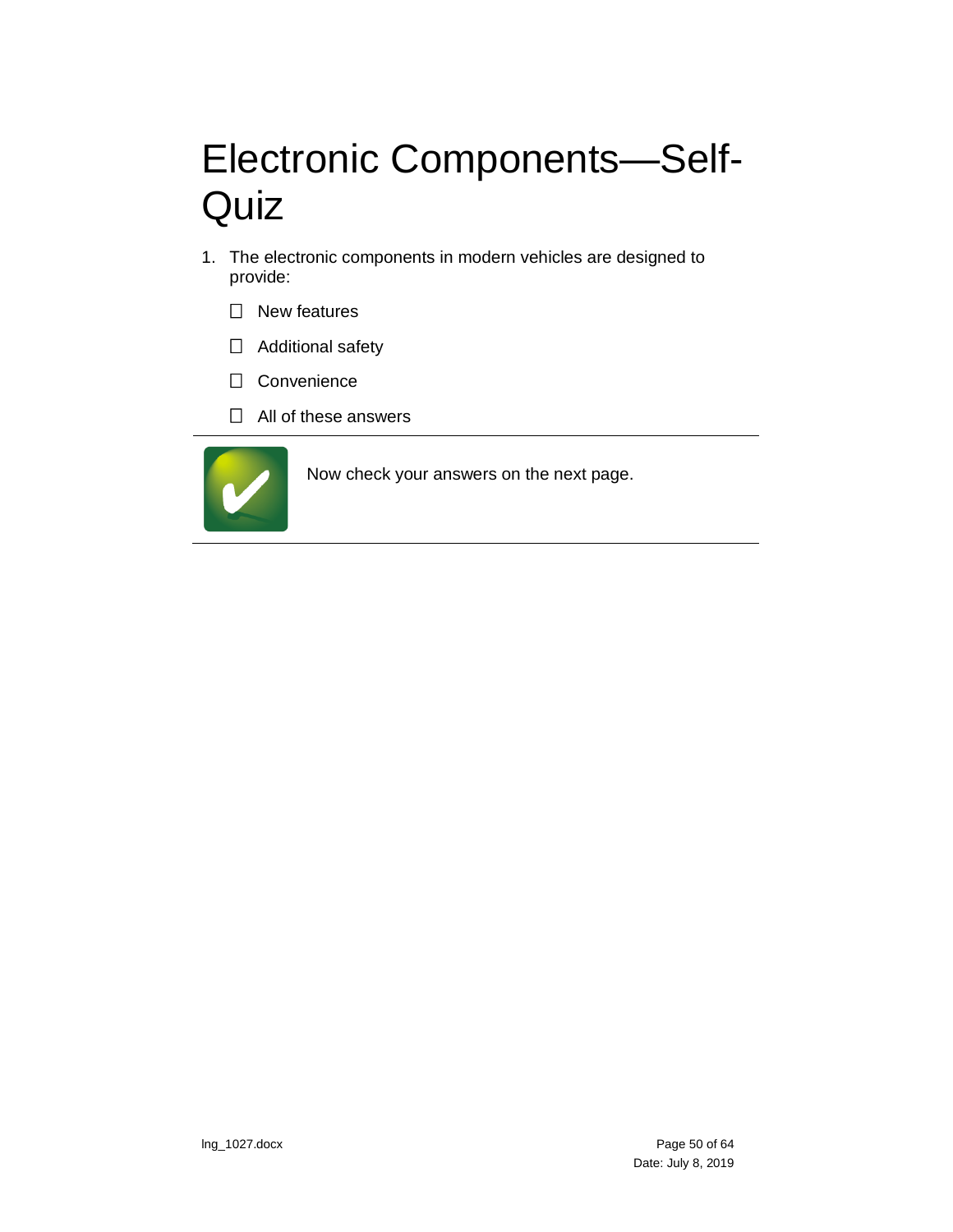# <span id="page-50-0"></span>Electronic Components—Self-Quiz Answers

1. The electronic components in modern vehicles are designed to provide:

Answer: **Additional safety**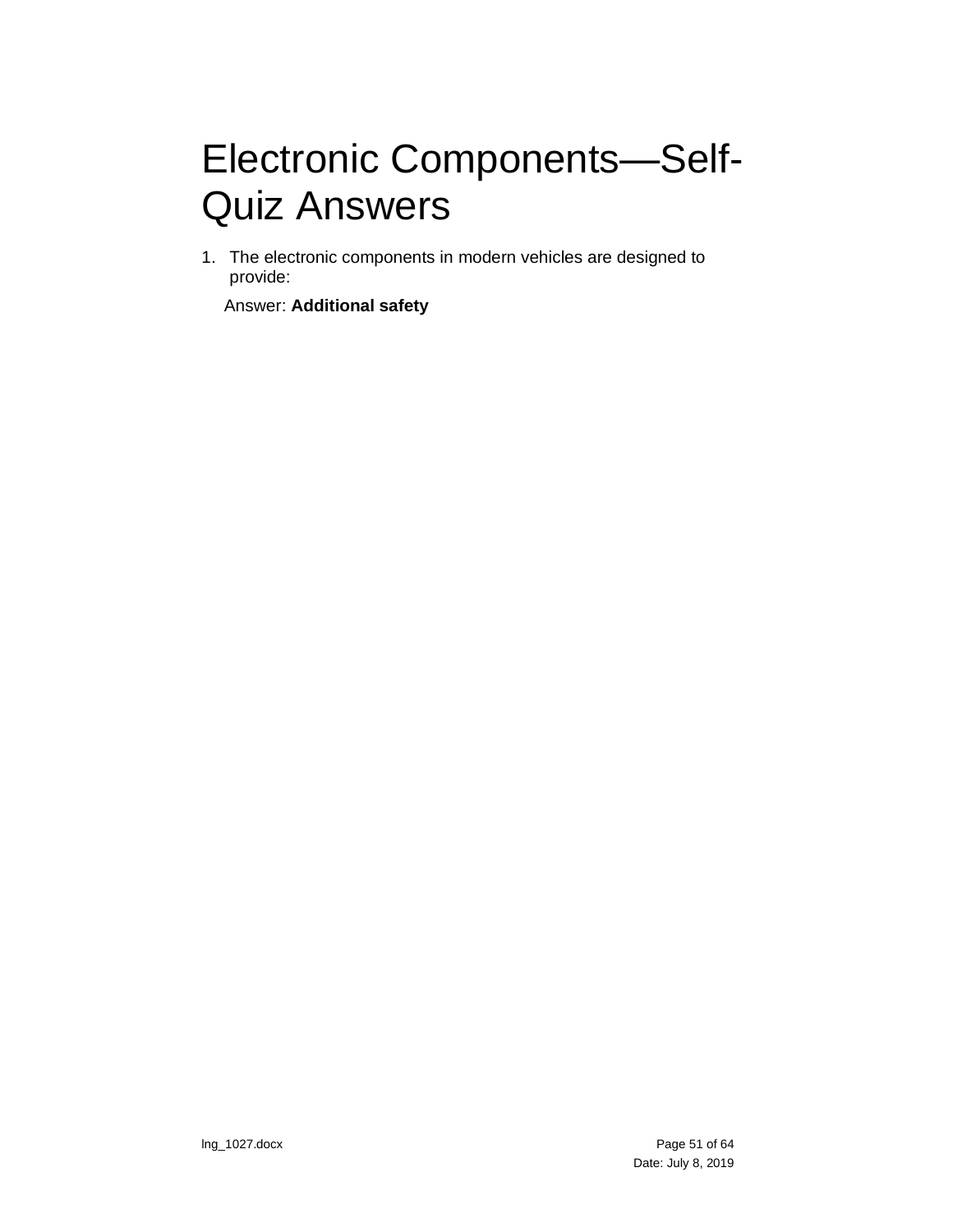# <span id="page-51-0"></span>**Section 1027-03: Implications of Vehicle Weight**

### **What you need to know about this section**

By the end of this section, you will be able to demonstrate knowledge of the following key points:

- 3.1 Ability to identify a vehicle's Gross Vehicle Weight Rating
- 3.2 Vehicle weight and insurance requirements
- 3.3 Safety implications of operating an overweight vehicle
- 3.4 How to calculate a vehicle's payload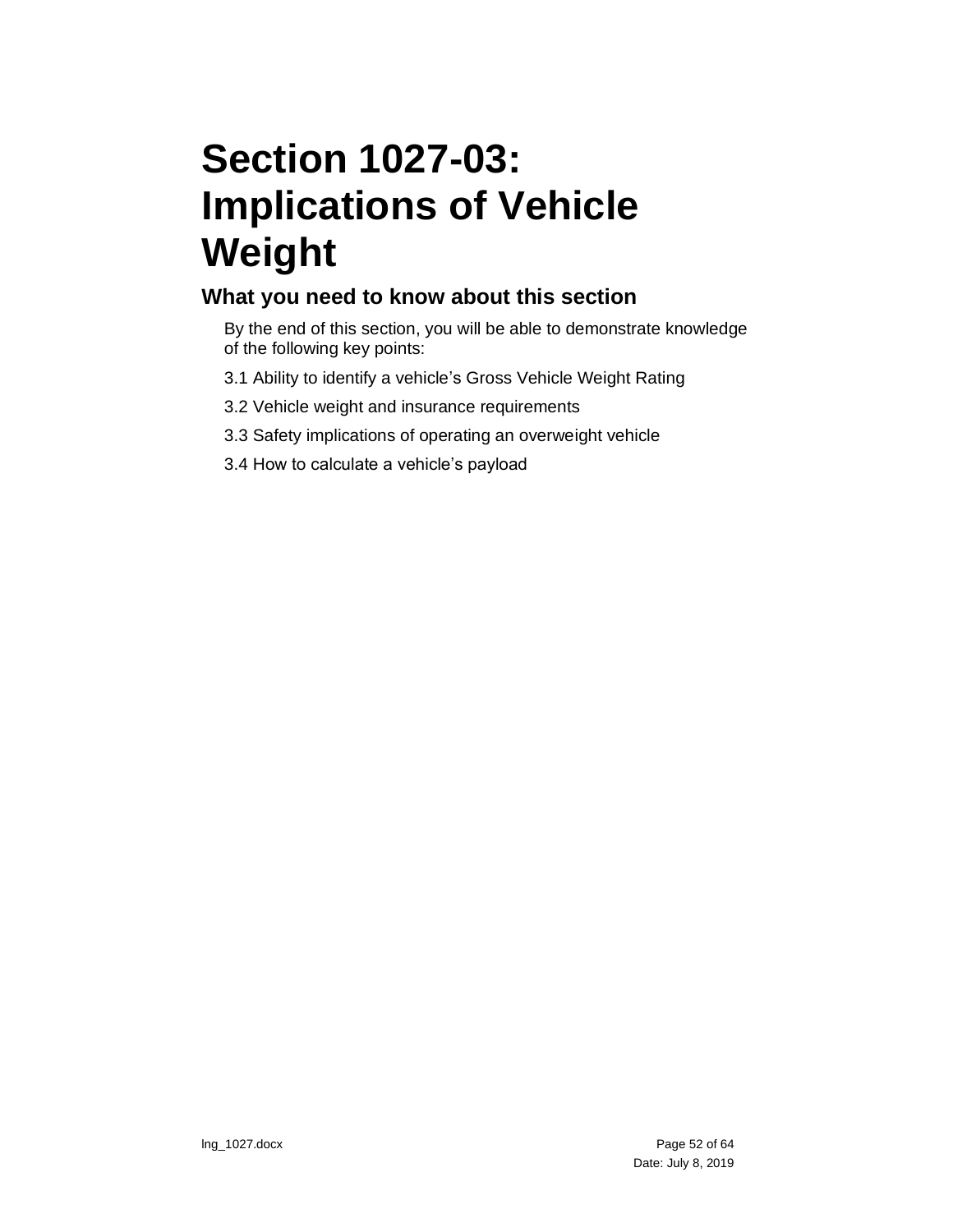# <span id="page-52-0"></span>Key Point 3.1: Gross Vehicle Weight Rating

The Gross Vehicle Weight Rating (GVWR) is a limit for safe operation. A vehicle that is being run heavier than its GVWR is unsafe.

The GVWR is also a legal limit. Both the Motor Vehicle Act Regulations and the Occupational Health and Safety Regulation prohibit any use of a vehicle that exceeds the GVWR. Police officers can ticket you for operating an overloaded vehicle.

The GVWR is the maximum weight recommended by the manufacturer for the vehicle, including:

- The weight of the vehicle itself
- Fuel and other fluids
- **Passengers**
- **Trailer**
- All cargo

A vehicle's GVWR can be found by looking at the label located on the driver's door post.



Most light vehicles and pickups are licensed at a GVWR less than 5,500 kilograms; however, some larger pickup trucks may be registered at a GVWR of greater than 5,500 kilograms in order to pull heavy trailers or haul cargo such as welding units.

In BC any vehicle with GVWR exceeding 5,500 kilograms must be registered with a National Safety Code (NSC) number and must stop at every highway scale facility.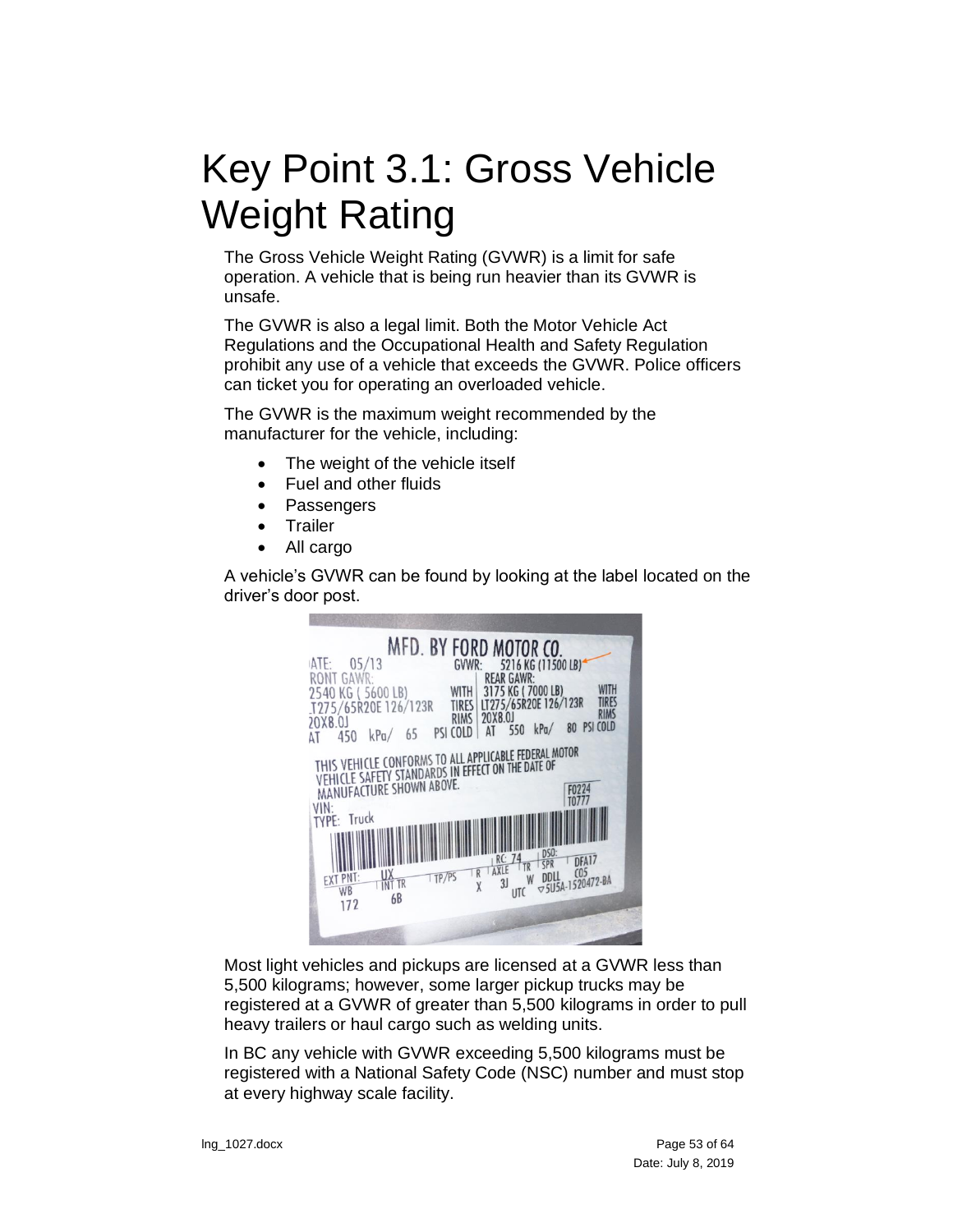# <span id="page-53-0"></span>Gross Vehicle Weight Rating—Self-Quiz

- 1. The GVWR does not include cargo.
	- $\Box$  True
	- $\square$  False
- 2. The GVWR is a legal limit.
	- $\square$  True
	- □ False

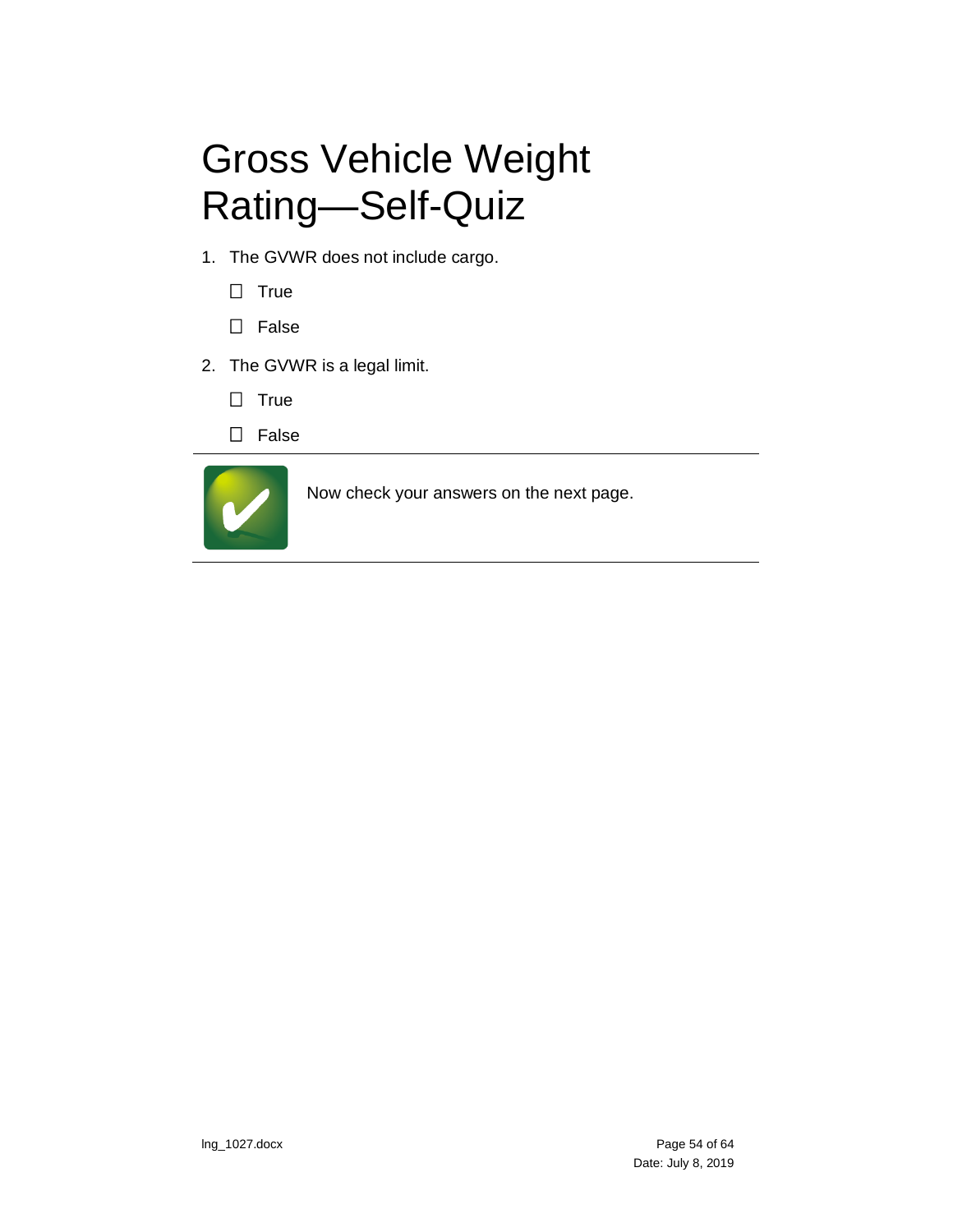# <span id="page-54-0"></span>Gross Vehicle Weight Rating—Self-Quiz Answers

- 1. The GVWR does not include cargo. Answer: **False**
- 2. The GVWR is a legal limit. Answer: **True**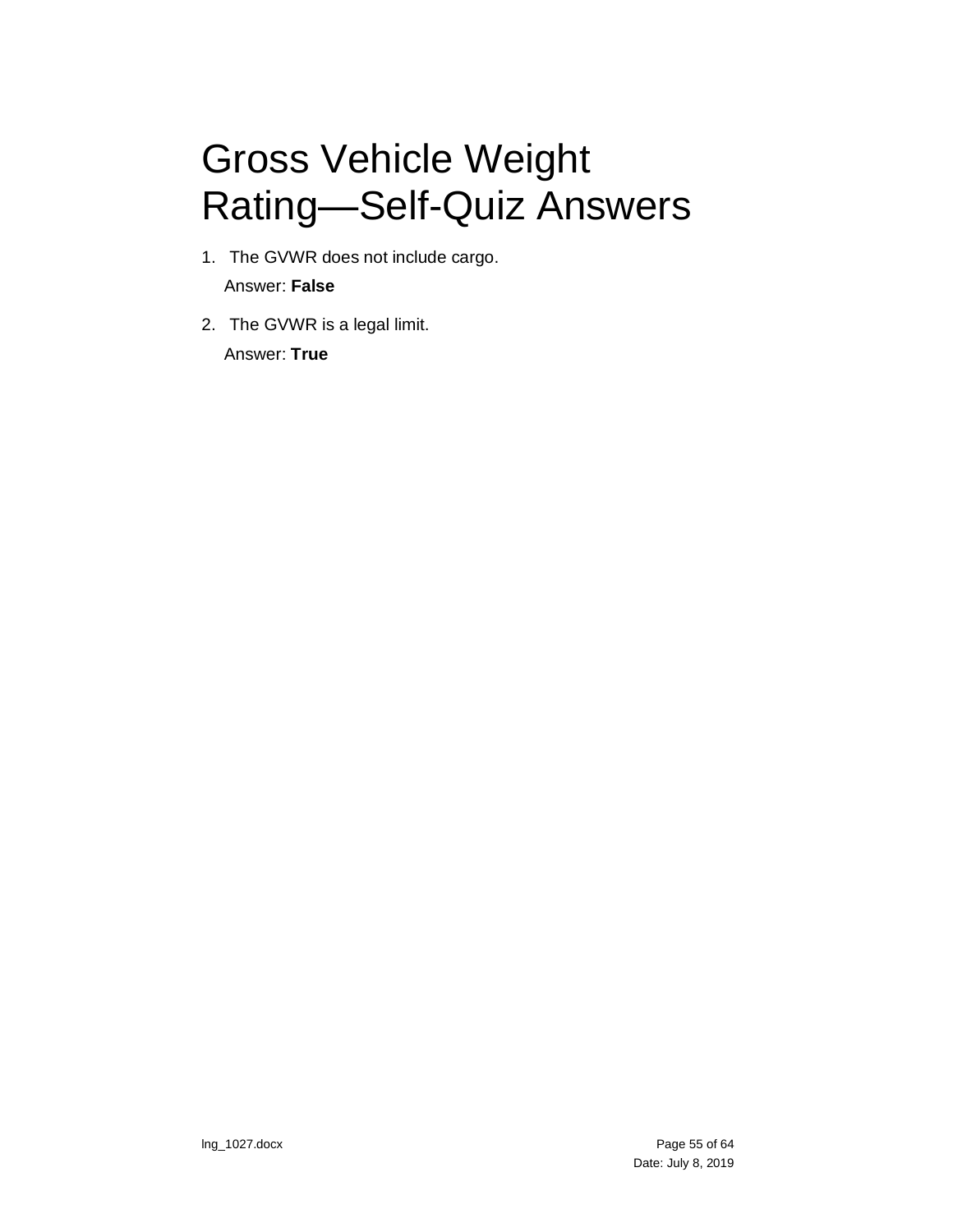# <span id="page-55-0"></span>Key Point 3.2: Vehicle Weight and Insurance Requirements

Vehicle loads in BC must meet legal requirements for load dimensions, including weight. They must also meet insurance requirements.

Requirements that must be met include the following:

- Valid insurance
- Load Capacity
- Gross vehicle weight (GVW)
- Tare weight
- Net weight or Payload

### <span id="page-55-1"></span>**Valid Insurance**

Insurance is provided by the truck owner or representative. Current proof of insurance must be kept in the truck and be easy to find.

### <span id="page-55-2"></span>**Load Capacity**

The load capacity of your truck is determined by weight, not by available cargo space. It is important to understand some of the different terms used that describe how much load your vehicle is designed to carry or tow.

### <span id="page-55-3"></span>**Gross Vehicle Weight (GVW)**

The GVW of the vehicle means the licensed maximum weight as per the vehicle's certificate of registration.

### <span id="page-55-4"></span>**Tare Weight**

Sometimes called the "unladen weight of the vehicle," it is the weight of your empty truck. This will include all its fluid, such as oil, coolants, and a minimal amount of fuel.

### <span id="page-55-5"></span>**Net Weight or Payload**

The net weight or payload refers to the weight of your cargo alone. For example, if your pickup truck crosses the scales at 4,000 kilograms when loaded, and it weighs 3,000 kilograms when you cross the scales when your truck is unloaded, your net weight would be 1,000 kilograms.

The formula for determining the net weight is:

Gross weight – Tare weight = Net weight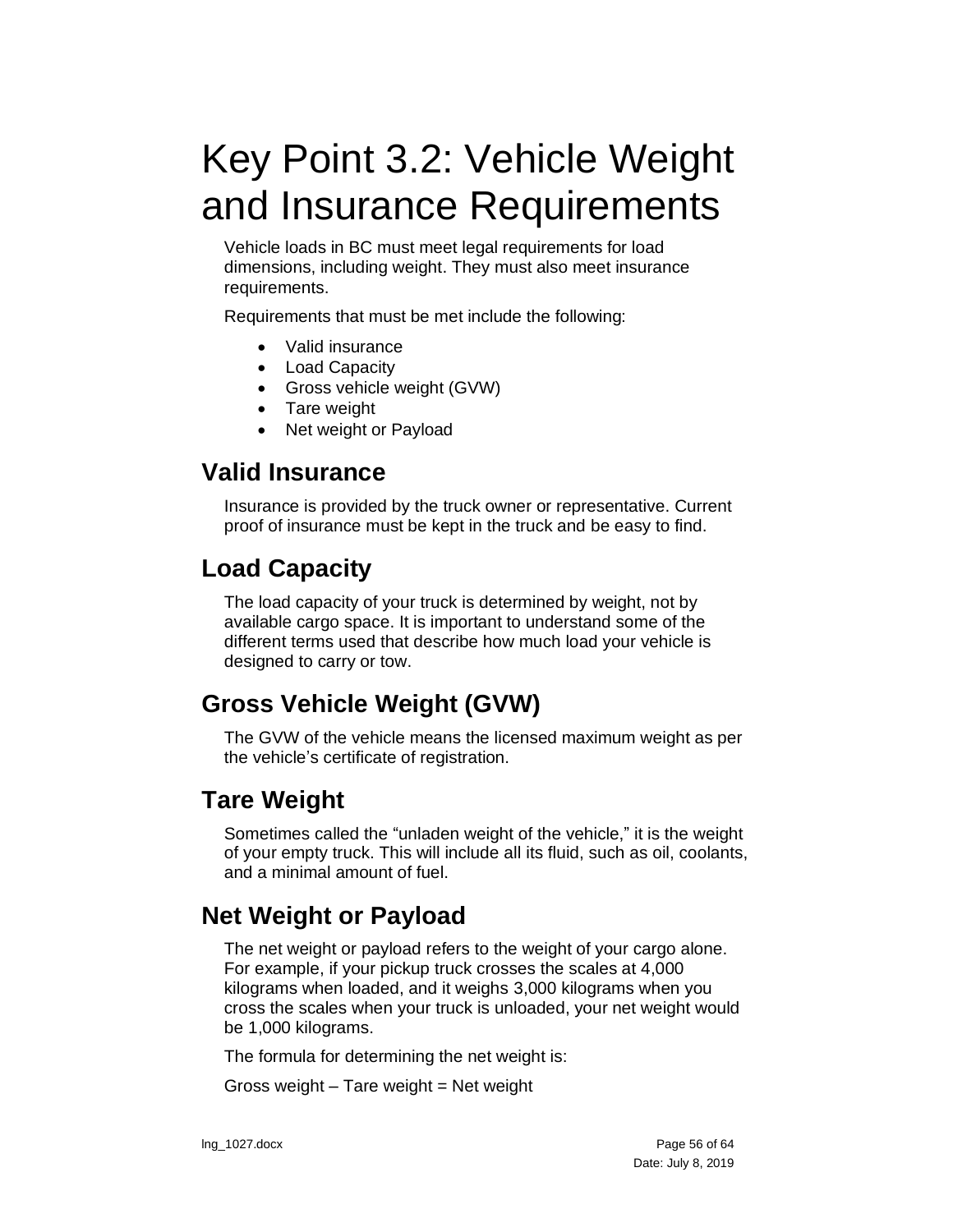# <span id="page-56-0"></span>Vehicle Weight and Insurance Requirements—Self-Quiz

- 1. Why is it necessary to know the gross vehicle weight rating (GVWR) of the vehicle you're operating?
	- $\Box$  Required as part of class 1 training
	- $\Box$  To ensure you don't exceed the vehicles licensed load limits
	- $\Box$  It's a WorkSafeBC requirement
	- $\Box$  So you know how much weight to put on each axle

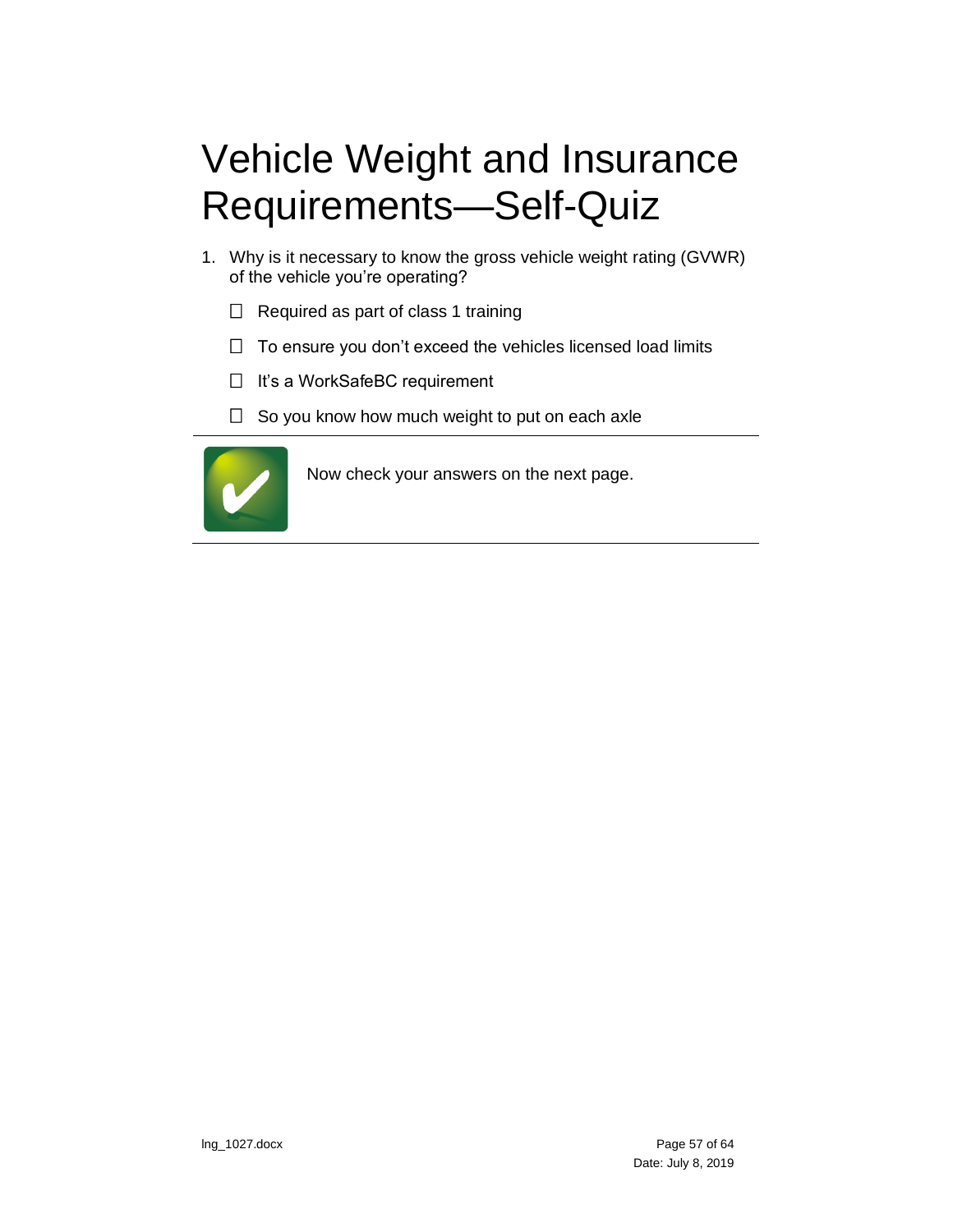## <span id="page-57-0"></span>Vehicle Weight and Insurance Requirements—Self-Quiz Answers

1. Why is it necessary to know the gross vehicle weight (GVW) of the vehicle you're operating?

Answer: **To ensure you don't exceed the vehicle's licensed load limits**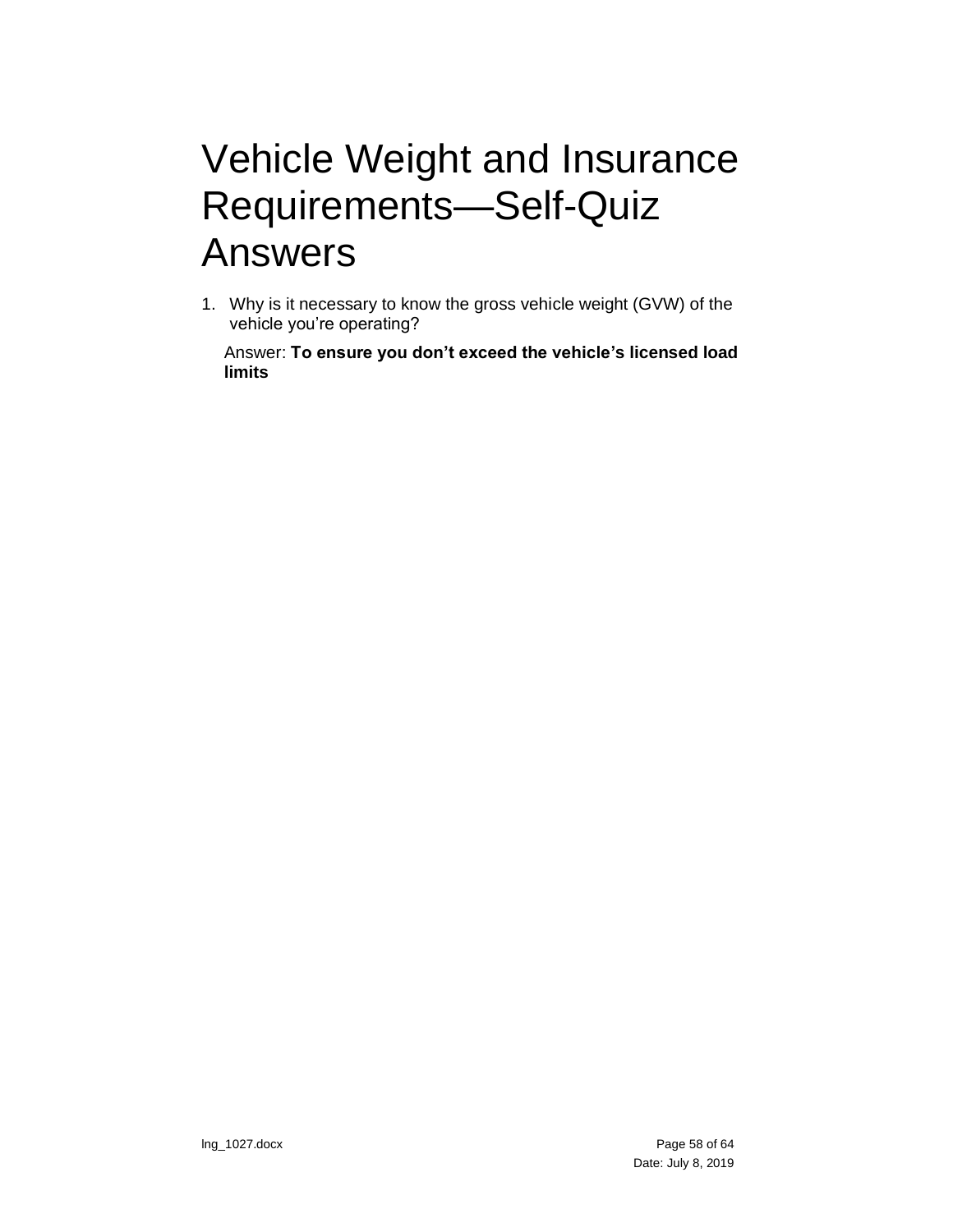# <span id="page-58-0"></span>Key Point 3.3: Safety Implications of Operating an Overweight Vehicle

There are safety implications when a vehicle is driven when the load is greater than the manufacturers recommended GVWR. They include:

- braking
- suspension and handling
- steering
- tires

### <span id="page-58-1"></span>**Braking**

The braking distance required to stop may be up to 100% longer (doubled) when the load on a vehicle is doubled.

Vehicles that are overloaded beyond the manufacturer's GVWR may be difficult to stop when necessary, and braking components may overheat or break and fail to stop the vehicle.

### <span id="page-58-2"></span>**Suspension and handling**

Vehicle handling will be adversely impacted when the suspension is overloaded. In addition to excessive wear on the vehicle, loss of traction may occur when the vehicle's suspension system is inoperable due to excessive weight.

Rollovers may also occur when suspension does not function properly.

### <span id="page-58-3"></span>**Steering**

If the rear of the vehicle is overloaded due to cargo or a heavy trailer, the reduced weight on the steering axle may cause steering loss. This occurs when the front of the vehicle is cantilevered upward due to the heavy load at or behind the rear axles.

### <span id="page-58-4"></span>**Tires**

An overloaded vehicle will have an increased risk of tire failure, especially if the tires are not inflated to the correct tire pressure. Unexpected tire failure may result in loss of control of the vehicle.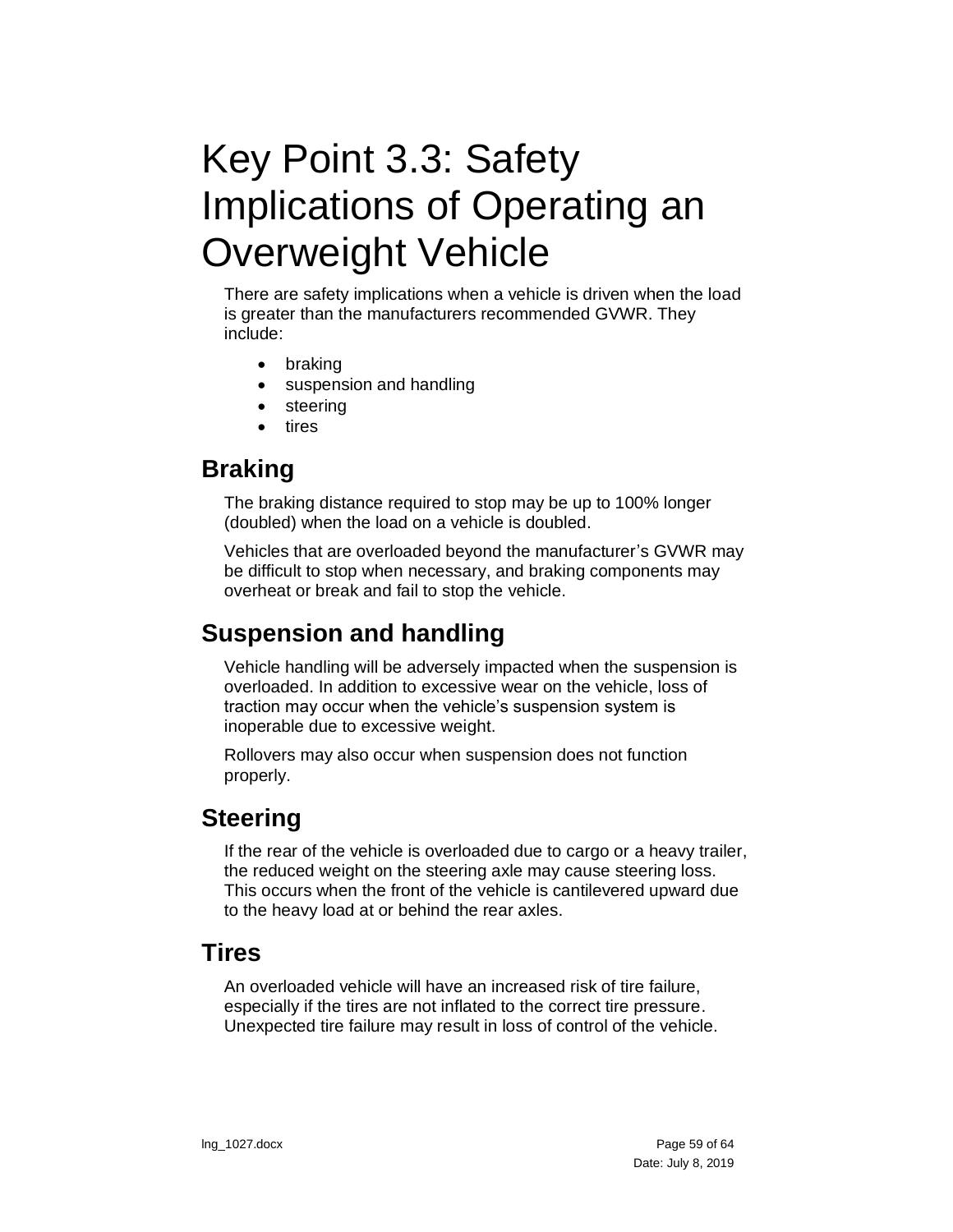# <span id="page-59-0"></span>Safety Implications of Operating an Overweight Vehicle—Self-Quiz

- 1. When the load on a vehicle is doubled, how much longer will it take to stop?
	- $\square$  50%
	- $\Box$  100%
	- $\Box$  150%
	- $\Box$  200%
- 2. The manufacturer's GVWR is a guideline.
	- $\Box$  True
	- □ False

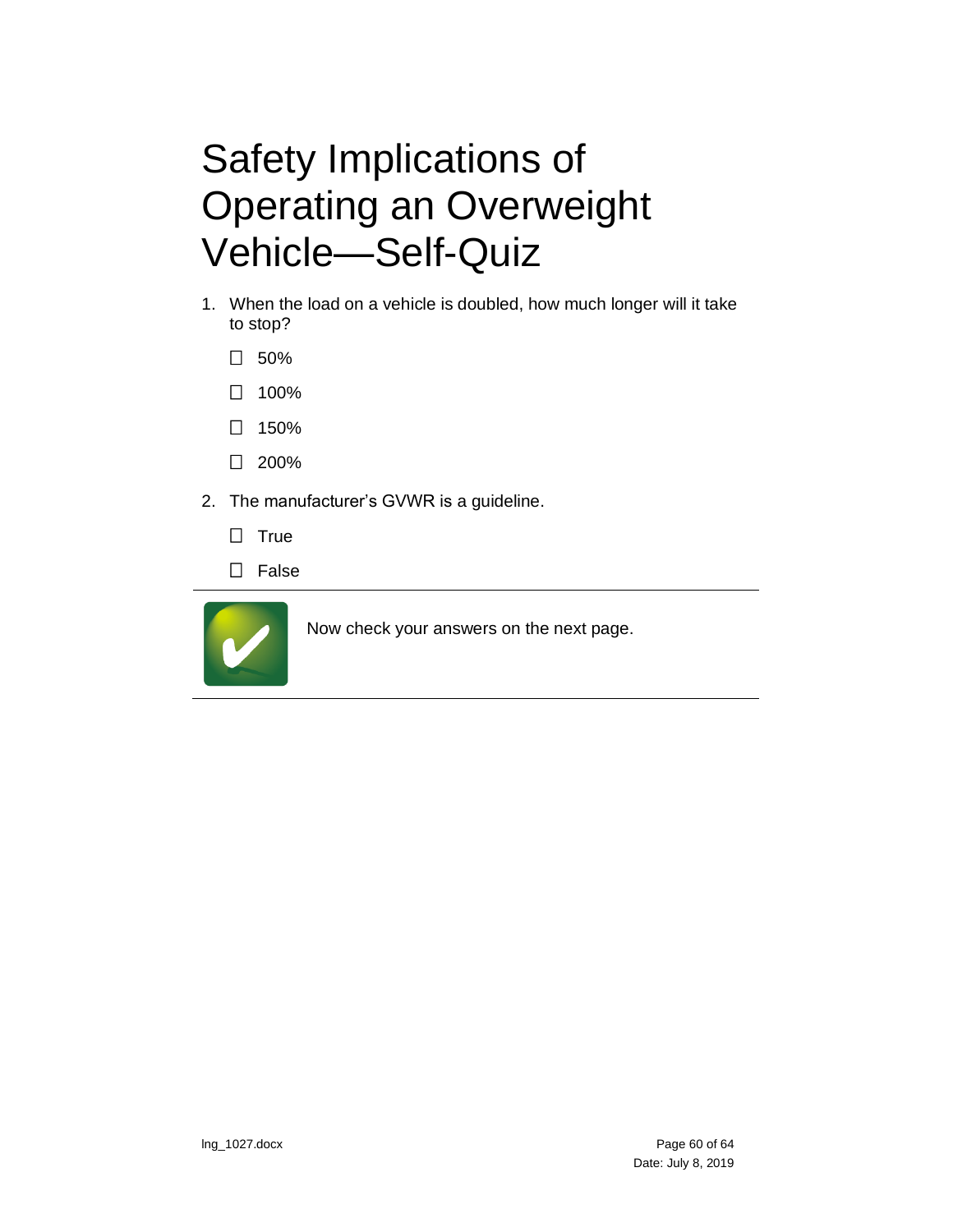# <span id="page-60-0"></span>Safety Implications of Operating an Overweight Vehicle—Self-Quiz Answers

1. When the load on a vehicle is doubled, how much longer will it take to stop?

Answer: **100%**

2. The manufacturer's GVWR is a guideline.

Answer: **False**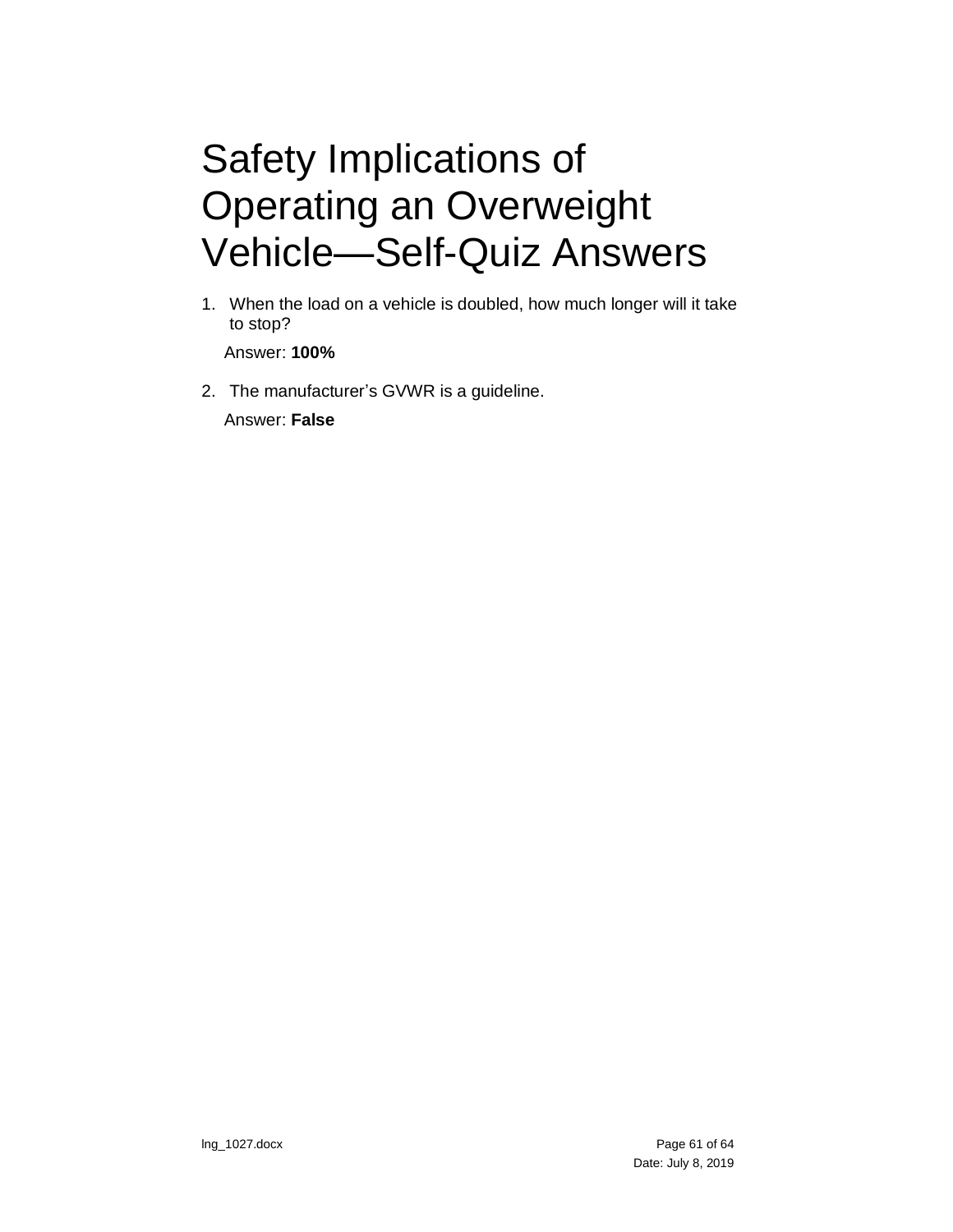# <span id="page-61-0"></span>Key Point 3.4: How to Calculate a Vehicle's Payload

Payload is the combined, maximum allowable weight of cargo and passengers that the truck is designed to carry. The vehicle's payload must include the following:

- truck
- trailer
- cargo
- passengers

To calculate the payload of a vehicle, take the Gross Vehicle Weight Rating and subtract the Tare Weight.

To review, tare weight is:

- the weight of the vehicle, including a full tank of fuel and all standard equipment. It does not include passengers, cargo, or any optional equipment
- the tare may be in the vehicle manual or on the Internet. Otherwise drive the vehicle over a set of scales

Using the example from earlier, if a pickup has a Gross Vehicle Weight of 4,000 kilograms and a Tare Weight of 3,000 kilograms, then the maximum payload allowed would be 1,000 kg.

## <span id="page-61-1"></span>**Individual Axle Loading**

The manufacturer will specify the maximum loading weight for each axle. The combined vehicle and trailer weight must not exceed the maximum weight allowed for that individual axle. For example, a pickup truck with dual-rear wheels (and a higher load rating) may be required to safely tow a heavy trailer even if the GVWR is less than the maximum allowed by the manufacturer due to the position of the load at the front of the trailer.

## <span id="page-61-2"></span>**Additional Weight Licensing**

An additional licensing fee can be paid to increase the amount a vehicle is licensed to carry and tow, as long as the amount does not exceed the Gross Vehicle Weight Rating.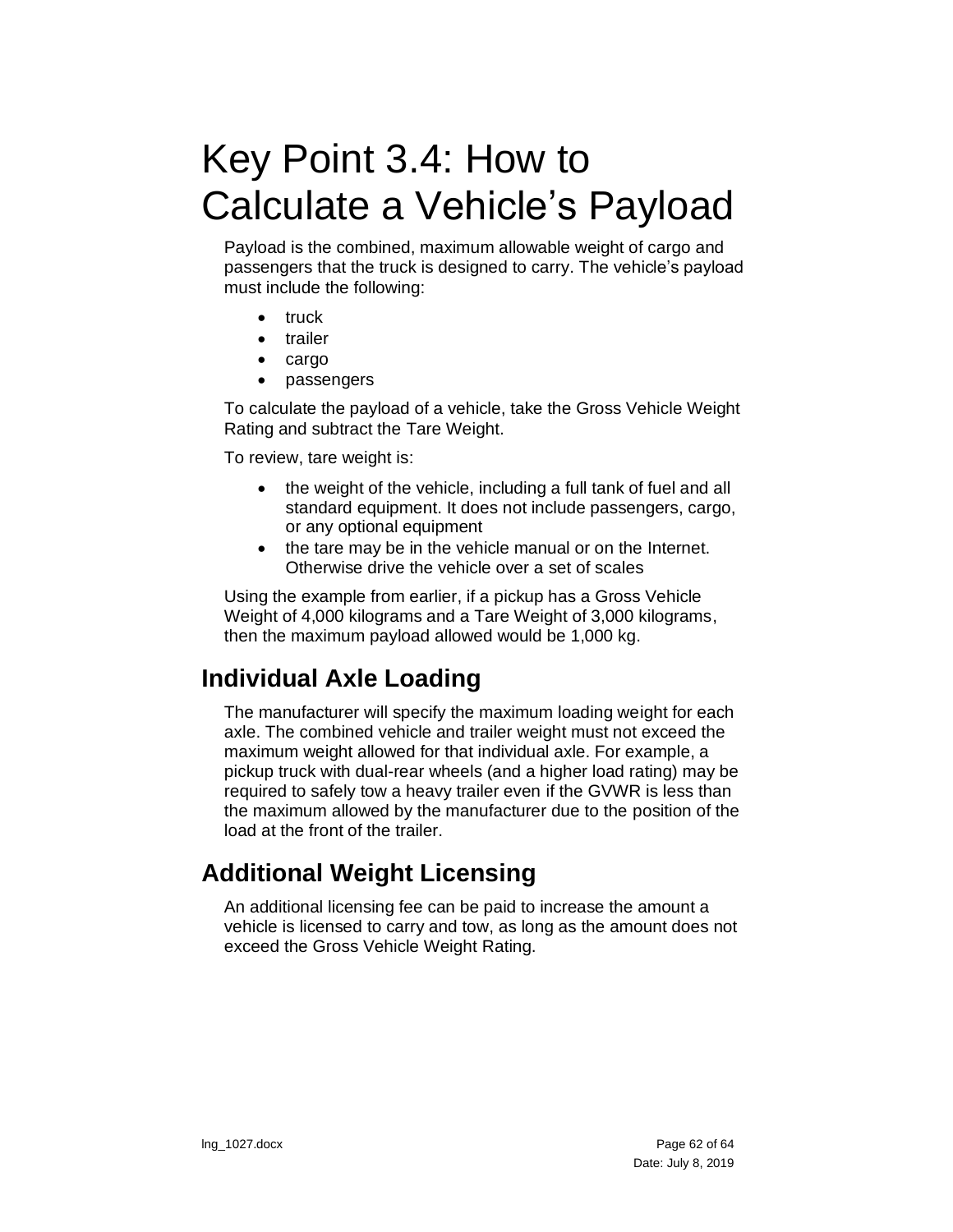# <span id="page-62-0"></span>Calculate a Vehicle's Payload—Self-Quiz

- 1. Payload is the combined, maximum allowable weight of cargo and passengers that the truck is designed to carry.
	- $\Box$  True
	- $\square$  False